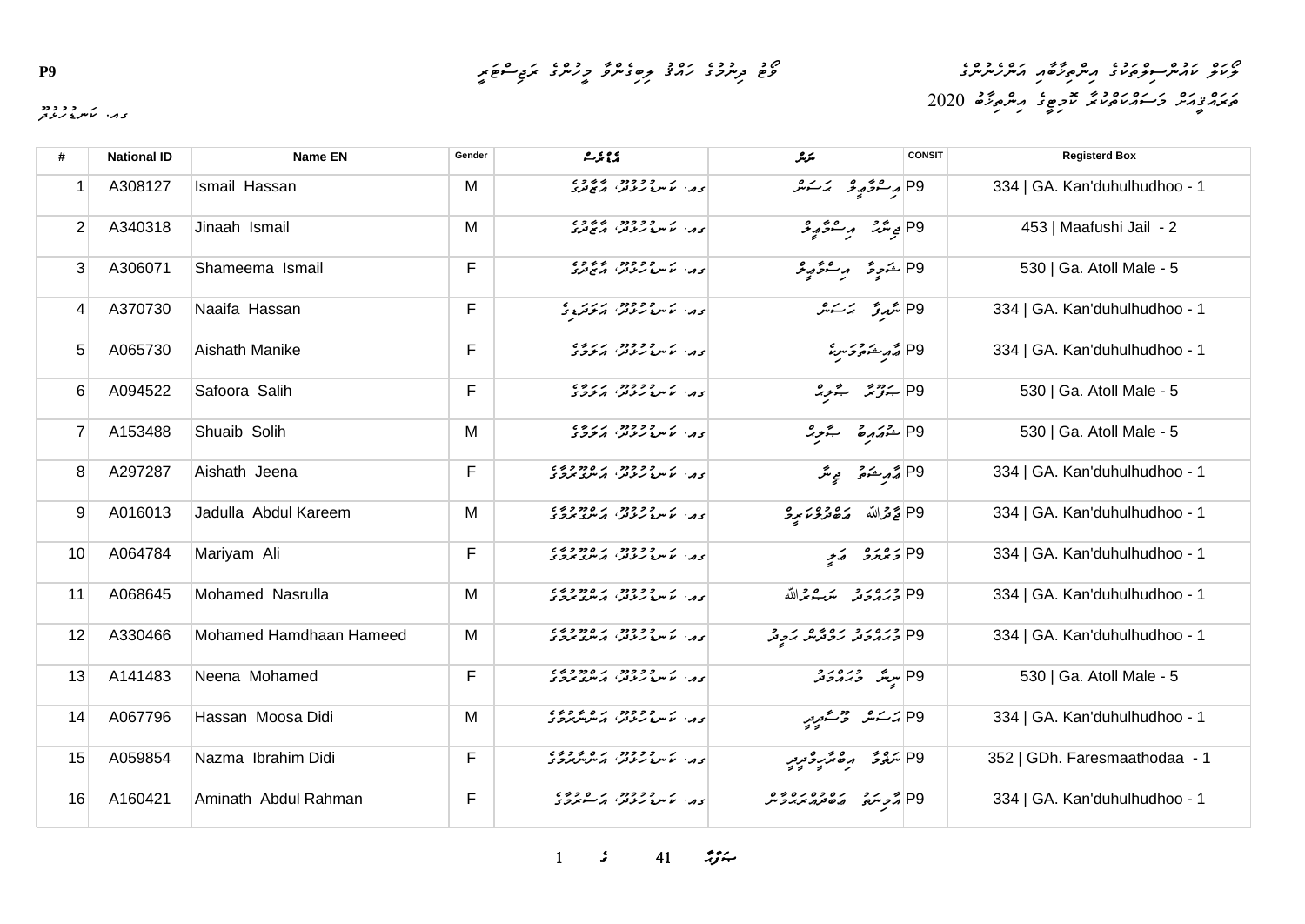*sCw7q7s5w7m< o<n9nOoAw7o< sCq;mAwBoEw7q<m; wBm;vB* م من المرة المرة المرة المرجع المرجع في المركبة 2020<br>مجم*د المريض المربوط المربع المرجع في المراجع المركبة* 

| 17 | A329477 | Aminath Haiha Zareer    | F | ی دادن کامل در دوره در در در دادند و در این کردند و در این کردند و در این کامل در این کامل کردند که در این کام<br>مردم این کامل کردند و در این کامل کردند و در این کردند و در این کامل کردند و در این کامل کردند که در این کامل | P9 مَّ مِ سَمَّةَ - سَمِيَّةَ - سَمَّ سِمَّةَ - سَمَّةٍ مِنْ | 334   GA. Kan'duhulhudhoo - 1 |
|----|---------|-------------------------|---|---------------------------------------------------------------------------------------------------------------------------------------------------------------------------------------------------------------------------------|--------------------------------------------------------------|-------------------------------|
| 18 | A091060 | Zameer Farooq           | M | ى دىستى دەھەر كەسىرى دە                                                                                                                                                                                                         | P9 يَحرِ جمه تَحرَّجُونَّةَ الْمُحَمَّدَةُ                   | 334   GA. Kan'duhulhudhoo - 1 |
| 19 | A309127 | Zameera Farooq          | F | ى دىستى دەھەر كەسىرى دە                                                                                                                                                                                                         | P9 يَحرِ بَرٌ وَتَرَدَّدُ                                    | 75   N. Kudafari - 1          |
| 20 | A038029 | Zareer Faroog           | M | د پر کامل دودو در دوده در د                                                                                                                                                                                                     | P9 كى موماش كۇمختۇ                                           | 335   GDh. Thinadhoo - 1      |
| 21 | A051565 | Zunair Faaroog          | M | ى دار كەس بەر دەر بەر ئەس دەر                                                                                                                                                                                                   | P9 تج سَمبر بحر ومحتمدة                                      | 329   GA. Dhaandhoo - 2       |
| 22 | A125737 | Zunaira Faroog          | F | ى دار كەس رودور كەس بەر ئەس دەر                                                                                                                                                                                                 | P9 ىج <i>سَمدِ بَنَّہ بِی وَجَرَة</i>                        | 530   Ga. Atoll Male - 5      |
| 23 | A126004 | Aishath Hussain         | F | גור מייע בכבר הגבע<br>גור מייע הבבל והפכב                                                                                                                                                                                       | P9 مەم ئىسكىم بىر شىر بىر                                    | 334   GA. Kan'duhulhudhoo - 1 |
| 24 | A132896 | Hassan Thakhkhaanu      | M | ورساس وووده كالمركز ولا                                                                                                                                                                                                         | P9 ئەستەھ ئەھرىسى                                            | 334   GA. Kan'duhulhudhoo - 1 |
| 25 | A118344 | Ismail Hassan           | M | ورساس وووده كالمركب                                                                                                                                                                                                             | P9 مەش <i>ۇم بۇ بەسكىل</i>                                   | 334   GA. Kan'duhulhudhoo - 1 |
| 26 | A118345 | Naila Hassan            | F | وړ٠ کاس د د دد کم مرکبول                                                                                                                                                                                                        | P9 يَتَمِيعٌ - يَرَ يَتَمَثَّل                               | 334   GA. Kan'duhulhudhoo - 1 |
| 27 | A309079 | Nizama Hassan           | F | ورسكس وودد كمتومرة ولي                                                                                                                                                                                                          | P9 سِهْرَ – بَرَ سَرْسْر                                     | 334   GA. Kan'duhulhudhoo - 1 |
| 28 | A037057 | Nizar Hassan            | M | ورساس وووده كالمومرة ولي                                                                                                                                                                                                        | P9 سرچ تر - ټر <i>ش</i> هر                                   | 463   Srilanka / Colombo - 4  |
| 29 | A118350 | Abdulla Saeed           | M | ות יו אייעל העלי הפיינה                                                                                                                                                                                                         | P9 يَرْصْعَرْاللَّهُ كَمَ يُرْمَّرُ                          | 334   GA. Kan'duhulhudhoo - 1 |
| 30 | A364087 | Aishath Areen Abdulla   | F | צו מייעל הכרכבי ובליינה                                                                                                                                                                                                         | P9 مَّ مِسْمَعْ مَعرِ مَدْ مَدَّةَ اللَّهُ                   | 530   Ga. Atoll Male - 5      |
| 31 | A255521 | Anas Abdulla            | M | بملاء المستوفر والمتعالج بالملج بالملاء                                                                                                                                                                                         | P9 كەنترىشە كەھەتراللە                                       | 530   Ga. Atoll Male - 5      |
| 32 | A037335 | Azeema Hassan           | F | بملاء المستوفر والمتعالج بالملج بالملاء                                                                                                                                                                                         | P9 كەيپۇ كەشكىر                                              | 334   GA. Kan'duhulhudhoo - 1 |
| 33 | A100658 | Fathimath Haifa Hussain | F |                                                                                                                                                                                                                                 | P9 زَّەپِرَةْ رَرِزٌ بْرَ سَرِيْر                            | 334   GA. Kan'duhulhudhoo - 1 |

*r@q:q5qF7m; .<C*

*2 sC 41 nNw?mS*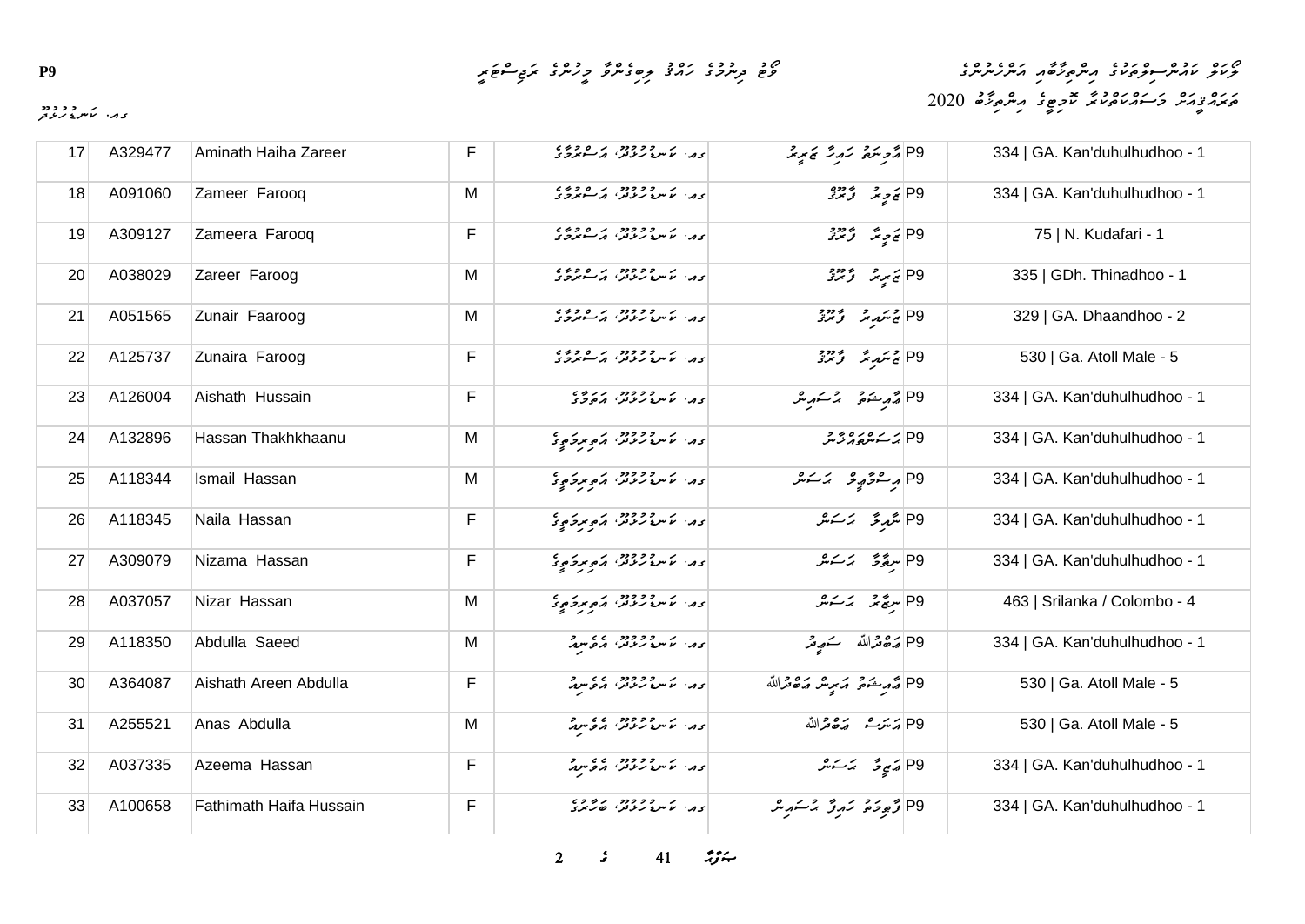*sCw7q7s5w7m< o<n9nOoAw7o< sCq;mAwBoEw7q<m; wBm;vB* م من المسجد المسجد المسجد المسجد المسجد العام 2020<br>مسجد المسجد المسجد المسجد المسجد المسجد المسجد المسجد المسجد ال

| 34 | A308534 | Gamarunnisa           | F            | د در دورو در ده.<br>د در کاس روتر، ه ریوی                                                                                                                                                                                       | P9 تۇكر <i>مەتىرى</i> گە                    | 334   GA. Kan'duhulhudhoo - 1 |
|----|---------|-----------------------|--------------|---------------------------------------------------------------------------------------------------------------------------------------------------------------------------------------------------------------------------------|---------------------------------------------|-------------------------------|
| 35 | A153748 | Haulath Hussain       | F            | د در دور دره در در<br>در کامل روفران صربور                                                                                                                                                                                      | P9 <i>بَهْدُوْمُ بِرْسَهُدِ</i> يْر         | 334   GA. Kan'duhulhudhoo - 1 |
| 36 | A100657 | Nafiz Hussain         | M            | د در سر دورد در ده<br>در سرس روتر ن                                                                                                                                                                                             | P9  س <i>ُّعِيةْ بِرُسَمب</i> سُ            | 334   GA. Kan'duhulhudhoo - 1 |
| 37 | A366044 | Afnan Ahmed           | F            | ى دىن ئەس دەپەت ئەھ ب                                                                                                                                                                                                           | P9 كەر ئەرگەر بەر دىر                       | 530   Ga. Atoll Male - 5      |
| 38 | A309191 | Anoosha Ahmed         | F            | ى رىپىدى بەرەپ كە                                                                                                                                                                                                               | P9 كەنترىش كەن ئەرەر                        | 530   Ga. Atoll Male - 5      |
| 39 | A138091 | Joodha Ahmed          | $\mathsf{F}$ | ى دىستەرەپەر ئەھەر ئەھ                                                                                                                                                                                                          | P9 قَعْ مَدْرَمْر                           | 530   Ga. Atoll Male - 5      |
| 40 | A082935 | Khadeeja Adam         | F            | ى دىن ئەس دەپرە ئەھ بەرە                                                                                                                                                                                                        | P9 كَمْرِيجٌ - مُرْمَرُوْ-                  | 530   Ga. Atoll Male - 5      |
| 41 | A138092 | Zaeema Ahmed          | F            | ى دىستىدە بەر ئەھەر بەر                                                                                                                                                                                                         | P9 يَهِ وَ " پَرْدَ تَرْ                    | 334   GA. Kan'duhulhudhoo - 1 |
| 42 | A036942 | Latheefa Abdul Kareem | F            | בתי תייע בככל פיציגת                                                                                                                                                                                                            | P9 ك <i>ۆپ<sub>ۇ</sub>گە مەھەر كەندى</i> گە | 334   GA. Kan'duhulhudhoo - 1 |
| 43 | A309112 | Abdulla Jihaad        | M            | و د ۱۰ که موجود و ده دون<br>د د که کمی موفق استاد در                                                                                                                                                                            | P9 كەھەراللە   يەرگىر                       | 76   N. Landhoo - 1           |
| 44 | A100932 | Ahmed Hussain         | M            | و در ۱۰ که سره رو در ۲۵ در در در در این مورد در این مورد در این مورد در این مورد در این کار در این کار در این<br>در این کار مورد کار در این کار در این کار در این کار در این کار در این کار در این کار در این کار در این کار در | P9 كەيرى قىلى ئەسكەر بىر                    | 278   Dh. Meedhoo - 1         |
| 45 | A309110 | Aishath Zumra         | F            | و د ۱۰ که سره روح د ۱۵ مور و د<br>د د ۱۰ که سره سروند که د توسرو                                                                                                                                                                | P9 مەم ھەم مىھ بىر                          | 530   Ga. Atoll Male - 5      |
| 46 | A309113 | Ali Hussain           | M            | و در سر در دود.<br>د در سر سر در در سر در در در                                                                                                                                                                                 | P9 <i>ھَ۔ ج</i> شمير مگر                    | 530   Ga. Atoll Male - 5      |
| 47 | A138764 | Aminath Manike        | $\mathsf{F}$ | و د ۱۰ که سره روح د ۱۵ مور و د<br>د د ۱۰ که سره سروند که د توسرو                                                                                                                                                                | P9 مُ <i>ج</i> سَمْ وَسِرْءَ                | 334   GA. Kan'duhulhudhoo - 1 |
| 48 | A118399 | Fathimath Hussain     | $\mathsf{F}$ | د در که سره رود.<br>در که سره روش جه توسرو                                                                                                                                                                                      | P9 <i>وَّجِوَدَةُ بِرْسَهِي</i> دُ          | 530   Ga. Atoll Male - 5      |
| 49 | A118352 | Gasim Abdulla         | M            | وړ که د دوه ده ده ده.<br>وړ که سوندن ه دندن                                                                                                                                                                                     | P9 قُرْسِوڤ 195 مَلَّاللَّه                 | 530   Ga. Atoll Male - 5      |
| 50 | A309102 | Hassan Hussain        | M            | و د ۱۰ که سره روح د ۱۵ مور و د<br>د د ۱۰ که سره سروند که د توسرو                                                                                                                                                                | P9   پرستہ پر پر شہر مگر                    | 334   GA. Kan'duhulhudhoo - 1 |

**3** *3* **<b>41** *zji*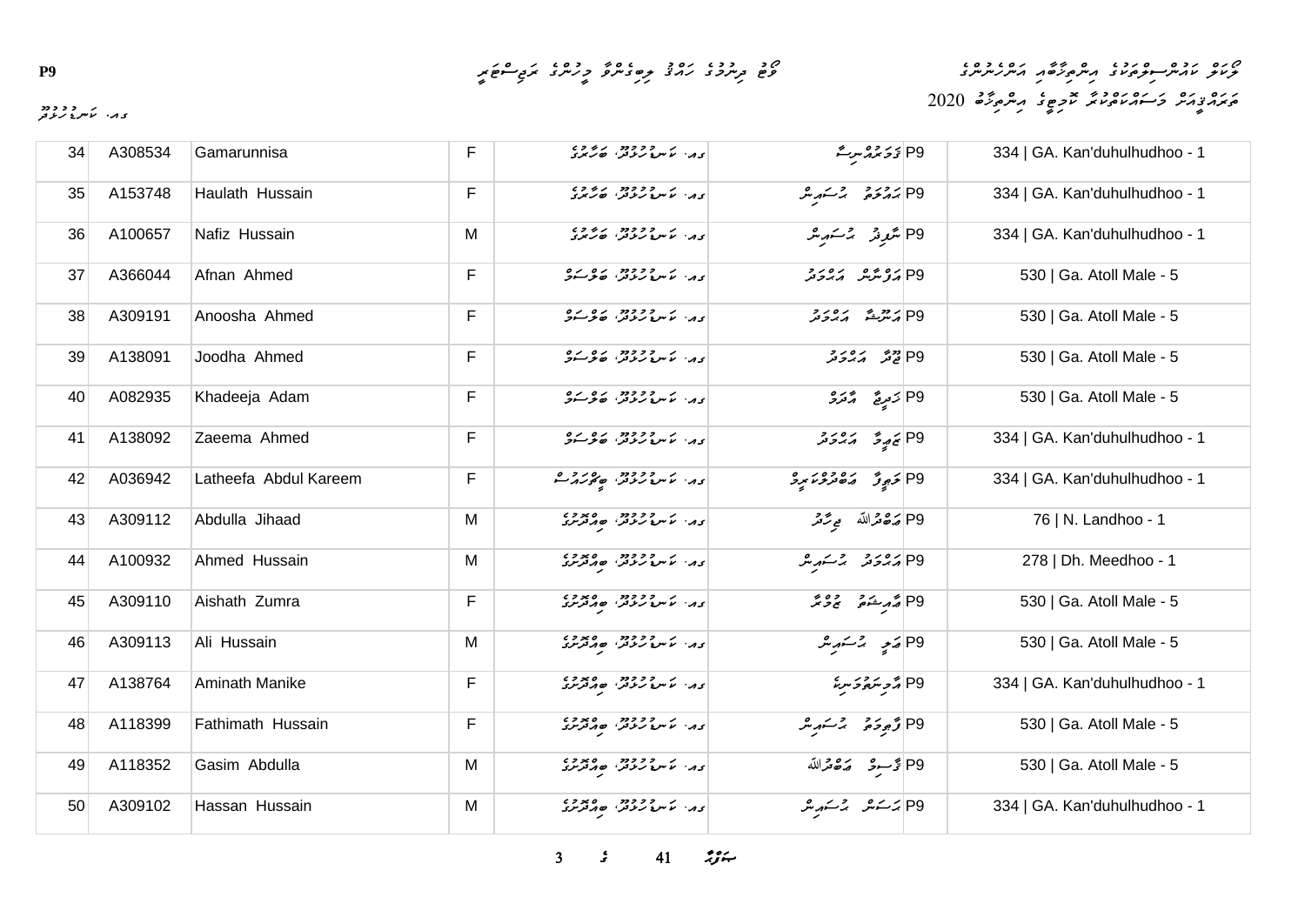*sCw7q7s5w7m< o<n9nOoAw7o< sCq;mAwBoEw7q<m; wBm;vB* م من المرة المرة المرة المرجع المرجع في المركبة 2020<br>مجم*د المريض المربوط المربع المرجع في المراجع المركبة* 

| 51 | A372307 | Hoodh Mohamed Didi     | M           | و د که کلورود هر دره د                                                                                                                                                                                                          | P9  جهر - م <i>جهد ک</i> وتوپور        | 530   Ga. Atoll Male - 5      |
|----|---------|------------------------|-------------|---------------------------------------------------------------------------------------------------------------------------------------------------------------------------------------------------------------------------------|----------------------------------------|-------------------------------|
| 52 | A113071 | Hussain Moosa          | M           | و د ۱۰ کمبر و و و ده<br>د د کمبر د کردگر ۱۵ کمبر در د                                                                                                                                                                           | P9 برُسَهرِ عَرْ حَقَّ مِسَّرِ         | 334   GA. Kan'duhulhudhoo - 1 |
| 53 | A309100 | Ibrahim Hussain        | M           | و د ۱۰ کمبر و و و ده<br>د د کمبر د کردگر ۱۵ کمبر در د                                                                                                                                                                           | P9 مەھەردى بىر ئەسەمباش                | 334   GA. Kan'duhulhudhoo - 1 |
| 54 | A132239 | Khadeeja Hussain       | F           | د پر ۱۶۶۶ - ۲۶۵۵<br>  د پر کامل کرونژ المحاویل در                                                                                                                                                                               | P9 كەنبەنج - جاسكەرىكى-                | 530   Ga. Atoll Male - 5      |
| 55 | A372306 | Looth Mohamed          | M           | و در که سره دره در دره دره در دره در استاده در باشد در در استاده در استاده در استاده در استاده در استاده در اس<br>در استاده کرد که در استاده در استاده در استاده در استاده در استاده در استاده در استاده در استاده در استاده در | P9 توج وبرە دىر                        | 530   Ga. Atoll Male - 5      |
| 56 | A051240 | Mohamed Hussain        | M           | و د ۱۰ که سره روده ده دوره در در دارد.<br>د د ۱۰ که سره سرونس کار هر توسرو                                                                                                                                                      | P9 32,025 جن مريكر                     | 334   GA. Kan'duhulhudhoo - 1 |
| 57 | A309114 | Rauna Mohamed Didi     | F           | و د ۱۰ کماس و و وود.<br>د د کماس مرکز کمی صهر توسری                                                                                                                                                                             | P9 بَرَيْرْ مَرَّ دِيرْ دَورْ بِرِيْرِ | 530   Ga. Atoll Male - 5      |
| 58 | A103161 | Aminath Zunaira        | $\mathsf F$ | د در سر دوود ووده و.<br>د در سرس روتر، صوص پر د                                                                                                                                                                                 | P9 مُجِسَمَةٌ تَحْسَمِيثُّهِ           | 530   Ga. Atoll Male - 5      |
| 59 | A152128 | Faseeh Mohamed         | M           | ی در سر دورد و دوره و ده<br>بردار سر سرد در مرده برد                                                                                                                                                                            | P9 تزىيە ئەممەدىر                      | 530   Ga. Atoll Male - 5      |
| 60 | A118351 | Faseem Mohamed         | M           | ی در سر دودو وروسی و<br>برای سرع برنور که موقع مربع                                                                                                                                                                             | P9 تزىيەدى ئەيرە دىر                   | 530   Ga. Atoll Male - 5      |
| 61 | A036618 | <b>Fazeel Mohamed</b>  | M           | ه در ۱۶۶۶ ورو ورو و ده<br>د د کمین برند که خوره برو                                                                                                                                                                             | P9 ۇىنبۇ ئە <i>مەدىر</i>               | 530   Ga. Atoll Male - 5      |
| 62 | A118359 | Fazeela                | F           | ی در سر در در در در در د                                                                                                                                                                                                        | P9 ترنيوگر                             | 334   GA. Kan'duhulhudhoo - 1 |
| 63 | A309173 | Fazla Mohamed          | F           | ی در سر در در در در در<br>برد سر سرد سرفر است و در سر                                                                                                                                                                           | P9 ۇشۇ ئەيرە دەر                       | 530   Ga. Atoll Male - 5      |
| 64 | A309175 | <b>Fazleen Mohamed</b> | M           | ی در سر دودو وروسی و<br>برای سرع برنور که موقع مربع                                                                                                                                                                             | P9 كۆچمىچە ھەر ئەمەد ئەر               | 530   Ga. Atoll Male - 5      |
| 65 | A340126 | Ahmed Nisham Ali       | M           |                                                                                                                                                                                                                                 | P9  كەركەتىر سرىشگى كەبچ               | 334   GA. Kan'duhulhudhoo - 1 |
| 66 | A328686 | Aishath Neelam         | F           | 0.00113333333746.0000                                                                                                                                                                                                           | P9 م <i>ۇم شۇقى بېرى</i> مى            | 334   GA. Kan'duhulhudhoo - 1 |
| 67 | A059807 | Ali Luthfee            | M           | בו מייש בככבי ככבי גם.<br>בו מייש מיטים שיב בריטים                                                                                                                                                                              | P9  پَر ۾ جي چي پي                     | 334   GA. Kan'duhulhudhoo - 1 |

## *r@q:q5qF7m; .<C*

*4 s* 41 *i*<sub>s</sub>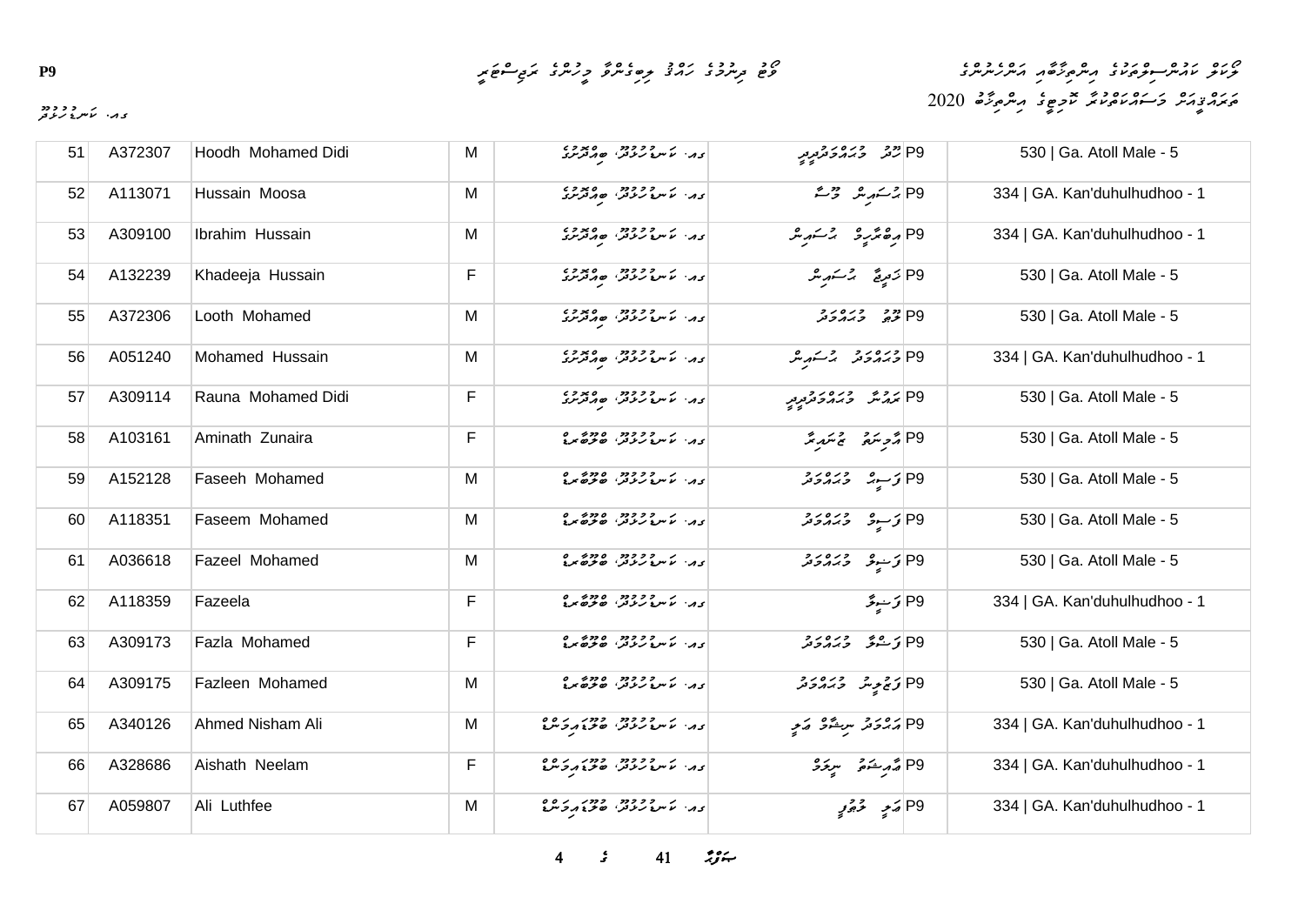*sCw7q7s5w7m< o<n9nOoAw7o< sCq;mAwBoEw7q<m; wBm;vB* م من المسجد المسجد المسجد المسجد المسجد العام 2020<br>مسجد المسجد المسجد المسجد المسجد المسجد المسجد المسجد المسجد ال

| 68 | A037338 | Fathimath Adam            | F | בו מייע בככבי ככבי גם ם<br>בו מייע מיטלים יש בגם ביטע                                                         | P9  <i>وَّجِ حَقَّ مُ</i> مَعَر                  | 334   GA. Kan'duhulhudhoo - 1 |
|----|---------|---------------------------|---|---------------------------------------------------------------------------------------------------------------|--------------------------------------------------|-------------------------------|
| 69 | A164720 | Ahmed Ilmaas Mohamed      | M | و در سر سر دورد و دوره ده<br>در سر سرد سرد در صورت سر                                                         | P9   ربروتر برووګ وبره دو                        | 456   India / Trivandrum - 1  |
| 70 | A342699 | Fathmath Maya Mohamed     | F | ی در ان سره وجود ان وده داده<br>ای در ان که سره سری سر سر انداز می سر                                         | P9 وٌجود ۾ حيد وره دو                            | 530   Ga. Atoll Male - 5      |
| 71 | A028001 | Mohamed Didi              | M | د در کامل دوود ووده ده<br>د در کامل ملاتر، هورومبر                                                            | P9  32,25 ترىرىر                                 | 334   GA. Kan'duhulhudhoo - 1 |
| 72 | A025419 | Saalisa Abdul Gayyoom     | F | ی در ان سره وجود ان وده داده<br>ای در ان که سره سری سر سر انداز می سر                                         | P9 فَجُعِرَّةُ صَصْرَحْرَ وَوَمَّدٍ وَمِنْ       | 530   Ga. Atoll Male - 5      |
| 73 | A150294 | Ahmed Akhubar             | M | צגי עיית בככפי סכבתם                                                                                          | P9 كەبروتى كەردە كىر                             | 530   Ga. Atoll Male - 5      |
| 74 | A118356 | Hassan Didi               | М | ى رىكى بەر 322 كەندە ھ                                                                                        | P9 كەسكەت <b>ر</b> ىر                            | 334   GA. Kan'duhulhudhoo - 1 |
| 75 | A118355 | Mukhtar Hassan            | M | د در سکس د د دور ده در ده<br>د در سکس د د در ه مونور ه                                                        | P9 جۇيۇ بەيدىس                                   | 334   GA. Kan'duhulhudhoo - 1 |
| 76 | A118354 | Zareena Ali               | F | צו עיית בככל סבבות ם                                                                                          | P9 نج سپٽر <i>پر کي</i> مير                      | 334   GA. Kan'duhulhudhoo - 1 |
| 77 | A389562 | Aishath Lubna Faiz        | F | זו י מייש בככפי כמי מים.<br>זו י מייש מיט יש יש מייש מיילי                                                    | P9 مەم شەھ خەمىگە ئۇم تو                         | 335   GDh. Thinadhoo - 1      |
| 78 | A024243 | Faiz Adam                 | M | ى مەسى ئەرەپ ئەدەم بەر                                                                                        | P9 وَّدِيح مُحَدَّدٌ                             | 334   GA. Kan'duhulhudhoo - 1 |
| 79 | A376817 | <b>Hussain Anoof Faiz</b> | М | ى مەسى ئەرەپ بەرە بەرگە ئەنگەنلەر ئەنگەنلەر ئەنگەنلار ئەنگەنلار ئەنگەنلار ئەنگەنلار ئەنگەنلار ئەنگەنلەر ئەنگە | P9 ير سەمە بىر مەسىر ئەمەتى                      | 530   Ga. Atoll Male - 5      |
| 80 | A118358 | Shazeema Hassan           | F | وار، الأس واوادوار والأوار والمحدوث المراجع<br>المراجع المس المراجع المراجع والمسكونيس                        | P9 ڪنو <i>ي</i> و - پرڪيش-                       | 334   GA. Kan'duhulhudhoo - 1 |
| 81 | A304896 | Ajmal Anees               | M | و در سر سر دود.<br>د در سر سردتر، صومرین                                                                      | P9 كەنج كى كەسىرىشە                              | 530   Ga. Atoll Male - 5      |
| 82 | A073131 | Amjad Anees               | М | בגי עית דרכבה בכרים<br>בגי עיתו היניני פי <i>יב</i> יגים                                                      | P9  پروړی پر ټرس                                 | 530   Ga. Atoll Male - 5      |
| 83 | A132959 | Habeeba Ibrahim Didi      | F | و در سر سر دود.<br>د در سرس در دور ه و برج                                                                    |                                                  | 530   Ga. Atoll Male - 5      |
| 84 | A073132 | Jihadha Anees             | F | בג' עייפר ברכבי סכימים<br>בג' עייפ היבב, סיכיבים                                                              | P9 ي <i>وِرُّدَّ - م</i> َ س <sub>ِ</sub> رُ - م | 530   Ga. Atoll Male - 5      |

*r@q:q5qF7m; .<C*

 $5$   $5$   $41$   $75$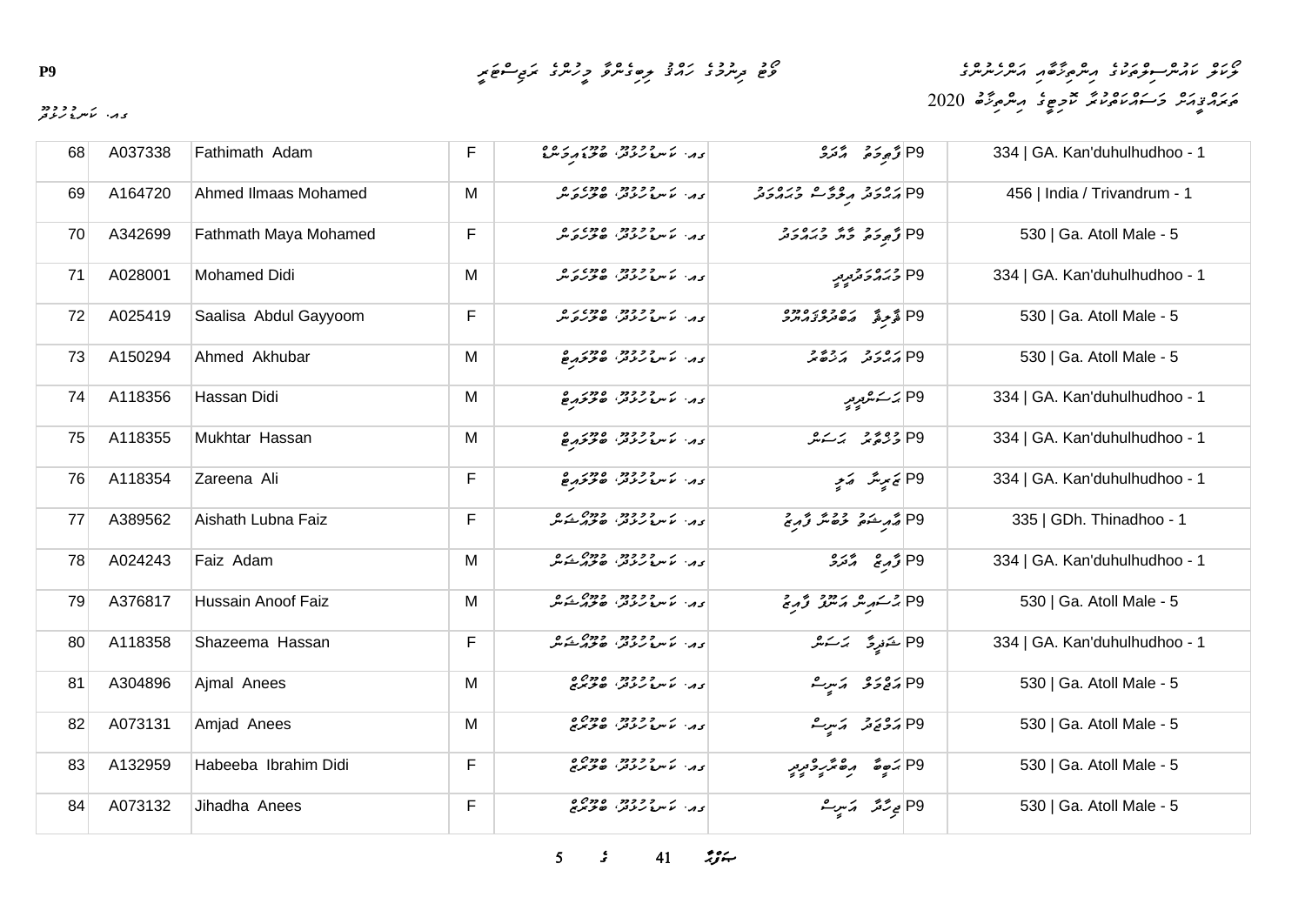*sCw7q7s5w7m< o<n9nOoAw7o< sCq;mAwBoEw7q<m; wBm;vB* م من المسجد المسجد المسجد المسجد المسجد العام 2020<br>مسجد المسجد المسجد المسجد المسجد المسجد المسجد المسجد المسجد ال

| 85  | A125011 | Majida Anees          | F            | ם כרכת סכרים<br>גז. מייע מיטיק יש <i>בינ</i> יב                                                                | P9  وَّمِيعٌ – مَسِرِ مُتَّةَ                                                                           | 530   Ga. Atoll Male - 5                            |
|-----|---------|-----------------------|--------------|----------------------------------------------------------------------------------------------------------------|---------------------------------------------------------------------------------------------------------|-----------------------------------------------------|
| 86  | A068392 | Mujahid Anees         | М            | גורי מית בככבי הכרים<br>גורי מית ביני שיבינים                                                                  | P9 خَدَّى پِرْ كَسَرِ مَسَرِ بِهِ مَسَرِ بِهِ مِنْ الْمَسَرِ بِهِ مِنْ الْمُسَرِ بِهِ مِنْ الْمُسَرِ بِ | 530   Ga. Atoll Male - 5                            |
| 87  | A076276 | Mujuthaba Anees       | M            |                                                                                                                | P9 جۇمۇھ مەس <i>رىشى</i>                                                                                | 530   Ga. Atoll Male - 5                            |
| 88  | A050092 | Ahmed Mohamed         | M            | ى دار مىسى 30 دەھرىسى ئىس                                                                                      | P9 كەيمەدە مەمەدەر<br>P9 كەيمەدە مەكرى                                                                  | 334   GA. Kan'duhulhudhoo - 1                       |
| 89  | A125579 | Aminath Nuzuhath      | $\mathsf{F}$ | ى دار با كه در دور دارد ده كار كرده كار دارد كه كرد كه كرد كه كرد كه كرد كه كرد كه كرد كه كرد كه كرد كه كرد كه | P9 مُجِسَمَةٌ مُتَّبِيَّةٌ مِ                                                                           | 334   GA. Kan'duhulhudhoo - 1                       |
| 90  | A081021 | Habeeba Ismail        | F            | ى مەسىر دەھەر ئەھەر ئەھ                                                                                        | P9 بَصِعُ مِ مِسْتَرَم <i>ِي</i> دُ                                                                     | 334   GA. Kan'duhulhudhoo - 1                       |
| 91  | A051564 | Iththizam Ahmed       | M            | ى دىستى دە دەھەر ئەھەدىسى بىر                                                                                  | P9 مەم ئۇق مەم دىر                                                                                      | 530   Ga. Atoll Male - 5                            |
| 92  | A308156 | Fathimath Naifin      | $\mathsf{F}$ | وه ۱۵۶۶۶ پوه وه<br>ده کاس مرونو، ۱۵۶۵ ورو                                                                      | P9 <i>وَّجوحَمَّةَ سَمِيوِينَّةَ</i>                                                                    | 72   N. Ken'dhikulhudhoo - 1                        |
| 93  | A350194 | Imdhaan Jaleel        | M            | وه ۱۵۶۶۶ پروژه ور<br>ده کاس روترا ۱۵۶۵ وروژ                                                                    | P9  مر3ءٌ مگر ہے موق                                                                                    | 334   GA. Kan'duhulhudhoo - 1                       |
| 94  | A067397 | Musthafa Hussain      | M            | د در سر دوود بدوو د د<br>د در سر سر سر در ه د ح در حدد                                                         | P9 ئ <i>ىبمۇق بى-مەيت</i> ر                                                                             | 568   Villimale' Ehenihen - 3                       |
| 95  | A350193 | Zuruwath Abdul Jaleel | F            | وه ۱۰ کامل ووود در در ور<br>ده اگستان ترفتن که د ترجری                                                         | P9 يح بروج مره ووي برو<br>P9 يح بروج مرضوف برو                                                          | 334   GA. Kan'duhulhudhoo - 1                       |
| 96  | A308153 | Hamdhoon Gasim        | M            | <i>ده ناس دوده سی وی</i>                                                                                       | P9   پروټرننگ او سری                                                                                    | 530   Ga. Atoll Male - 5                            |
| 97  | A118325 | Haseena Adam          | $\mathsf F$  | ورساس وودوستهم وتحد                                                                                            |                                                                                                         | 334   GA. Kan'duhulhudhoo - 1                       |
| 98  | A113808 | Hussain Adam          | M            | ى مەسىر ئىگەن ھىرو ئى                                                                                          | P9 بُرْسَهِ بِعْدِ مُحْتَرَةِ مُحَسَّدَةِ                                                               | 530   Ga. Atoll Male - 5                            |
| 99  | A329483 | Mafthooh Gasim        | M            | ى مەسىر ئىگەن ھىرو ئى                                                                                          | P9 <i>جۇھەت</i> تۇسىۋ                                                                                   | 429   Kurumba Maldives - 1                          |
| 100 | A308154 | Mamdooh Gasim         | M            |                                                                                                                | P9 كەنزلار ئۇسىۋ                                                                                        | 445   The St. Regis Vommuli Resort,<br>Maldives - 1 |
| 101 | A255523 | Masood Gasim          | M            | <i>ده ناس دوده سی وی</i>                                                                                       | P9 كەشقىر ئۇسىۋ                                                                                         | 334   GA. Kan'duhulhudhoo - 1                       |

*r@q:q5qF7m; .<C*

 $6$   $3$   $41$   $29$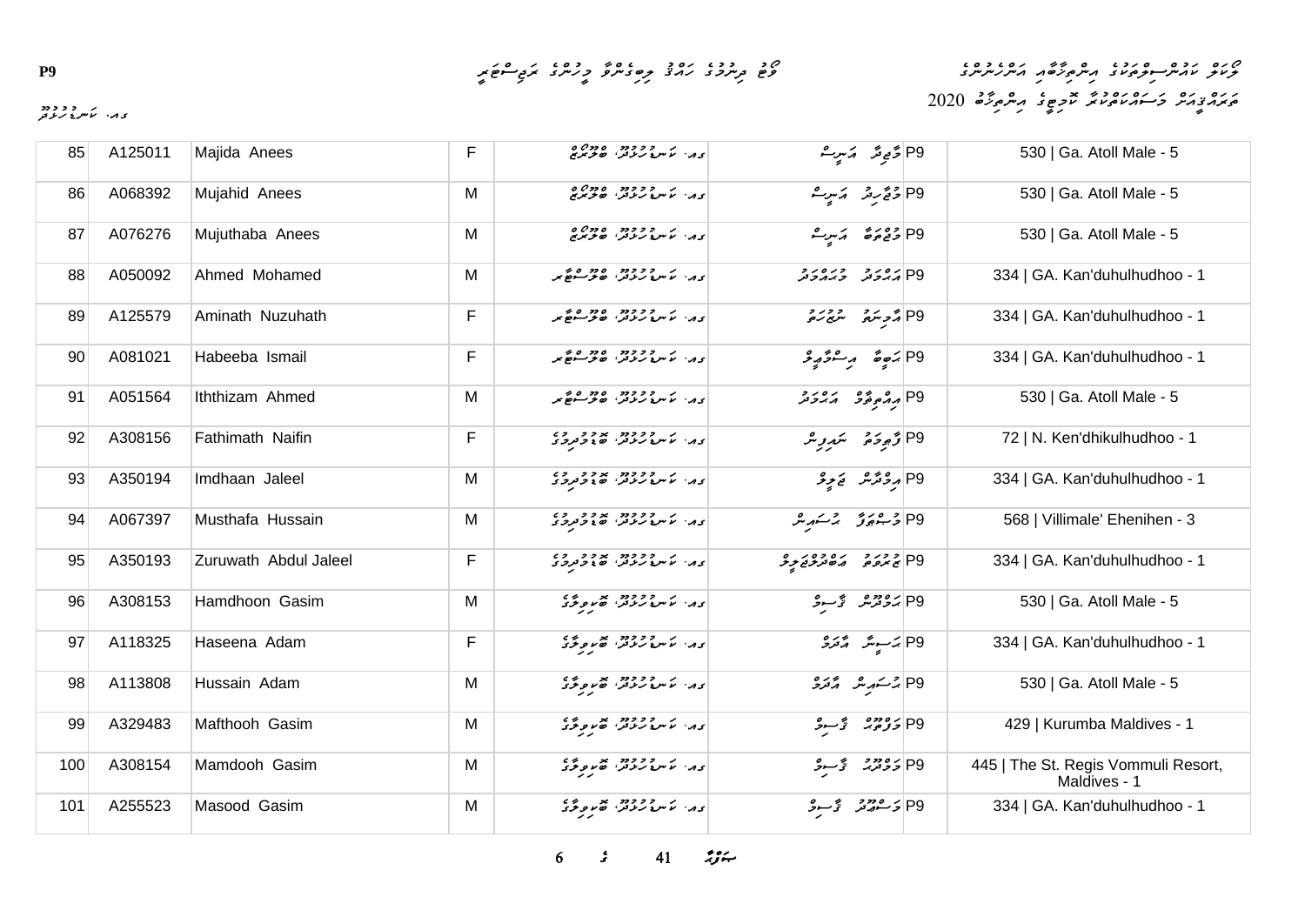*sCw7q7s5w7m< o<n9nOoAw7o< sCq;mAwBoEw7q<m; wBm;vB* م من المسجد المسجد المسجد المسجد المسجد العام 2020<br>مسجد المسجد المسجد المسجد المسجد المسجد المسجد المسجد المسجد ال

| 102 | A051342 | Mohamed Adam         | M           | ى دىن ئەس دوۋە بىر بىر ئى                                                                                                                                                                                                        | P9 دېږې د په پره                         | 562   Hulhumale', Ehenihen - 10 |
|-----|---------|----------------------|-------------|----------------------------------------------------------------------------------------------------------------------------------------------------------------------------------------------------------------------------------|------------------------------------------|---------------------------------|
| 103 | A130985 | Mohamed Azuram       | M           | در کمیں دورہ بد دی۔<br>در کمیں رون                                                                                                                                                                                               | P9 ديرورو دي بره ده                      | 334   GA. Kan'duhulhudhoo - 1   |
| 104 | A305138 | Anoos Rasheedh       | M           | در که سرگر دور بره م                                                                                                                                                                                                             | P9 گەنترىشقى ئىزىغ <sub>و</sub> تىر      | 334   GA. Kan'duhulhudhoo - 1   |
| 105 | A255503 | Geedhar Rasheed      | M           | ور که سور دور بره<br>در که سور دور صلی                                                                                                                                                                                           | P9 ت <sub>و</sub> مگرنگ - مَرَسُومُرُ -  | 334   GA. Kan'duhulhudhoo - 1   |
| 106 | A306203 | Geenaan Rasheed      | M           | ور کم سی مردور مورد و به در استان به در استان به در استان به در استان به دارای دارد به دست به دست به دست به دس<br>در استان به دست به دست به دست به دست به دست به دست به دست به دست به دست به دست به دست به دست به دست به دست به  | P9 ت <sub>و</sub> سَّرْسْرَ كَرَسْوِسْرَ | 562   Hulhumale', Ehenihen - 10 |
| 107 | A364293 | Ibrahim Aus Rasheedh | M           | ور کم سی مردور مورد و به در استان به در استان به در استان به در استان به دارای دارد به دست به دست به دست به دس<br>در استان به دست به دست به دست به دست به دست به دست به دست به دست به دست به دست به دست به دست به دست به دست به  | P9 مەھەر يەر كەرگە ئىشى ئىشلىقلىر        | 334   GA. Kan'duhulhudhoo - 1   |
| 108 | A364291 | Inas Rasheedh        | M           | در که سرگر دور بره م                                                                                                                                                                                                             | P9 مِیٹر کے محرکو تحری                   | 530   Ga. Atoll Male - 5        |
| 109 | A306182 | Rasheed Abdulla      | M           | ورس کمس مرورد به ده م                                                                                                                                                                                                            | P9 تَرْشِيْتَرْ     رَٱصْرَاللّه         | 334   GA. Kan'duhulhudhoo - 1   |
| 110 | A308606 | Shaira Ibrahim Didi  | F           | ور که سور دور سوه<br>در که سور دور صفره                                                                                                                                                                                          | P9 شەرىمە مەھەردىيە بول                  | 334   GA. Kan'duhulhudhoo - 1   |
| 111 | A118289 | Abdulla              | M           | <i>وه ناس دوه وه</i>                                                                                                                                                                                                             | P9 كَدَهْ قَدْاللّه                      | 334   GA. Kan'duhulhudhoo - 1   |
| 112 | A037346 | Ashraf Abdulla       | M           | גו אייער כרי כי                                                                                                                                                                                                                  | P9 كەشىمىز كەھەراللە                     | 334   GA. Kan'duhulhudhoo - 1   |
| 113 | A118290 | Hawwa Dhiya          | F           |                                                                                                                                                                                                                                  | P9 بَرْدْهُ مِّدِيرَ                     | 334   GA. Kan'duhulhudhoo - 1   |
| 114 | A001193 | Azeem Abdulla        | M           | دە سىس دودە ئەھەرسى<br>دە سىس ئىلىش ئەسلامى                                                                                                                                                                                      | P9 كەنب <i>و</i> 3 كەھەراللە             | 530   Ga. Atoll Male - 5        |
| 115 | A128763 | Ahmed Baduree        | M           | در که دوره در دره<br>در که سادگری وجود                                                                                                                                                                                           | P9  كەبۇ <i>كەنقى ھەقرىپ</i>             | 451   Male' Jail - 1            |
| 116 | A309422 | Aishath Shooza       | F           | د پر ۱۰ کورو ده ده ده ده ده ده کار در کار در کار در در کار در کار در کار در کار در کار در کار در کار در کار در<br>در کار در کار کار در کار کار کار در کار کار در کار کار در کار کار در کار کار کار کار در کار کار کار کار کار کا | P9 مُ مِسْمَعْ مِسْتَمَّعْ               | 530   Ga. Atoll Male - 5        |
| 117 | A140925 | Faiza Murushid       | $\mathsf F$ |                                                                                                                                                                                                                                  | P9 وَّمِيعٌ وَيَمْشِيقُ                  | 530   Ga. Atoll Male - 5        |
| 118 | A309421 | Labeeb Ahmed         | M           | ى مەسىم ئىقرىق كەلگە ئەنبەت ئەنبەت ئەنبەت ئەنبەت ئەنبەت ئەنبەت ئەنبەت ئەنبەت ئەنبەت ئەنبەت ئەنبەت ئەنبەت ئەنبە<br>ئارىسى ئەنبار ئەنبەت ئەنبەت ئەنبەت ئەنبەت ئەنبەت ئەنبەت ئەنبەت ئەنبەت ئەنبەت ئەنبەت ئەنبەت ئەنبەت ئەنبەت ئەنبە |                                          | 530   Ga. Atoll Male - 5        |

*7 sC 41 nNw?mS*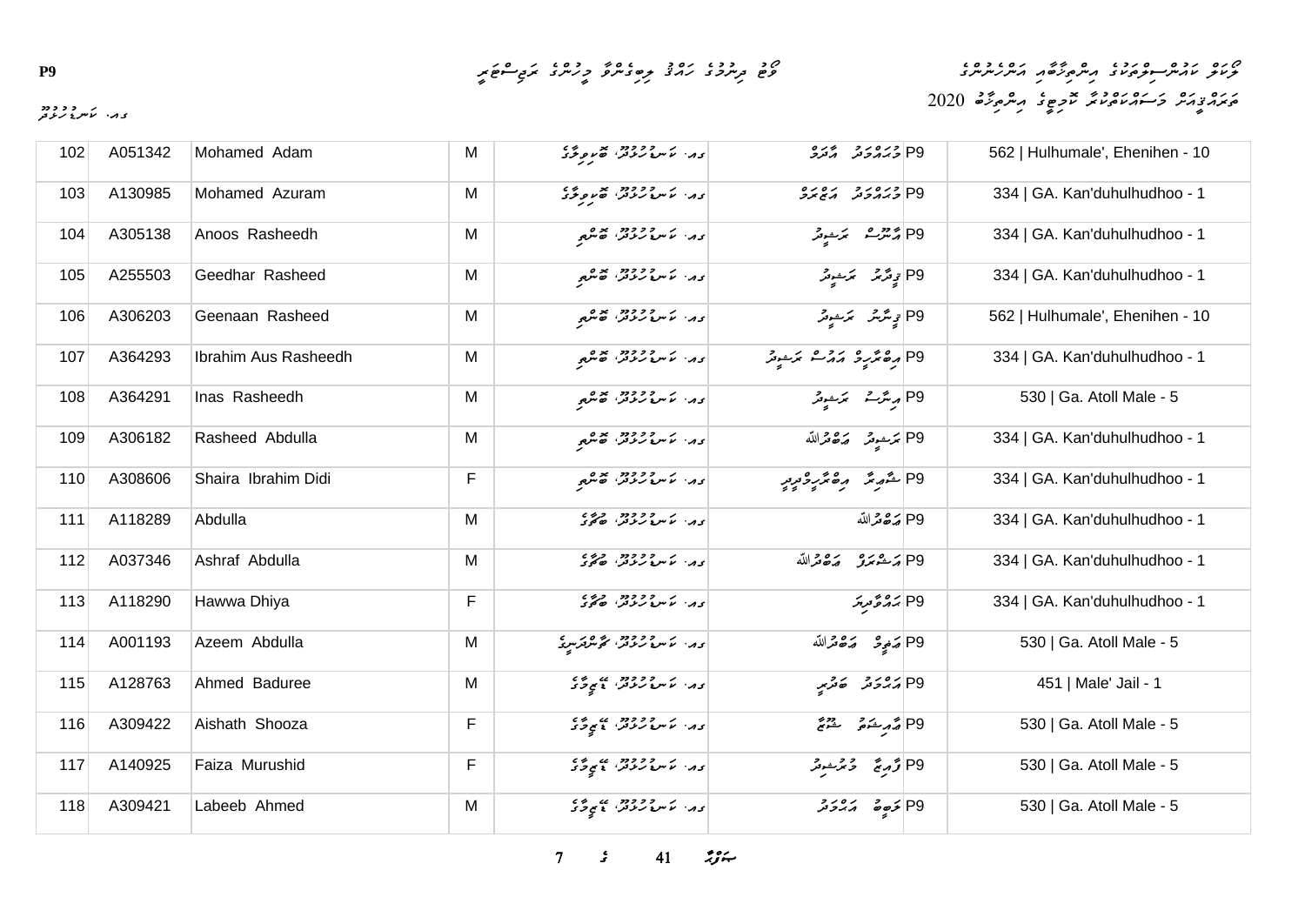*sCw7q7s5w7m< o<n9nOoAw7o< sCq;mAwBoEw7q<m; wBm;vB* م من المسجد المسجد المسجد المسجد المسجد العام 2020<br>مسجد المسجد المسجد المسجد المسجد المسجد المسجد المسجد المسجد ال

| 119 | A370459 | Zidhaan Ahmed          | M | دړ٠ مکس کرووو په دي.<br>در٠ مکس کرونر ٤ مح <del>ک</del> رو |                                         | 530   Ga. Atoll Male - 5        |
|-----|---------|------------------------|---|------------------------------------------------------------|-----------------------------------------|---------------------------------|
| 120 | A113046 | Abdulla Nasheed        | M | ى پەر مەس بەردە بەر ئەرگە                                  | P9 كەھەتراللە     سرىئوتىر              | 334   GA. Kan'duhulhudhoo - 1   |
| 121 | A100036 | Ahmed Shazeem Hussain  | M | ى پەر سەس 2555 بولۇپ كى                                    | P9   كەندى كەن ئەسىر ئەسكەر بىر         | 530   Ga. Atoll Male - 5        |
| 122 | A119223 | Arusheeda Abdulla      | F | ى دىن ئەس دەپەت بىرى ئىسى                                  | P9 كەتترىشوت <i>گە كەڭ قى</i> راللە     | 334   GA. Kan'duhulhudhoo - 1   |
| 123 | A387210 | Fathimath Asha Shafeeq | F | ى دىن ئەس دەپەت بىرى ئىسى                                  | P9 رَّجِ دَحَرَ   مَثَّ   حَنَّ يَرَ يَ | 530   Ga. Atoll Male - 5        |
| 124 | A023460 | Hussain Latheef        | M | ى مەسىم ئىرىسى ئىرىگە ئىرە<br>ئەمەسىم ئىرىگىرى ئىرىگە ئىسى | P9 يُرْسَمْ بِهِ مَنْ مَحْرَمَ فِي مَنْ | 562   Hulhumale', Ehenihen - 10 |
| 125 | A084915 | Hussain Shaah          | M | ىە ، ئەس رودە بەرگەت                                       | P9 پر <i>شہر</i> مہمد مشرق              | 530   Ga. Atoll Male - 5        |
| 126 | A118310 | Ibrahim Shaneez        | M | ى دىن ئەس 2555 مەن تەرەپتى                                 | P9 م <i>وڭ ئۇر</i> ۇ ھەمبەنج            | 562   Hulhumale', Ehenihen - 10 |
| 127 | A040090 | Mohamed Shafeeq        | M | ى دىن ئەس 2555 مەم بىرى.<br>ئەمەس ئەس ئەس ئىس ئىس ئىس ئىس  | P9  <i>\$ټ\$ى شوپ</i>                   | 334   GA. Kan'duhulhudhoo - 1   |
| 128 | A115731 | Nafeesa                | F | ى پەر سەس ئەرەپ بەر ئەسەر                                  | P9 يمَدِيَّة                            | 530   Ga. Atoll Male - 5        |
| 129 | A157116 | Shaufa Hussain         | F | ى پەر بەس 2555 مەنتى سىرى<br>مەن بەس ئەبەلەر               | P9 شەرق ب <sub>ە</sub> شىرىش            | 91   R. Alifushi - 3            |
| 130 | A075376 | Sheeza Hussain         | F | ى دىن ئەس 2555 مەم بىرى.<br>ئەمەس ئەس ئەس ئىس ئىس ئىس ئىس  | P9 شوپچ پر <i>شمېرىنل</i>               | 530   Ga. Atoll Male - 5        |
| 131 | A279597 | Shujau Hussain         | M | ى مەسىم ئىرىسى ئىرىگە ئىرە<br>ئەمەسىم ئىرىگىرى ئىرىگە ئىسى | P9 خۇق ئەسكەر ش                         | 119   B. Dharavandhoo - 1       |
| 132 | A167182 | Ahsan Ali              | М | ى پەر كەس كەن تۈپىر                                        | P9  كەشەشقە كەمچە                       | 335   GDh. Thinadhoo - 1        |
| 133 | A324908 | Ali Gasim              | M | ى پەس كەس كەن بىر بىر<br>ئەس كەس كەندىس كەندىر             | P9 <i>مَيْ - ڏُ</i> --ِرُّ              | 334   GA. Kan'duhulhudhoo - 1   |
| 134 | A396562 | Asna Ali               | F | ى مەسىم سىرە دەھرە بىر<br>ئەمەسىم سىرى سىرى بىر ئىقلىر     | P9 كەشىش كەمچە                          | 334   GA. Kan'duhulhudhoo - 1   |
| 135 | A355587 | Asraar Ali             | M | ى پەس كەس كەن بىر بىر<br>ئەس كەس كەندىس كەندىر             | P9 كەشىر قىمىز بەر                      | 530   Ga. Atoll Male - 5        |

*r@q:q5qF7m; .<C*

**8** *s* **41** *n***<sub>y</sub> <b>***s*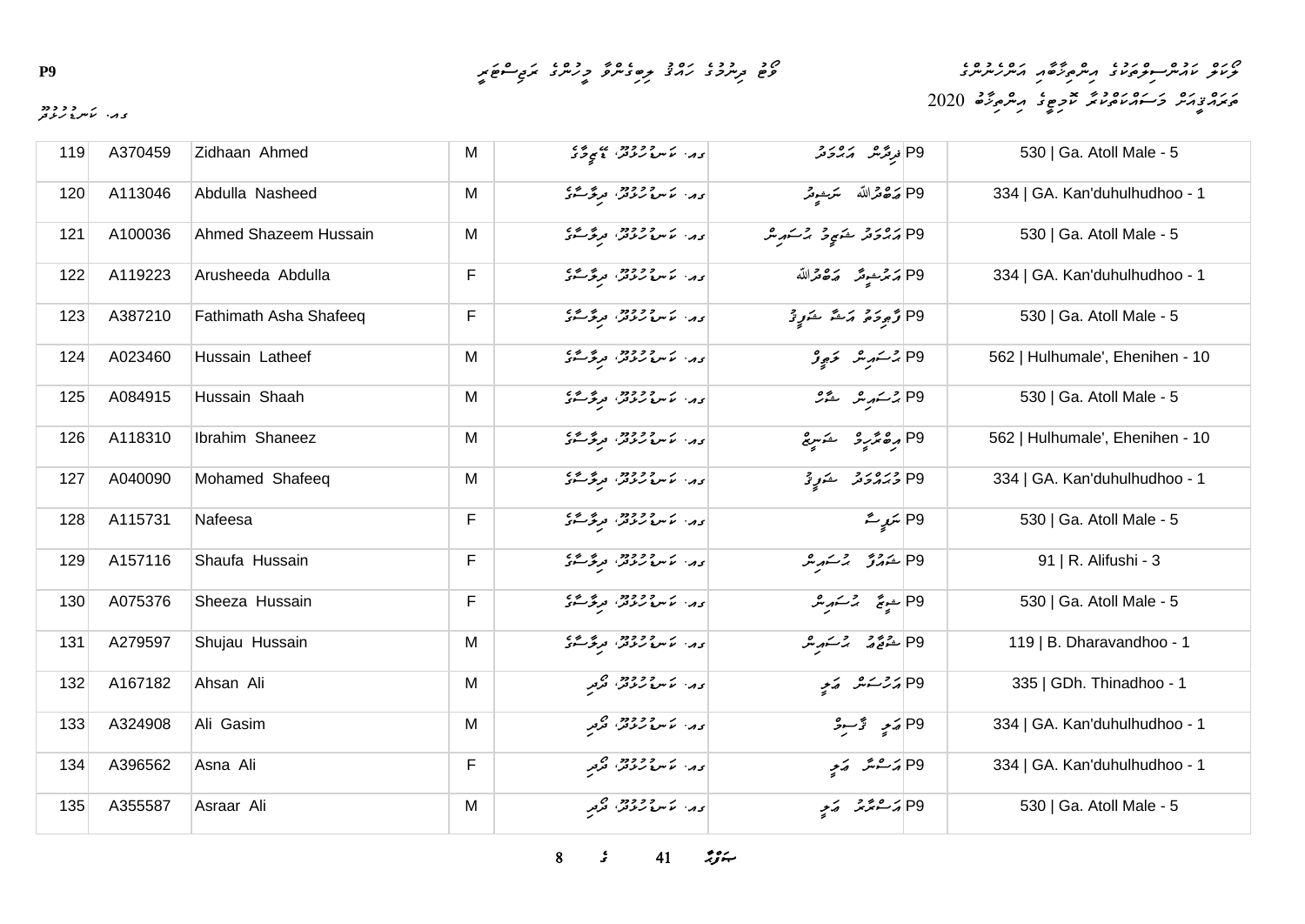*sCw7q7s5w7m< o<n9nOoAw7o< sCq;mAwBoEw7q<m; wBm;vB* م من المسجد المسجد المسجد المسجد المسجد العام 2020<br>مسجد المسجد المسجد المسجد المسجد المسجد المسجد المسجد المسجد ال

| 136 | A329127 | Irusham Ali                | M           | ى مەسىم سىم سىرىسى بىر ئىچە بىر<br>مەسىم سىرى سىرىسى بىر ئىچە بىر                                                                                                                                                                | P9 م <i>ي پڻڪري چي</i>                           | 530   Ga. Atoll Male - 5        |
|-----|---------|----------------------------|-------------|----------------------------------------------------------------------------------------------------------------------------------------------------------------------------------------------------------------------------------|--------------------------------------------------|---------------------------------|
| 137 | A308126 | Khuzuna Ali                | F           | ى مەسىم ئىرىمى ئىقرىس                                                                                                                                                                                                            | P9 تُحي <sup>م</sup> مَعٍ                        | 334   GA. Kan'duhulhudhoo - 1   |
| 138 | A308117 | Mariyam Ibrahim            | F           | ى دىن ئەس مەردىن ئەتىر                                                                                                                                                                                                           | P9 <i>كاندىرى مەھگرى</i> بى                      | 334   GA. Kan'duhulhudhoo - 1   |
| 139 | A306295 | Thasleem Ali               | M           | ى پەر كەس رودە بەھ بەر                                                                                                                                                                                                           | P9  <sub>مَ س</sub> موٍوْ كَمَوٍ                 | 334   GA. Kan'duhulhudhoo - 1   |
| 140 | A308121 | Yasna Ali                  | $\mathsf F$ | ى پر سىس مەھبەرى بىر<br>ئەر سىس مەھبەرى بىرلىر                                                                                                                                                                                   | P9 <del>م</del> َرْکَ مَدَّ مِرَ مِ              | 334   GA. Kan'duhulhudhoo - 1   |
| 141 | A042844 | Abdulla Didi               | M           | د د. که سره درود است و در در در در در در این در این در این در این در این در این در این در این در این در این در<br>در این که که در این در این در این در این در این در این در این در این در این در این در این در این در این در این | P9 كەڭداللەمبەير                                 | 334   GA. Kan'duhulhudhoo - 1   |
| 142 | A027805 | Afeef Mohamed              | M           | גון מייש מישים ובייש מייש מייש בי                                                                                                                                                                                                | P9   <i>ړٌږِ دُ دُ دُ دُو</i> ر                  | 334   GA. Kan'duhulhudhoo - 1   |
| 143 | A255501 | <b>Ahmed Naheek Zubair</b> | M           | ودا الأس ووده والمرسمة بروى                                                                                                                                                                                                      | P9 <i>גُגُכَىْدُ</i> سَ <i>رِيرْ جُهُو</i> يْرَ  | 562   Hulhumale', Ehenihen - 10 |
| 144 | A306086 | Arig Afeef                 | M           | ودا الأس ووده والمرسمة بروى                                                                                                                                                                                                      | P9 صحيح صمرٍ و                                   | 568   Villimale' Ehenihen - 3   |
| 145 | A306083 | Ashrag Afeef               | M           | גון מייש מישים ובייש מייש מייש בי                                                                                                                                                                                                | P9 كەشكە تەرىخ ئىچە ئەرە                         | 530   Ga. Atoll Male - 5        |
| 146 | A339262 | Luluath Afeef              | F           | צון ואייעש מישני והריטי ואיטי<br>צון ואייעש מישני והריטי ומשי                                                                                                                                                                    | P9 <i>قەقىمۇ مۇي</i> ۇ                           | 334   GA. Kan'duhulhudhoo - 1   |
| 147 | A101247 | Mohamed Hassan             | M           |                                                                                                                                                                                                                                  | P9 ديره دين بر بر شر                             | 334   GA. Kan'duhulhudhoo - 1   |
| 148 | A090131 | Naeema Mohamed             | F           | ود. كه سوم دود و مرسم بروی                                                                                                                                                                                                       | P9 يتميرد محمد وزير دينر                         | 562   Hulhumale', Ehenihen - 10 |
| 149 | A306076 | Nazly Zubair               | F           | ورست سي وودون ورسم مرومي                                                                                                                                                                                                         | P9 سَمَّعْ مِهِ مِنْ مَصَ <sub>ّ</sub> مِهِ مِنْ | 334   GA. Kan'duhulhudhoo - 1   |
| 150 | A306088 | Nishfa Zubair              | F           | ے ہر کے سرح 322 و سرچ سرچ کی<br>محمد کے سرح سرحاقر اور سرچ سرچ ک                                                                                                                                                                 | P9 سرڪو <i>ڻ ڇهريز</i>                           | 334   GA. Kan'duhulhudhoo - 1   |
| 151 | A305176 | Thorig Afeef               | M           |                                                                                                                                                                                                                                  | P9 ب <i>ۇيرقى مۇر</i> ۇ                          | 530   Ga. Atoll Male - 5        |
| 152 | A310379 | Aanifa Habeeb              | F           | وه ۱۰ مکس و ووه ده ۲۵ و د د د<br>اوه ۱۰ مکس و مرمونو او او مرمونو                                                                                                                                                                | P9 مُسِدَّ بَهُ صَ                               | 530   Ga. Atoll Male - 5        |

*9 s* 41 *i*<sub>s</sub>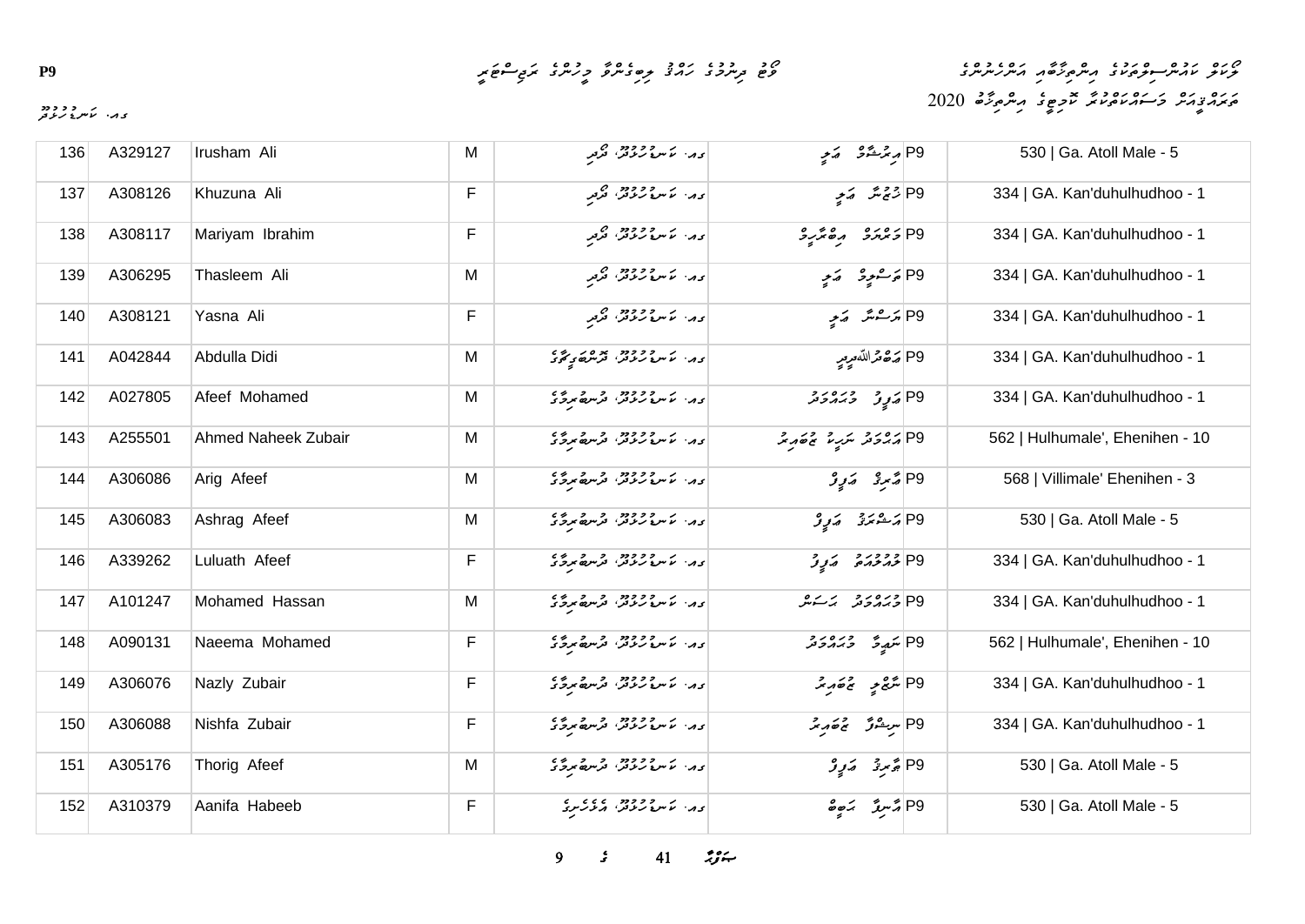*sCw7q7s5w7m< o<n9nOoAw7o< sCq;mAwBoEw7q<m; wBm;vB* م من المسجد المسجد المسجد المسجد المسجد العام 2020<br>مسجد المسجد المسجد المسجد المسجد المسجد المسجد المسجد المسجد ال

| 153 | A162610 | Aanisa Habeeb           | F | وە سەسە ئەنزىس كەنزىرى<br>ئەم سەسە ئىرىس كەنزىرى                                                                                                                                                                                 | P9 #سربسم بمَنْ صِرْ                                                                                                            | 334   GA. Kan'duhulhudhoo - 1   |
|-----|---------|-------------------------|---|----------------------------------------------------------------------------------------------------------------------------------------------------------------------------------------------------------------------------------|---------------------------------------------------------------------------------------------------------------------------------|---------------------------------|
| 154 | A118384 | Ahmed Habeeb            | M | ى دىستىسى ئەرەپ ئەرەپ ئەت بىرە ئەرەپ ئەرەپ ئەرەپ ئەرەپ ئەرەپ ئەرەپ ئەرەپ ئەرەپ ئەرەپ ئەرەپ ئەرەپ ئەرەپ ئەرەپ ئ<br>ئەرەپ ئەرەپ ئەرەپ ئەرەپ ئەرەپ ئەرەپ ئەرەپ ئەرەپ ئەرەپ ئەرەپ ئەرەپ ئەرەپ ئەرەپ ئەرەپ ئەرەپ ئەرەپ ئەرەپ ئەرەپ ئە | P9 كەبرى <i>كى بى</i>                                                                                                           | 334   GA. Kan'duhulhudhoo - 1   |
| 155 | A310380 | Aishath Athira          | F | وه ۱۰ که موجوده و ۲۵ و د دارد.<br>اوه ۱۰ که کلونو کلونو او مورکوری                                                                                                                                                               | P9 مَ مِ شَمَرٍ مَ مَ مِ مَرَّ                                                                                                  | 334   GA. Kan'duhulhudhoo - 1   |
| 156 | A255544 | Areesha Habeeb          | F | ى دى. ئەس دودە دە ئەر بولى<br>ئەر ئەس ئىرلىق مەر ئىر                                                                                                                                                                             | P9 كەمپىش كەھ <i>ھ</i>                                                                                                          | 335   GDh. Thinadhoo - 1        |
| 157 | A310377 | Asra Habeeb             | F | ى دىستىسى ئەرەپ ئەرەپ ئەت بەر ئەن ئەرەپ ئەرەپ ئەرەپ ئەرەپ ئەرەپ ئەرەپ ئەرەپ ئەرەپ ئەرەپ ئەرەپ ئەرەپ ئەرەپ ئەرە<br>ئەرەپ ئەن ئەس ئەرەپ ئەرەپ ئەرەپ ئەرەپ ئەرەپ ئەرەپ ئەرەپ ئەرەپ ئەرەپ ئەرەپ ئەرەپ ئەرەپ ئەرەپ ئەرەپ ئەرەپ ئەرەپ  | $\frac{2}{\pi}$ $\frac{2}{\pi}$ $\frac{2}{\pi}$ $\frac{2}{\pi}$ $\frac{2}{\pi}$ $\frac{2}{\pi}$ $\frac{2}{\pi}$ $\frac{2}{\pi}$ | 530   Ga. Atoll Male - 5        |
| 158 | A310374 | Mohamed Habeeb          | M | ى دى. ئەس دوۋە مەم دى.<br>ئەم ئەس ئىرلىق مەم ئىرىدى                                                                                                                                                                              | P9 دېم دې بره چ                                                                                                                 | 334   GA. Kan'duhulhudhoo - 1   |
| 159 | A074113 | Nazim Ali               | M |                                                                                                                                                                                                                                  | P9 سَمْعِ حَسَنِ صَمَّحِي                                                                                                       | 562   Hulhumale', Ehenihen - 10 |
| 160 | A306171 | Ahlama Hassan           | F | ى دىن ئەس دەپەت كەن بەر                                                                                                                                                                                                          | P9   پروگرمحر کے بے مگر                                                                                                         | 334   GA. Kan'duhulhudhoo - 1   |
| 161 | A070683 | Reehaanu Hassan         | M | ى مەسىم ئىرى مەسورىت                                                                                                                                                                                                             | P9 ىرىمى ئەسەھ                                                                                                                  | 334   GA. Kan'duhulhudhoo - 1   |
| 162 | A070698 | Siyama Hassan           | F | ى مەس ئەر بۇرى بۇ سەبەر                                                                                                                                                                                                          | P9 س <i>ينزڈ برڪنگ</i> ر                                                                                                        | 334   GA. Kan'duhulhudhoo - 1   |
| 163 | A399470 | Raufa Rasheed Hassan    | F | ور شر دورود رو سر مرو کرد                                                                                                                                                                                                        | P9 <i>بَرَمْ تَيْ بَرَجُونْ بَرَسَ</i> مْرُ                                                                                     | 530   Ga. Atoll Male - 5        |
| 164 | A309624 | Rifau Rasheed           | M | צו ישיע בככפי תפיתיית בית                                                                                                                                                                                                        | P9  يروٌمُ    بَرَشِيمُ                                                                                                         | 334   GA. Kan'duhulhudhoo - 1   |
| 165 | A309621 | Shazeena Hassan         | F | צו ישיע בככפי תפיתיית בית                                                                                                                                                                                                        | P9 ڪنوپنگر کرڪنگر                                                                                                               | 335   GDh. Thinadhoo - 1        |
| 166 | A364292 | Aishath Nadha Mumthaaz  | F | ىمەس ئەس ئەرەپ كەر ئەر ئەر                                                                                                                                                                                                       | P9 مەم شەھ سىمگر جەج ج                                                                                                          | 530   Ga. Atoll Male - 5        |
| 167 | A364289 | Fathmath Nazdha Mumthaz | F | ى مەسىم ئىرى ئىچە سى ئىس                                                                                                                                                                                                         | P9 ژَجِرَة مَرَّة دَوَيْنَ حَ                                                                                                   | 334   GA. Kan'duhulhudhoo - 1   |
| 168 | A010477 | Mumthaz Hussain         | M | ىمەس ئەس ئەرەپ مەھرىسى                                                                                                                                                                                                           | P9 جۇمۇنىر ب <sub>ى</sub> سەربىر                                                                                                | 334   GA. Kan'duhulhudhoo - 1   |
| 169 | A118324 | Sheereen Saeed          | F | ى مەسىم ئىرى ئەھمە ئىس                                                                                                                                                                                                           | P9  سیمیریٹر کو <i>پیڈ</i>                                                                                                      | 334   GA. Kan'duhulhudhoo - 1   |

 $10$  *s*  $41$  *n***<sub>s</sub>**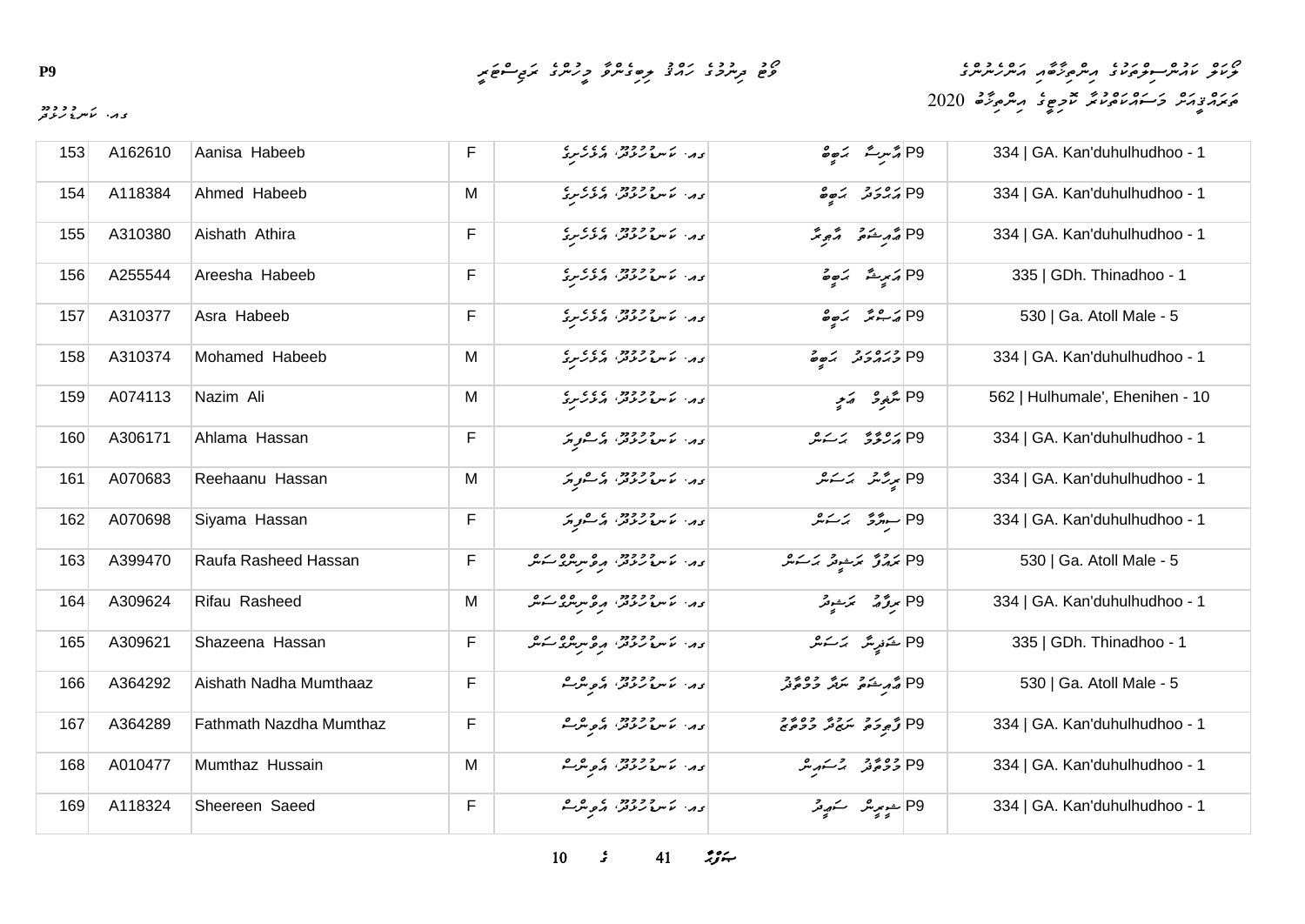*sCw7q7s5w7m< o<n9nOoAw7o< sCq;mAwBoEw7q<m; wBm;vB* م من المسجد المسجد المسجد المسجد المسجد العام 2020<br>مسجد المسجد المسجد المسجد المسجد المسجد المسجد المسجد المسجد ال

| A089716 | Afsa Faisal           | F           | ى پەر سەسى ئەرەپىيە بەر ئەرى                  | P9  تەۋىبە   تەرىبەتى                                                                                 | 326   GA. Maamendhoo - 1      |
|---------|-----------------------|-------------|-----------------------------------------------|-------------------------------------------------------------------------------------------------------|-------------------------------|
| A084673 | Latheefa Adam         | F           | ى يەسىدىق ئەسىرى                              | P9 خ <sub>جو</sub> ز گ <sup>ی</sup> رو                                                                | 326   GA. Maamendhoo - 1      |
| A372683 | Aishath Mifna Hassan  | F           | ى مەسىرىدى ئەس                                | P9 مەم ئىكىم بورىتىر برىكىش                                                                           | 568   Villimale' Ehenihen - 3 |
| A255533 | Milna Hassan          | $\mathsf F$ | ى مەسىرىدى كەيرى                              | P9  موعد    پرستدانلار                                                                                | 334   GA. Kan'duhulhudhoo - 1 |
| A308554 | Mizna Hassan          | F           | ى مەسىرىدى ئەس                                | P9 <sub>حي</sub> قرينگ - ټرېنگر-                                                                      | 568   Villimale' Ehenihen - 3 |
| A118334 | Moomina Hussain       | $\mathsf F$ | ى مەسىرىدى ئەس ھ                              | P9 تۇم مىگە مەسكەر بىر                                                                                | 334   GA. Kan'duhulhudhoo - 1 |
| A026679 | <b>Ahmed Didi</b>     | M           | وړ کمس کرونو ده.<br>د کمس کرونو و مربع د      | P9 كەندى قرىرىر                                                                                       | 334   GA. Kan'duhulhudhoo - 1 |
| A118297 | Azeeza Ibrahim        | F           | وړ که سره کرونو کې وه ده د                    | P9 <i>ھَي</i> ۽ مَّ مِنْ مُحَمَّدٍ حَ                                                                 | 334   GA. Kan'duhulhudhoo - 1 |
| A306174 | Azmoon Ahmed Didi     | M           | ودر کاسی گروژه و مربع و                       | P9  م دوده مله مرکز در مربر بر                                                                        | 530   Ga. Atoll Male - 5      |
| A151849 | Dhiyana Ahmed Didi    | F           | ده ۱۰ کمبره کرده.<br>ده اکمبره کردن او مربع د | P9 مرتزنٹر <i>مرکز کو تو</i> مبرمبر                                                                   | 530   Ga. Atoll Male - 5      |
| A099246 | Hassan Nabeel         | M           | ى رەپ ئەس بەرەپ بەرەپ ئەبر                    | P9   يَرْسَدُ مَنْ مَوْقَى                                                                            | 334   GA. Kan'duhulhudhoo - 1 |
| A038772 | Mohamed Iqbal         | M           | ى دار مىكسى مەركەم بەر ئەرگە ئىسىمبە          | P9 درور در وی                                                                                         | 530   Ga. Atoll Male - 5      |
| A310396 | Zubaidha              | F           | ى رەپ ئەس بەرەپ بەرەپ                         | P9 نج ھَ مِ <b>ر</b> مَّد                                                                             | 334   GA. Kan'duhulhudhoo - 1 |
| A040239 | <b>Abdul Baree</b>    | M           | ى دىن ئەس 299.9 كى ئى كى                      | P9 كەھ تىر بۇ ھەمبە                                                                                   | 334   GA. Kan'duhulhudhoo - 1 |
| A118347 | Afzal Adam            | M           | ى مەسىم ئىر قرىرى ئەرى                        | P9 پژوٽو گھڙو                                                                                         | 530   Ga. Atoll Male - 5      |
| A273635 | Ahmed Saneenu         | M           | ی در ان که در دوران و بازاد                   | P9 ړیروته شورېګر                                                                                      | 530   Ga. Atoll Male - 5      |
| A309395 | Ali Akbar Abdul Baree | M           | ى مەس ئەس ئەرەپ ئەس ئە                        | P9 كم مركز كان من من المركزة المحمد بير المحمد المحمد بير المحمد المحمد المحمد المحمد المحمد المحمد ا | 530   Ga. Atoll Male - 5      |
|         |                       |             |                                               |                                                                                                       |                               |

*r@q:q5qF7m; .<C*

 $11$  *s* 41 *i*<sub>S</sub> $\approx$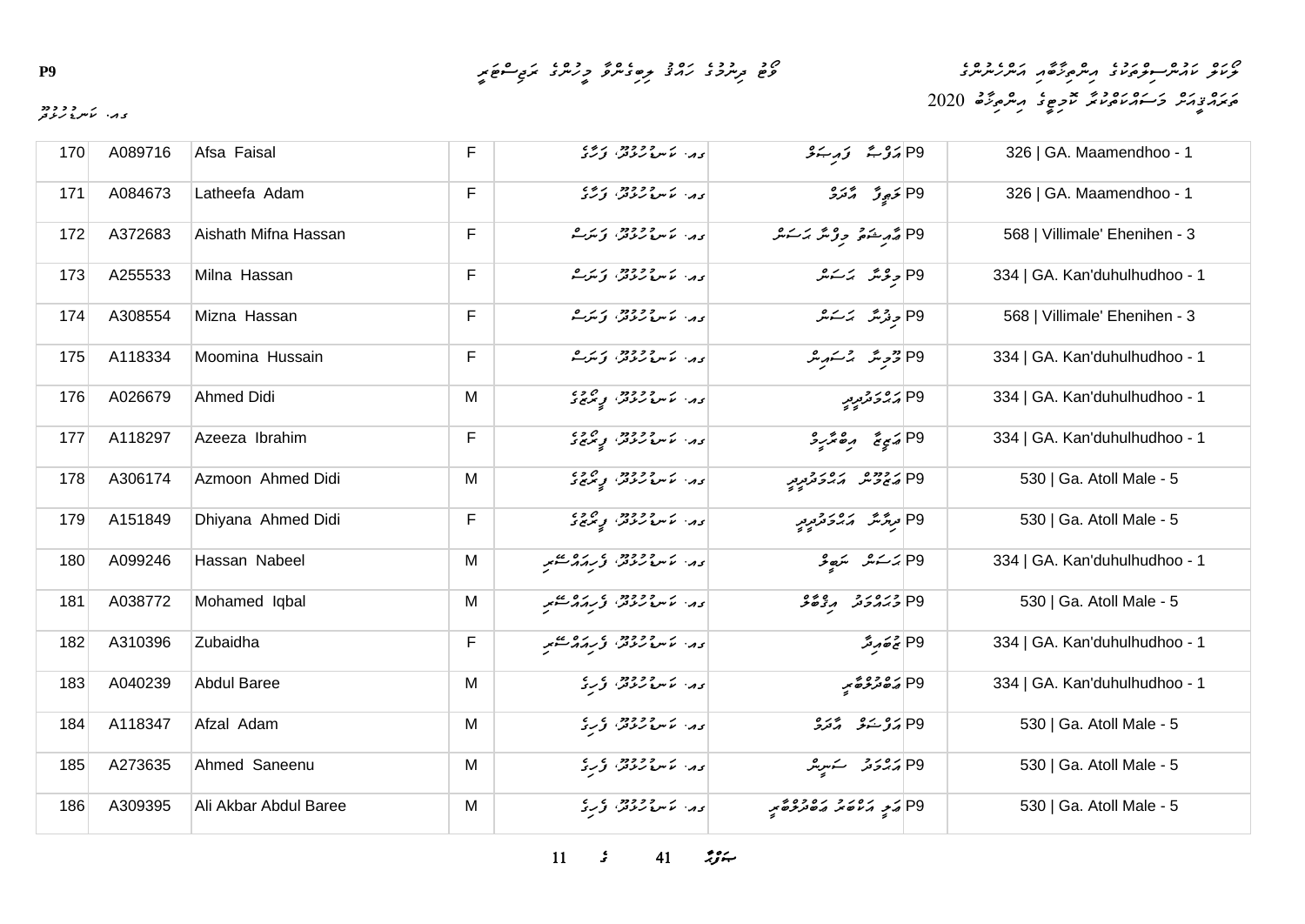*sCw7q7s5w7m< o<n9nOoAw7o< sCq;mAwBoEw7q<m; wBm;vB* م من المسجد المسجد المسجد المسجد المسجد العام 2020<br>مسجد المسجد المسجد المسجد المسجد المسجد المسجد المسجد المسجد ال

| 187 | A341286 | Aminath Senee Hussain     | F           | دەر، ئاسا ئىگەنىڭ كۆرى                                                                                         | P9 مٌ <i>جِ مَرْمَ مُ</i> سُورٍ بِرُ سَورِ مِرْ | 246   ADh. Kunburudhoo - 1    |
|-----|---------|---------------------------|-------------|----------------------------------------------------------------------------------------------------------------|-------------------------------------------------|-------------------------------|
| 188 | A309393 | Ammam Akubar Abdul Baaree | M           |                                                                                                                | P9 روم و دورو روووځي                            | 334   GA. Kan'duhulhudhoo - 1 |
| 189 | A309394 | Basharath Abdul Baree     | $\mathsf F$ | دەر، ئاسا ئىردون كۆرى                                                                                          | P9 ھَڪْمَرَ ۾ مُھَرَوُھُمِ                      | 126   B. Thulhaadhoo - 3      |
| 190 | A118338 | Bishara Abdul Baree       | $\mathsf F$ | ى دى. ئەس كەردى ئۇرى                                                                                           | P9 صنع مقدمة مردة مر                            | 334   GA. Kan'duhulhudhoo - 1 |
| 191 | A118339 | <b>Bushra Abdul Baree</b> | F           | ) ده. کاسه درود. د درد                                                                                         | P9 صُشرَتَر رَصْرَوْصَبِرِ                      | 334   GA. Kan'duhulhudhoo - 1 |
| 192 | A118349 | Fathimath Usman           | $\mathsf F$ | ى پەر سەسى ئەرەپ كەر ئ                                                                                         | P9 <i>وَ<sub>ج</sub>ودَة مَ</i> فْرَةَ مَر      | 530   Ga. Atoll Male - 5      |
| 193 | A036619 | <b>Hussain Didi</b>       | M           | ى پەر سەسى ئەرەپ كەر ئ                                                                                         | P9 كەسكەر نىگەرىر                               | 334   GA. Kan'duhulhudhoo - 1 |
| 194 | A026627 | <b>Mohamed Didi</b>       | M           | ى مەس ئەرەپ ئەس ئەرىپى<br>ئەمەس ئەس ئەرىپى ئەرىپى                                                              | P9 دُبَہ دَ تَرْمِرِمِرِ                        | 530   Ga. Atoll Male - 5      |
| 195 | A086628 | Ahmed Didi                | M           | ا دەر، ئەس 222 كى ئار بولىكە                                                                                   | P9 كەپرى قرىرىر                                 | 334   GA. Kan'duhulhudhoo - 1 |
| 196 | A255506 | Zamaarath Ahmed           | $\mathsf F$ | ى مەسىم ئىقلىق ئۇرۇپتى                                                                                         | P9 يَحْتَمُو بِرَوْمِرْ                         | 530   Ga. Atoll Male - 5      |
| 197 | A255504 | Zamath Ahmed              | $\mathsf F$ | ى مەسىم ئىقتى ئۇرۇپتى                                                                                          | P9 يحصى مدور                                    | 530   Ga. Atoll Male - 5      |
| 198 | A389608 | Zauna Ahmed Didi          | $\mathsf F$ | ىد ، ئاسەردە بۇرەپتە                                                                                           | P9 ى ترىش بەر ئەترىرىر بەر                      | 530   Ga. Atoll Male - 5      |
| 199 | A308005 | Zuhuda Ahmed              | F           | ى مەسىم ئىقلىق ئۇرۇش                                                                                           | P9  يحر <sup>و</sup> ر كەردى كەن                | 334   GA. Kan'duhulhudhoo - 1 |
| 200 | A118306 | Zunaira Adam              | F           | ى مەس ئەس ئەرەپ كەن بىرى بىر بەر ئەن بىر بەر ئەن بىر بىر بەر ئەن بىر بەر بىر بەر بىر بەر بىر بەر بەر بەر بەر ب | P9 ىن <i>مكرىتى مەقرى</i>                       | 334   GA. Kan'duhulhudhoo - 1 |
| 201 | A057672 | Aishath Raniya            | F           | در که موج دود و شوده د                                                                                         | P9 مُ مِسْدَمْ مُحْسِرَتُر                      | 530   Ga. Atoll Male - 5      |
| 202 | A056180 | <b>Fareed Mohamed</b>     | M           |                                                                                                                | P9 وَمَرِيْرٌ وَيَرْدُونَّرْ                    | 530   Ga. Atoll Male - 5      |
| 203 | A306860 | Fariyaz Mohamed           | F           | در که موج دود و شوده د                                                                                         | P9 كەيپەتكەر ئەمەر ئەرەپىر                      | 530   Ga. Atoll Male - 5      |

*r@q:q5qF7m; .<C*

 $12$  *s*  $41$  *n*<sub>y</sub>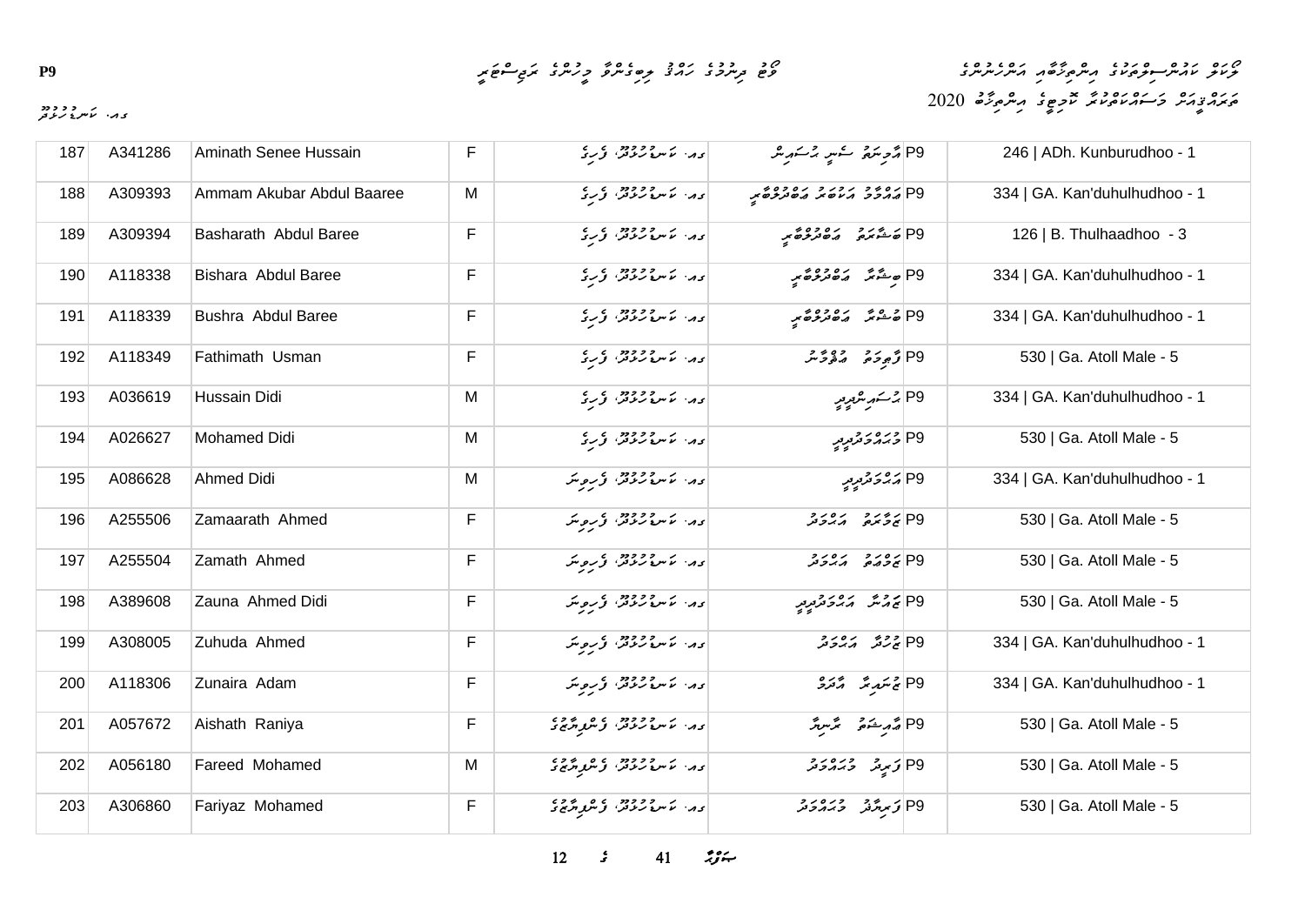*sCw7q7s5w7m< o<n9nOoAw7o< sCq;mAwBoEw7q<m; wBm;vB* م من المسجد المسجد المسجد المسجد المسجد العام 2020<br>مسجد المسجد المسجد المسجد المسجد المسجد المسجد المسجد المسجد ال

| ود. ناس دوده و ه و و و و و<br>P9  <i>وبرووير</i> ش <sub>ك</sub> برو<br>A090072<br>Mohamed Shareef<br>M<br>334   GA. Kan'duhulhudhoo - 1<br>205<br>در که سوم دور و مورده د<br>P9 شەمرِتْز كەمچ<br>Shareefa Ali<br>F<br>A112694<br>334   GA. Kan'duhulhudhoo - 1<br>206<br>ووس کا سره روود ده ده او وارد و د<br>P9  ترىپەتر - ئ <i>ەنە</i> كەتر<br>A066256<br>Yazeed Mohamed<br>156   K. Gulhi - 1<br>M<br>207<br>P9 يې تر <i>تر 3 تر 25 تر</i><br>  د پر ۱۰ کامل در ۱۶۶۶ ورځ ورځ د ده د کامل کړي.<br>  د پر ۱۰ کامل کامل کومل کوملي کري د<br>A120811<br>Ziyaadha Mohamed<br>F<br>334   GA. Kan'duhulhudhoo - 1<br>208<br>P9 مَەمْراللە مَەمَّتْرَىمْر<br>ود. نکسه دوده. وسویسی<br>334   GA. Kan'duhulhudhoo - 1<br>A308191<br>M<br>209<br>Abdulla Ajudad<br>در که مورده وسره مورد<br>P9 كەھەراللە م <i>وھەتگەر ۋەر</i> بىر<br>A022648<br>Abdulla Ibrahim Didi<br>M<br>334   GA. Kan'duhulhudhoo - 1<br>210<br>P9 <i>مُّ وِمَّرَة مَ</i> حْرَّ<br>در که دوده وسرگاه د<br>211<br>A328627<br>Afiyath Alma<br>F<br>568   Villimale' Ehenihen - 3<br>  در ۱۰ سوم دوره وسوم ۲۵۰۰<br>P9 كەبرى قىر مەشت <u>و</u> پرىتر<br>334   GA. Kan'duhulhudhoo - 1<br>212<br>A095852<br>Ahmed Ingiyaad<br>M<br>  در ۱۰ سوم دوره وسوم ۲۵۰۰<br>P9 مَّ <i>جِ سَعْدَ مَ</i> حَسَّرَ مَ <i>حْ</i> مَرْاللّه<br>F<br>213<br>A329161<br>Aminath Amaana Abdulla<br>530   Ga. Atoll Male - 5<br>F<br>در که دوده وسرگاه د<br>P9 مُ سِيرَةٍ مَدَوَّدَّ<br>214<br>A308207<br>334   GA. Kan'duhulhudhoo - 1<br>Asiyath Ahgama<br>$2522$ $22$ $P9$<br>در که دوده وسرگاه د<br>A255528<br>Hawwa Ulamau<br>F<br>530   Ga. Atoll Male - 5<br>215<br>در که مورده وسرگاه د<br>P9 قَرْسٍ صَ <b>صَ</b> قَرْاللَّه<br>F<br>A308202<br>Maani Abdulla<br>530   Ga. Atoll Male - 5<br>216<br>P9 قَرْسِيْتُ صَدَّقَتْدَاللَّهُ<br>در که دوده وسرگاه د<br>A308199<br>Maaniu Abdulla<br>530   Ga. Atoll Male - 5<br>217<br>M<br>P9 قَرْمِرْتْہ مَ <b>صْحَ</b> رْاللّه<br>218<br>A255532<br>در که دوده وسرگاه د<br>Madih Abdulla<br>M<br>530   Ga. Atoll Male - 5<br>P9 كا يمريز محمد المحمدة المحمدة المحمدة المحمدة المحمدة المحمدة المحمدة المحمدة المحمدة المحمدة الم<br>F<br>در که مورده وسرگاه د<br>A118336<br>530   Ga. Atoll Male - 5<br>219<br>Mariyam Ilma<br>P9 כנסנכ נהתם<br>در کمیں دورہ دیں دی۔<br>در کمیں روس وسرونیوی<br>A340266<br>Mohamed Ayyoob<br>334   GA. Kan'duhulhudhoo - 1<br>220<br>M | 204 | A112800 | Mohamed Shakir | M | ى مەسىم ئىرەپ كەش ئەرەپىي ئەرەپىي ئەرەپىي ئەرەپ ئەرەپ ئەرەپ كەن ئەرەپ كەن ئەرەپ كەن ئەرەپ كەن ئەرەپ كەن ئەرەپ |  | 334   GA. Kan'duhulhudhoo - 1 |
|---------------------------------------------------------------------------------------------------------------------------------------------------------------------------------------------------------------------------------------------------------------------------------------------------------------------------------------------------------------------------------------------------------------------------------------------------------------------------------------------------------------------------------------------------------------------------------------------------------------------------------------------------------------------------------------------------------------------------------------------------------------------------------------------------------------------------------------------------------------------------------------------------------------------------------------------------------------------------------------------------------------------------------------------------------------------------------------------------------------------------------------------------------------------------------------------------------------------------------------------------------------------------------------------------------------------------------------------------------------------------------------------------------------------------------------------------------------------------------------------------------------------------------------------------------------------------------------------------------------------------------------------------------------------------------------------------------------------------------------------------------------------------------------------------------------------------------------------------------------------------------------------------------------------------------------------------------------------------------------------------------------------------------------------------------------------------------------------------------------------------------------------------------------------------------------------------------------------------------------------------------------------------------------------------------------------------------------------------------------|-----|---------|----------------|---|---------------------------------------------------------------------------------------------------------------|--|-------------------------------|
|                                                                                                                                                                                                                                                                                                                                                                                                                                                                                                                                                                                                                                                                                                                                                                                                                                                                                                                                                                                                                                                                                                                                                                                                                                                                                                                                                                                                                                                                                                                                                                                                                                                                                                                                                                                                                                                                                                                                                                                                                                                                                                                                                                                                                                                                                                                                                               |     |         |                |   |                                                                                                               |  |                               |
|                                                                                                                                                                                                                                                                                                                                                                                                                                                                                                                                                                                                                                                                                                                                                                                                                                                                                                                                                                                                                                                                                                                                                                                                                                                                                                                                                                                                                                                                                                                                                                                                                                                                                                                                                                                                                                                                                                                                                                                                                                                                                                                                                                                                                                                                                                                                                               |     |         |                |   |                                                                                                               |  |                               |
|                                                                                                                                                                                                                                                                                                                                                                                                                                                                                                                                                                                                                                                                                                                                                                                                                                                                                                                                                                                                                                                                                                                                                                                                                                                                                                                                                                                                                                                                                                                                                                                                                                                                                                                                                                                                                                                                                                                                                                                                                                                                                                                                                                                                                                                                                                                                                               |     |         |                |   |                                                                                                               |  |                               |
|                                                                                                                                                                                                                                                                                                                                                                                                                                                                                                                                                                                                                                                                                                                                                                                                                                                                                                                                                                                                                                                                                                                                                                                                                                                                                                                                                                                                                                                                                                                                                                                                                                                                                                                                                                                                                                                                                                                                                                                                                                                                                                                                                                                                                                                                                                                                                               |     |         |                |   |                                                                                                               |  |                               |
|                                                                                                                                                                                                                                                                                                                                                                                                                                                                                                                                                                                                                                                                                                                                                                                                                                                                                                                                                                                                                                                                                                                                                                                                                                                                                                                                                                                                                                                                                                                                                                                                                                                                                                                                                                                                                                                                                                                                                                                                                                                                                                                                                                                                                                                                                                                                                               |     |         |                |   |                                                                                                               |  |                               |
|                                                                                                                                                                                                                                                                                                                                                                                                                                                                                                                                                                                                                                                                                                                                                                                                                                                                                                                                                                                                                                                                                                                                                                                                                                                                                                                                                                                                                                                                                                                                                                                                                                                                                                                                                                                                                                                                                                                                                                                                                                                                                                                                                                                                                                                                                                                                                               |     |         |                |   |                                                                                                               |  |                               |
|                                                                                                                                                                                                                                                                                                                                                                                                                                                                                                                                                                                                                                                                                                                                                                                                                                                                                                                                                                                                                                                                                                                                                                                                                                                                                                                                                                                                                                                                                                                                                                                                                                                                                                                                                                                                                                                                                                                                                                                                                                                                                                                                                                                                                                                                                                                                                               |     |         |                |   |                                                                                                               |  |                               |
|                                                                                                                                                                                                                                                                                                                                                                                                                                                                                                                                                                                                                                                                                                                                                                                                                                                                                                                                                                                                                                                                                                                                                                                                                                                                                                                                                                                                                                                                                                                                                                                                                                                                                                                                                                                                                                                                                                                                                                                                                                                                                                                                                                                                                                                                                                                                                               |     |         |                |   |                                                                                                               |  |                               |
|                                                                                                                                                                                                                                                                                                                                                                                                                                                                                                                                                                                                                                                                                                                                                                                                                                                                                                                                                                                                                                                                                                                                                                                                                                                                                                                                                                                                                                                                                                                                                                                                                                                                                                                                                                                                                                                                                                                                                                                                                                                                                                                                                                                                                                                                                                                                                               |     |         |                |   |                                                                                                               |  |                               |
|                                                                                                                                                                                                                                                                                                                                                                                                                                                                                                                                                                                                                                                                                                                                                                                                                                                                                                                                                                                                                                                                                                                                                                                                                                                                                                                                                                                                                                                                                                                                                                                                                                                                                                                                                                                                                                                                                                                                                                                                                                                                                                                                                                                                                                                                                                                                                               |     |         |                |   |                                                                                                               |  |                               |
|                                                                                                                                                                                                                                                                                                                                                                                                                                                                                                                                                                                                                                                                                                                                                                                                                                                                                                                                                                                                                                                                                                                                                                                                                                                                                                                                                                                                                                                                                                                                                                                                                                                                                                                                                                                                                                                                                                                                                                                                                                                                                                                                                                                                                                                                                                                                                               |     |         |                |   |                                                                                                               |  |                               |
|                                                                                                                                                                                                                                                                                                                                                                                                                                                                                                                                                                                                                                                                                                                                                                                                                                                                                                                                                                                                                                                                                                                                                                                                                                                                                                                                                                                                                                                                                                                                                                                                                                                                                                                                                                                                                                                                                                                                                                                                                                                                                                                                                                                                                                                                                                                                                               |     |         |                |   |                                                                                                               |  |                               |
|                                                                                                                                                                                                                                                                                                                                                                                                                                                                                                                                                                                                                                                                                                                                                                                                                                                                                                                                                                                                                                                                                                                                                                                                                                                                                                                                                                                                                                                                                                                                                                                                                                                                                                                                                                                                                                                                                                                                                                                                                                                                                                                                                                                                                                                                                                                                                               |     |         |                |   |                                                                                                               |  |                               |
|                                                                                                                                                                                                                                                                                                                                                                                                                                                                                                                                                                                                                                                                                                                                                                                                                                                                                                                                                                                                                                                                                                                                                                                                                                                                                                                                                                                                                                                                                                                                                                                                                                                                                                                                                                                                                                                                                                                                                                                                                                                                                                                                                                                                                                                                                                                                                               |     |         |                |   |                                                                                                               |  |                               |
|                                                                                                                                                                                                                                                                                                                                                                                                                                                                                                                                                                                                                                                                                                                                                                                                                                                                                                                                                                                                                                                                                                                                                                                                                                                                                                                                                                                                                                                                                                                                                                                                                                                                                                                                                                                                                                                                                                                                                                                                                                                                                                                                                                                                                                                                                                                                                               |     |         |                |   |                                                                                                               |  |                               |
|                                                                                                                                                                                                                                                                                                                                                                                                                                                                                                                                                                                                                                                                                                                                                                                                                                                                                                                                                                                                                                                                                                                                                                                                                                                                                                                                                                                                                                                                                                                                                                                                                                                                                                                                                                                                                                                                                                                                                                                                                                                                                                                                                                                                                                                                                                                                                               |     |         |                |   |                                                                                                               |  |                               |

*r@q:q5qF7m; .<C*

 $13$  *s* **41** *n***<sub>s</sub>**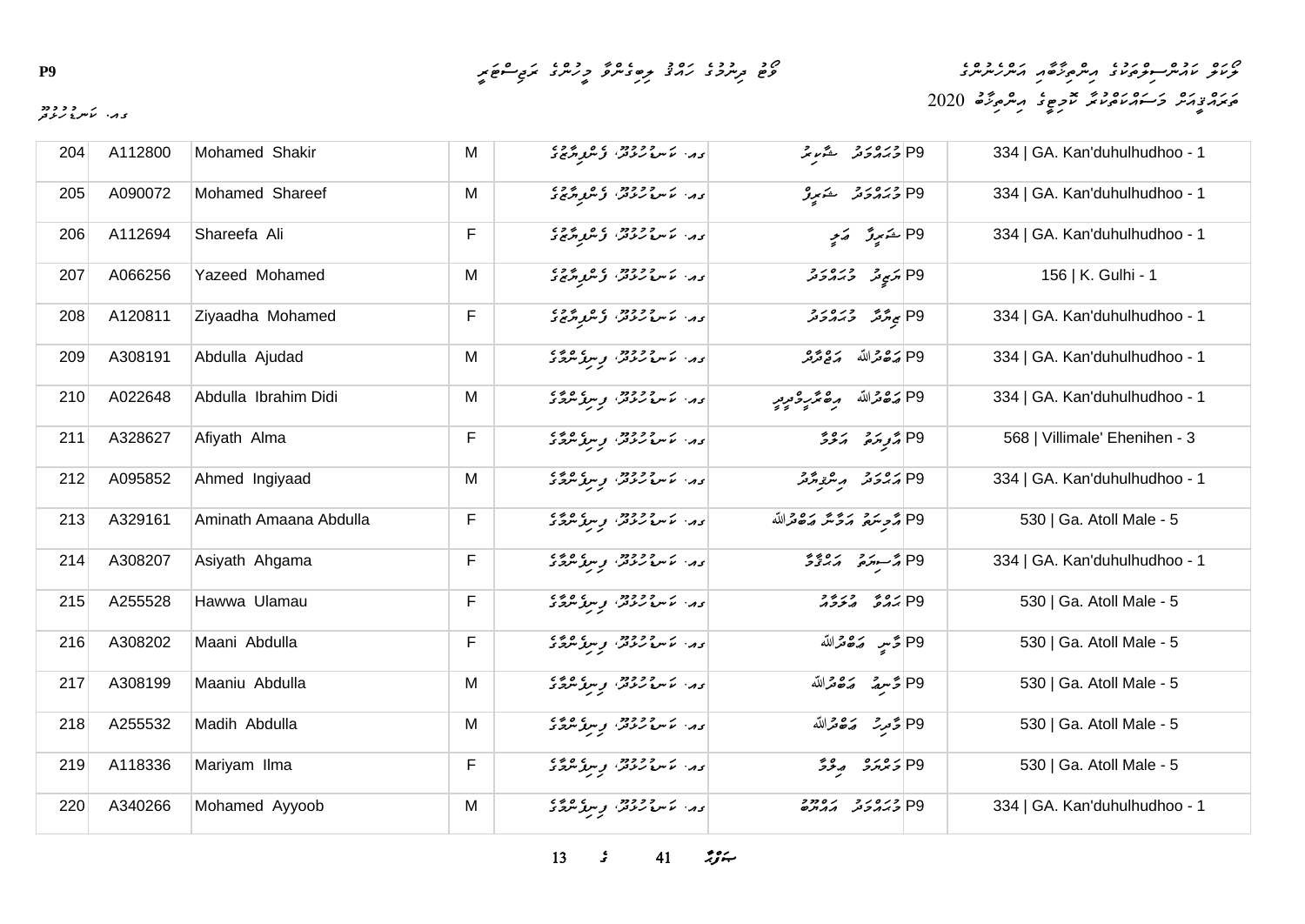*sCw7q7s5w7m< o<n9nOoAw7o< sCq;mAwBoEw7q<m; wBm;vB* م من المرة المرة المرة المرجع المرجع في المركبة 2020<br>مجم*د المريض المربوط المربع المرجع في المراجع المركبة* 

| 221 | A329162 | Mohamed Amroo Abdulla | M           | ى د. ، ئەس رودو. بې سۆسى دى              | P9  <i>وبرورو مروج مك</i> ومرالله    | 530   Ga. Atoll Male - 5        |
|-----|---------|-----------------------|-------------|------------------------------------------|--------------------------------------|---------------------------------|
| 222 | A125005 | Zifla Ibrahim         | F           | در که دوده وسرگاه د                      | P9  يوثۇ مەھەرد                      | 530   Ga. Atoll Male - 5        |
| 223 | A308195 | Ziflee Ibrahim        | F           | در که دوده وسرگاه د                      | P9 <sub>مح</sub> وی م <i>ی شرک</i> و | 334   GA. Kan'duhulhudhoo - 1   |
| 224 | A308197 | Zifna Ibrahim         | F           | در که دوده وسرگاه د                      | P9 يورْ شَر مِرْھ مَّرْرِدْ          | 530   Ga. Atoll Male - 5        |
| 225 | A105759 | Zulfa Ibrahim Didi    | F           | در کمی دوود.<br>در کمیواروش و سروسرد     | P9 يحوز مەھەر دىرىر                  | 334   GA. Kan'duhulhudhoo - 1   |
| 226 | A152794 | Ahmed Zahir           | M           | ى مەسىمەت 22 دەرە بەر بىر بىر بىر ئىس    | P9   كەندى كىلى ئىس ئىرىتىلىكى بىر   | 530   Ga. Atoll Male - 5        |
| 227 | A329154 | Ahnaf Zahir           | M           | ى مەسىمەت 22 دەرە بەر بىر بىر بىر ئىس    | P9  كەشرىق ئىچ بەش                   | 334   GA. Kan'duhulhudhoo - 1   |
| 228 | A118396 | Hafeeza Ibrahim Didi  | $\mathsf F$ | ا دەر، ئاس 232 كۈنى بولىرىدىگە           | P9 جَرِيعٌ مِنْ مُحْرِكِ وَمِنْدِ    | 334   GA. Kan'duhulhudhoo - 1   |
| 229 | A118400 | Misbah Zahir          | M           | ى مەسىمەت 22 دەرە بەر بىر بىر بىر ئىس    | P9 ج <i>بگھن</i> گ گھریز             | 334   GA. Kan'duhulhudhoo - 1   |
| 230 | A097684 | Mohamed Zahir         | M           |                                          | P9 دُيَرْدْدَتْرَ گَيْ بِدْ          | 334   GA. Kan'duhulhudhoo - 1   |
| 231 | A118397 | Musaaidh Zahir        | M           | ى مەسىم ئىقلىقى ئەسىرلىگە                | P9 تر محمد پر مح پ                   | 562   Hulhumale', Ehenihen - 10 |
| 232 | A310477 | Musad Zahir           | M           | ى مەسىمەت 22 دەرە بەر بىر بىر بىر ئىس    | P9 ت <i>ح شهر شهر باز ب</i> ر        | 334   GA. Kan'duhulhudhoo - 1   |
| 233 | A310479 | Silma Zahir           | F           | ى مەسىم ئىقلىقى ئەسىرلىگە                | P9 سبۇق ئ <sub>ى مى</sub> ر          | 334   GA. Kan'duhulhudhoo - 1   |
| 234 | A019499 | Ahmed Siraaj          | M           | در که سرگردور در در                      | P9 <i>مَدْدَوْمَ</i> سِعْدَةِ        | 378   Hithadhoo Ehenihen - 1    |
| 235 | A309084 | Ali Abdul Rahman      | M           | در که سرگردو و در در                     | P9 كمي كا كان دەر ئالىرى بىر         | 334   GA. Kan'duhulhudhoo - 1   |
| 236 | A081213 | Mohamed Ali           | M           | در که سرگردور در در                      | P9 ديرورو کړې                        | 454   Asseyri Jail - 1          |
| 237 | A118342 | Mufeed Ali            | M           | در که سرگردن و ده.<br>در که سرگردن و برگ | P9 څوپه ک <i>ې</i> په                | 334   GA. Kan'duhulhudhoo - 1   |

 $14$  *s*  $41$  *n*<sub>y</sub>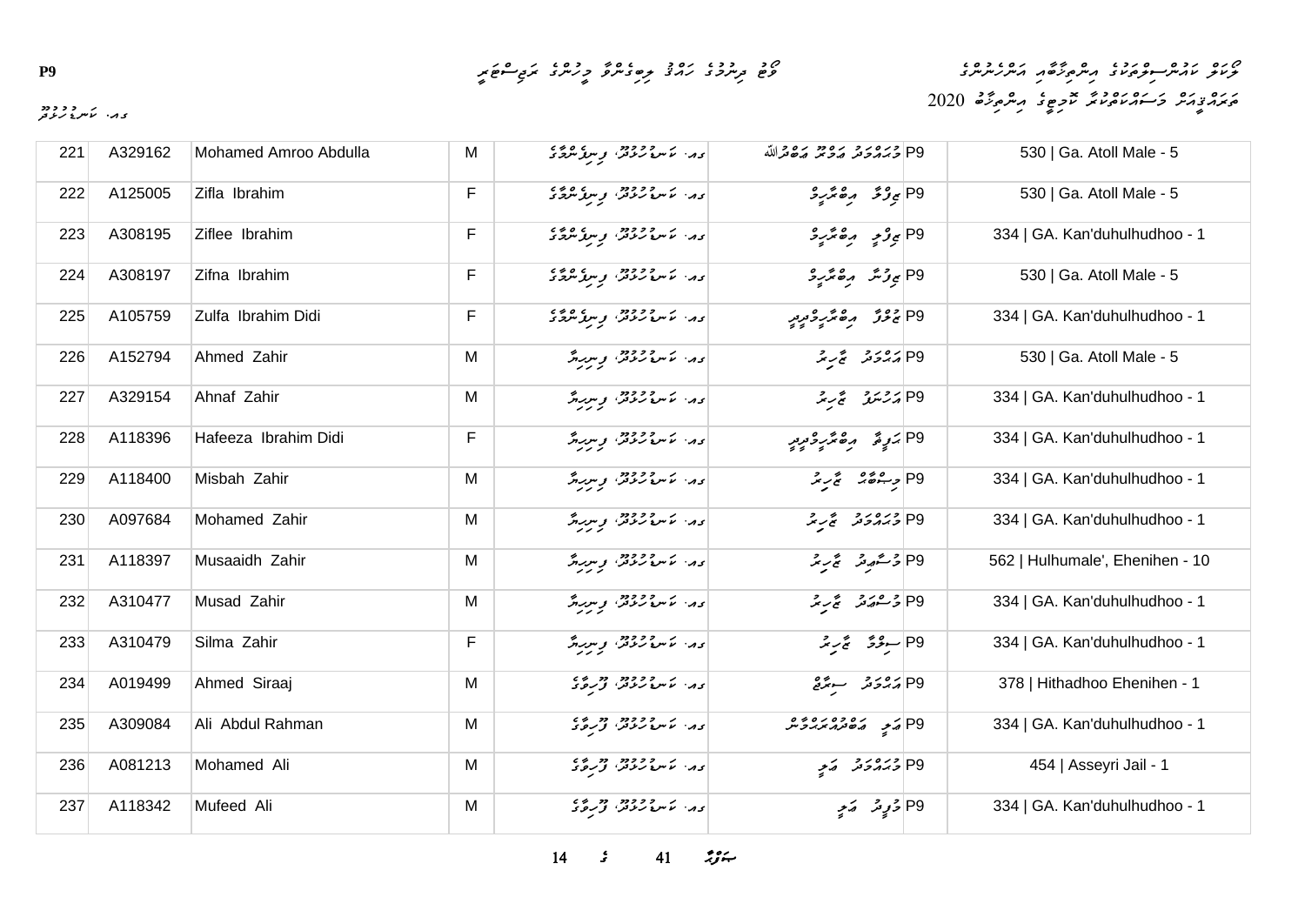*sCw7q7s5w7m< o<n9nOoAw7o< sCq;mAwBoEw7q<m; wBm;vB* م من المسجد المسجد المسجد المسجد المسجد العام 2020<br>مسجد المسجد المسجد المسجد المسجد المسجد المسجد المسجد المسجد ال

| 238 | A118343 | Mufeeda Ali          | F           | ى ئەستۇر 322 - 323 كەنبە                                                                                                                                                                                                        | P9 څوړنگر کمکمي                                   | 334   GA. Kan'duhulhudhoo - 1   |
|-----|---------|----------------------|-------------|---------------------------------------------------------------------------------------------------------------------------------------------------------------------------------------------------------------------------------|---------------------------------------------------|---------------------------------|
| 239 | A377312 | Musthafaag Ali       | M           | د پر کامل دوور دو دره د                                                                                                                                                                                                         | P9 تر صورتي تر <sub>م</sub> ر                     | 453   Maafushi Jail - 2         |
| 240 | A329095 | Suzainu Mohamed      | M           | در که سرگردن و ده د                                                                                                                                                                                                             | P9 جۇم بىر ئەم ئەر ئىس                            | 335   GDh. Thinadhoo - 1        |
| 241 | A329148 | Zahiya Ali           | $\mathsf F$ | . ده ۱۰ کاملی کرده در این در این در این در این در این در این در این در این در این در این در این در این در این<br>در این در این در این در این در این در این در این در این در این در این در این در این در این در این در این در ای | P9 تج پېڅنه ځې په                                 | 530   Ga. Atoll Male - 5        |
| 242 | A309085 | Zulaikha Hussain     | F           | در که سرگردن و رود                                                                                                                                                                                                              | P9 ىخ ترىر ئى سىمبە شەر بىر                       | 334   GA. Kan'duhulhudhoo - 1   |
| 243 | A118317 | Dhon Beefanu         | $\mathsf F$ | د در دورو دوده دور<br>در کاس رونر و دود                                                                                                                                                                                         | P9 مَرْسْعِورٌ تَرْ                               | 334   GA. Kan'duhulhudhoo - 1   |
| 244 | A057403 | Hussain Didi         | M           | د در دورور دوده ده.<br>در کامن ملائن ولاده                                                                                                                                                                                      | P9 كەسكەر ن <i>ى</i> رتىرىر                       | 334   GA. Kan'duhulhudhoo - 1   |
| 245 | A307992 | Saddam Hussain       | M           | د در سرگرفتن دوره در<br>در سرگرفتن و درد                                                                                                                                                                                        | P9 ينه <i>وفرد بي شهر مثل</i>                     | 530   Ga. Atoll Male - 5        |
| 246 | A118333 | Saiga Hussain        | F           |                                                                                                                                                                                                                                 | P9 جنم <i>ي ٿي جي شمب</i> هر                      | 562   Hulhumale', Ehenihen - 10 |
| 247 | A112041 | Shadiya Hussain      | F           | ووس که در دوره در دره در<br>در که سرد برفر از نورد                                                                                                                                                                              | P9 شَعرِ جَرْ سَمَ مِسْ مِرْ مِسْرِ مِسْرِ مِسْرِ | 530   Ga. Atoll Male - 5        |
| 248 | A118364 | <b>Mohamed Manik</b> | M           | ورسكس وودوس يولاه مده                                                                                                                                                                                                           | P9 دېزو د ترو سربر                                | 334   GA. Kan'duhulhudhoo - 1   |
| 249 | A365549 | Mubahshir Mohamed    | M           | ور که سومرور بره در بره<br>در که سومرور وره دیگر                                                                                                                                                                                | P9 جەھ شىر ئەس ئەر بەر بەر بەر ئەر 199 كىلەر بول  | 530   Ga. Atoll Male - 5        |
| 250 | A255538 | Mudhassir Mohamed    | M           | ود. که سره رود در پره ده<br>در که سره روتر، زاد ه چاپ                                                                                                                                                                           | P9 د ترو با د با د د د د د                        | 530   Ga. Atoll Male - 5        |
| 251 | A309201 | Najah Mohamed        | M           | ور که سره دود بوده و بره<br>در که سره روتر و د ه د ش                                                                                                                                                                            | P9  برقائر    ويرود تر                            | 530   Ga. Atoll Male - 5        |
| 252 | A118373 | Raeefa Adam          | F           | ور که سره دود بوده و بره<br>ور که سره روتر و د ه د ش                                                                                                                                                                            | P9 يَرْمِ وَ " دُنْرَدُ                           | 334   GA. Kan'duhulhudhoo - 1   |
| 253 | A037589 | Shabana Mohamed      | F           | ور که سره دود بوده و بره<br>در که سره روتر و د ه د ش                                                                                                                                                                            | P9 خەھ شەرەر دېرىدىن                              | 530   Ga. Atoll Male - 5        |
| 254 | A118371 | Shabeena Mohamed     | F           | ور که سومرور بره در بره<br>در که سومرور وره دیگر                                                                                                                                                                                | P9 خَمَصٍ مَرَّ دَبَرْ مَرْدَ مَرَ                | 530   Ga. Atoll Male - 5        |

*r@q:q5qF7m; .<C*

 $15$  *s* **41**  $29$   $\leftarrow$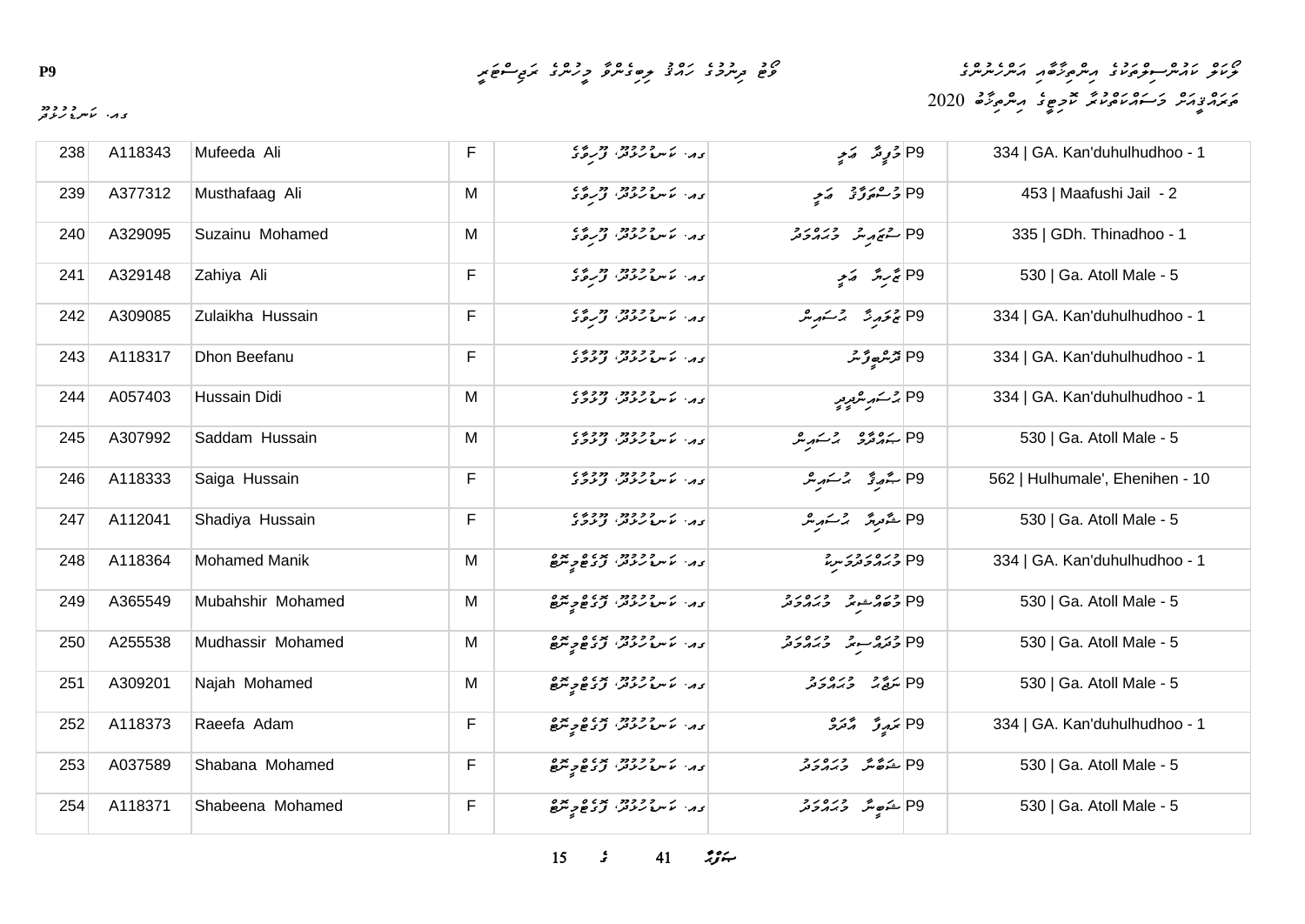*sCw7q7s5w7m< o<n9nOoAw7o< sCq;mAwBoEw7q<m; wBm;vB* م من المسجد المسجد المسجد المسجد المسجد العام 2020<br>مسجد المسجد المسجد المسجد المسجد المسجد المسجد المسجد المسجد ال

| 255 | A118370 | Shibana Mohamed       | F           | در که دوره بره در بره                                                                                         | P9 حو <i>ھُنگ ديم</i> دير                     | 334   GA. Kan'duhulhudhoo - 1 |
|-----|---------|-----------------------|-------------|---------------------------------------------------------------------------------------------------------------|-----------------------------------------------|-------------------------------|
| 256 | A147578 | Sobah Mohamed         | М           | ور. کاس دووو بوده و بره<br>در کاس روتر، ژوه و ش                                                               | P9 يەن قەدەر د                                | 530   Ga. Atoll Male - 5      |
| 257 | A037343 | Abdul Razzaq Hassan   | M           | גני מייש בכפר בניפט.<br>גני מייש היבט, ציינבצ                                                                 | P9 مەھ <i>ىرم بىرم ئىچ تەركى</i> گىر          | 49   HDh. Vaikaradhoo - 1     |
| 258 | A379190 | Amaany Abdul Razaaq   | F           | גורי מייש בכפר בריכי<br>גורי מייש בישל                                                                        | P9 كەڭس كەھلەممەدە بوھ                        | 530   Ga. Atoll Male - 5      |
| 259 | A376776 | Badhoora Hassan       | F           | גם מייש בכפר בניבי                                                                                            | P9 ھۆرىگە ئەسكەنلەر                           | 334   GA. Kan'duhulhudhoo - 1 |
| 260 | A118319 | Fathimath Hassan      | $\mathsf F$ | גני מייפריקי בינטי<br>בני מייפריפי ציינטי                                                                     | P9 ۇ <sub>ج</sub> وڭ ئەسەملە                  | 334   GA. Kan'duhulhudhoo - 1 |
| 261 | A118308 | Hassan Ismail         | M           | ی دادن که در دور اور داده که در این داده که داده که داده که داده که داده که داده که داده که داده که داده که د | P9  >ِ سَامَدْ   مِرِ سُاءَ مِرِ قَرْ         | 334   GA. Kan'duhulhudhoo - 1 |
| 262 | A166356 | Lamha Abdul Razaag    | F           | د رسمه دوود وره د<br>در سمبرد روتر، وسرود                                                                     | P9 خر <i>ې په موه پرو</i> مونو                | 530   Ga. Atoll Male - 5      |
| 263 | A118323 | Mohamed Rafeeg Hassan | M           | גני עיט דרכבי ביינבט<br>גני עיט גענט ביינבט                                                                   |                                               | 334   GA. Kan'duhulhudhoo - 1 |
| 264 | A166357 | Shaha Abdul Razzaq    | F           | גני מייש בכפר בניבט.<br>גני מייש היבט, ציינבט                                                                 | P9 شرش مەھەرەم دەھ بو                         | 530   Ga. Atoll Male - 5      |
| 265 | A407104 | Aminath Jana          | $\mathsf F$ | ى پەر سەسى ئەرۋە ئەس ئى                                                                                       | P9 مَّ صِنَّعَهُ بِمَنَّد                     | 568   Villimale' Ehenihen - 3 |
| 266 | A307987 | Fathimath Ali         | F           | ى مەسى ئەرەپ كى سرچ                                                                                           | P9 وَّجِوحَةٌ صَعٍ                            | 568   Villimale' Ehenihen - 3 |
| 267 | A400806 | Zeena Zuhair          | F           | ى مەسىم ئەرەپ كى سرچ                                                                                          | P9 ي <sub>ج</sub> سَّر بح <i>ُ تَہُ</i> مِسْر | 530   Ga. Atoll Male - 5      |
| 268 | A309133 | Zoona Zuhair          | F           | ى مەس ئەر ئەقىرى كى سرچ                                                                                       | P9 تي تئر ہے تر ہر تئر                        | 334   GA. Kan'duhulhudhoo - 1 |
| 269 | A001582 | Zuhair Faroog         | M           | ى مەسىم ئىرىمى ئىس قىلىن ئى                                                                                   | P9 ى <i>ج ئەمەنگە</i> گەمچىتى                 | 568   Villimale' Ehenihen - 3 |
| 270 | A308528 | Dheeba Hassan         | F           | ده ۱۰ که سره ۱۵۶۶ وه بر ده ور<br>ده ۱۰ که سره سربوانو از برخوس مورد                                           | P9 مرٹھ کرکٹر                                 | 334   GA. Kan'duhulhudhoo - 1 |
| 271 | A308526 | Hilman Abdulla        | M           | ده ۱۰ که سره ۱۵۶۶ وه بر ده ور<br>ده ۱۰ که سره سربوانو از برخوس مورد                                           | P9 ب <i>ەۋتىر مەھى</i> راللە                  | 530   Ga. Atoll Male - 5      |

 $16$  *s* 41  $29$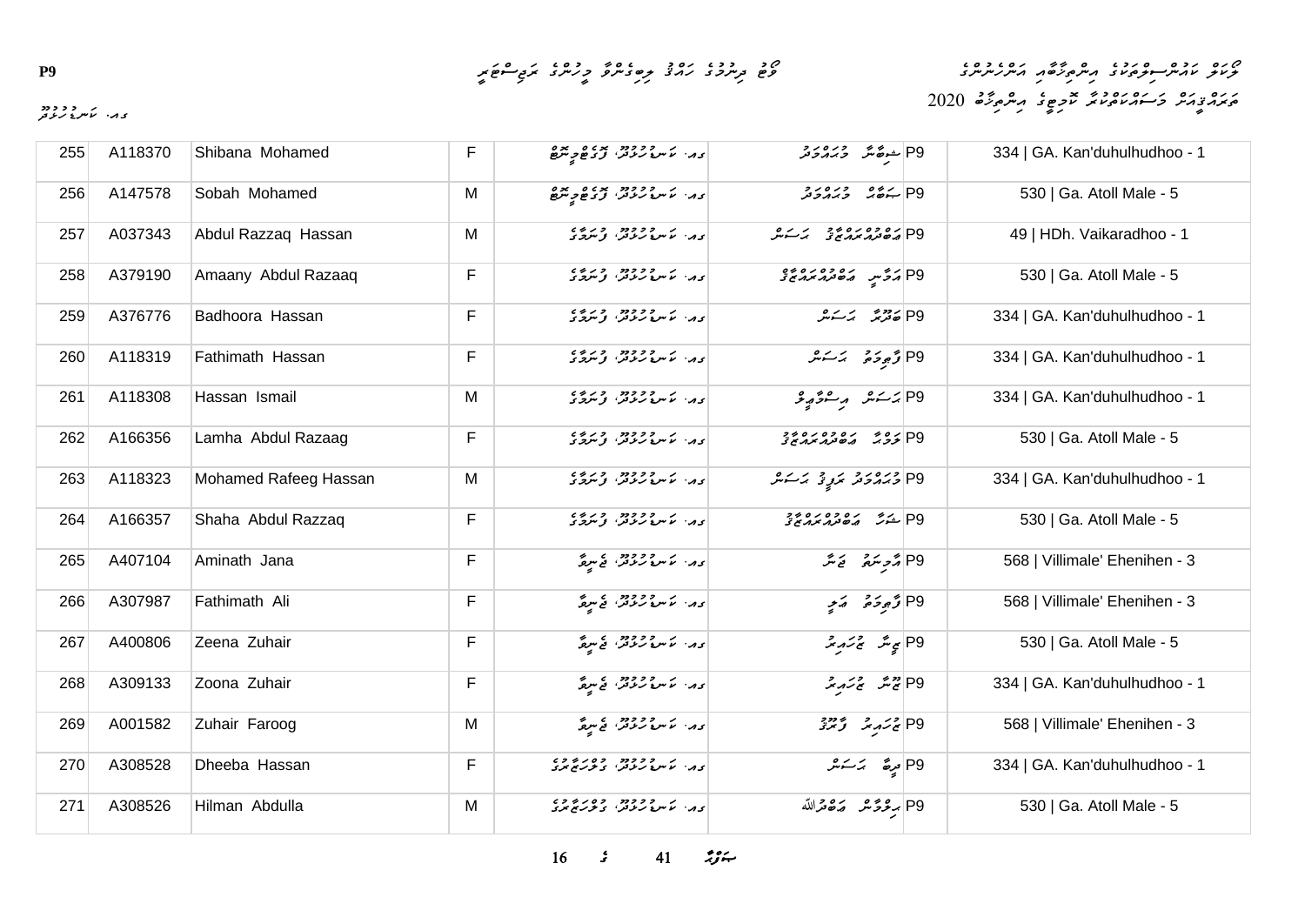*sCw7q7s5w7m< o<n9nOoAw7o< sCq;mAwBoEw7q<m; wBm;vB* م من المسجد المسجد المسجد المسجد المسجد العام 2020<br>مسجد المسجد المسجد المسجد المسجد المسجد المسجد المسجد المسجد ال

| 272 | A308524 | Mariyam Didi    | F | وه ۱۵۶۶ میلیود و ۲۵۶۶ و ده کار و ده کاری و ده کاری کاری در کاری کاری در کاری و در کاری و در کاری و د | P9 كەنگەنگە ئېرىپ <sub>ىي</sub>         | 334   GA. Kan'duhulhudhoo - 1     |
|-----|---------|-----------------|---|------------------------------------------------------------------------------------------------------|-----------------------------------------|-----------------------------------|
| 273 | A118311 | Shinaz Ahmed    | M | د د. که سره روبر در در در در در د                                                                    | P9 سىمى <i>گى كەندۇن</i> تر             | 334   GA. Kan'duhulhudhoo - 1     |
| 274 | A118362 | Mauroof Hassan  | M |                                                                                                      | P9 ئەمەمىز برىكەنگە                     | 334   GA. Kan'duhulhudhoo - 1     |
| 275 | A045523 | Mausoom Hassan  | M |                                                                                                      | P9  <i>خەير جوق برسكى</i> ر             | 530   Ga. Atoll Male - 5          |
| 276 | A340205 | Mazeena Hassan  | F | و د ۱۶ کمپنو د حود از برادار ودن د<br>او د ۱۶ کمپنو د سرفانو از مربو موفوری                          | P9 كۈيەنگە ئەسكەنلە                     | 530   Ga. Atoll Male - 5          |
| 277 | A118361 | Sanfa Manike    | F |                                                                                                      | P9 سەھدۇ ئەبرىئا                        | 334   GA. Kan'duhulhudhoo - 1     |
| 278 | A309142 | Ahmed Azmyn     | M | دەك مەس 2005 كى يىل مىكىر                                                                            | P9 <i>ג بروتر می پ</i> رتر              | 530   Ga. Atoll Male - 5          |
| 279 | A051092 | Amir Ali        | M | ى مەس ئەس ئەرەپ ئەر ئەسىر                                                                            | P9 محرجہ م <i>ج</i> ر                   | 530   Ga. Atoll Male - 5          |
| 280 | A064927 | Arifa Ali       | F | دەڪ ئەرەپ ئەرگەنگەندىن                                                                               | P9 صٌمِرَةٌ صَمِ                        | 530   Ga. Atoll Male - 5          |
| 281 | A102590 | Asfa Ali        | F | ىما ئەسەم دەھ ئاي ئاسىر                                                                              | P9 كەشىرى كەي <u>ر</u>                  | 530   Ga. Atoll Male - 5          |
| 282 | A096728 | Asif Ali        | M | ىمە ئەسلام 235 كى ئاسىر                                                                              | P9 صحب و صحيح م                         | 530   Ga. Atoll Male - 5          |
| 283 | A309140 | Azidh Ali       | M | ىما كەس دەپ كې ئەككەر                                                                                | P9 مُپومْ مَد <i>ِ</i>                  | 530   Ga. Atoll Male - 5          |
| 284 | A295984 | Dhon Didi       | F | ىمە ئەسلام 235 كى ئاسىر                                                                              | P9 كَرْسْمِيرِيرِ                       | 530   Ga. Atoll Male - 5          |
| 285 | A119894 | Mohamed Asir    | M | ا دەر، ئاس 1955م كىلى ئاسىرىلىر                                                                      | P9 دېم دي گه شور                        | 562   Hulhumale', Ehenihen - 10   |
| 286 | A309417 | Aiman Mohamed   | M | دړ٠ کاس کروندي کرو رکھ                                                                               | P9 <i>הُהְכَ</i> ית <i>כְּה</i> ְהُכִית | 712   Meeru Island Resort & Spa-1 |
| 287 | A306050 | Aminath Adam    | F | ى مەس ئەس ئۇر ئۇرگى ئۇرگى                                                                            | P9 مَّ <i>جِ سَعَةَ مُ</i> قَرَّدَ      | 568   Villimale' Ehenihen - 3     |
| 288 | A255550 | Maaisha Mohamed | F | ى مەس ئەر ئۇر ئۇرگى                                                                                  | P9 دَرِيمٌ دَيَرْ دَرَ                  | 530   Ga. Atoll Male - 5          |

*r@q:q5qF7m; .<C*

 $17$  *s*  $41$  *if*<sub>s</sub>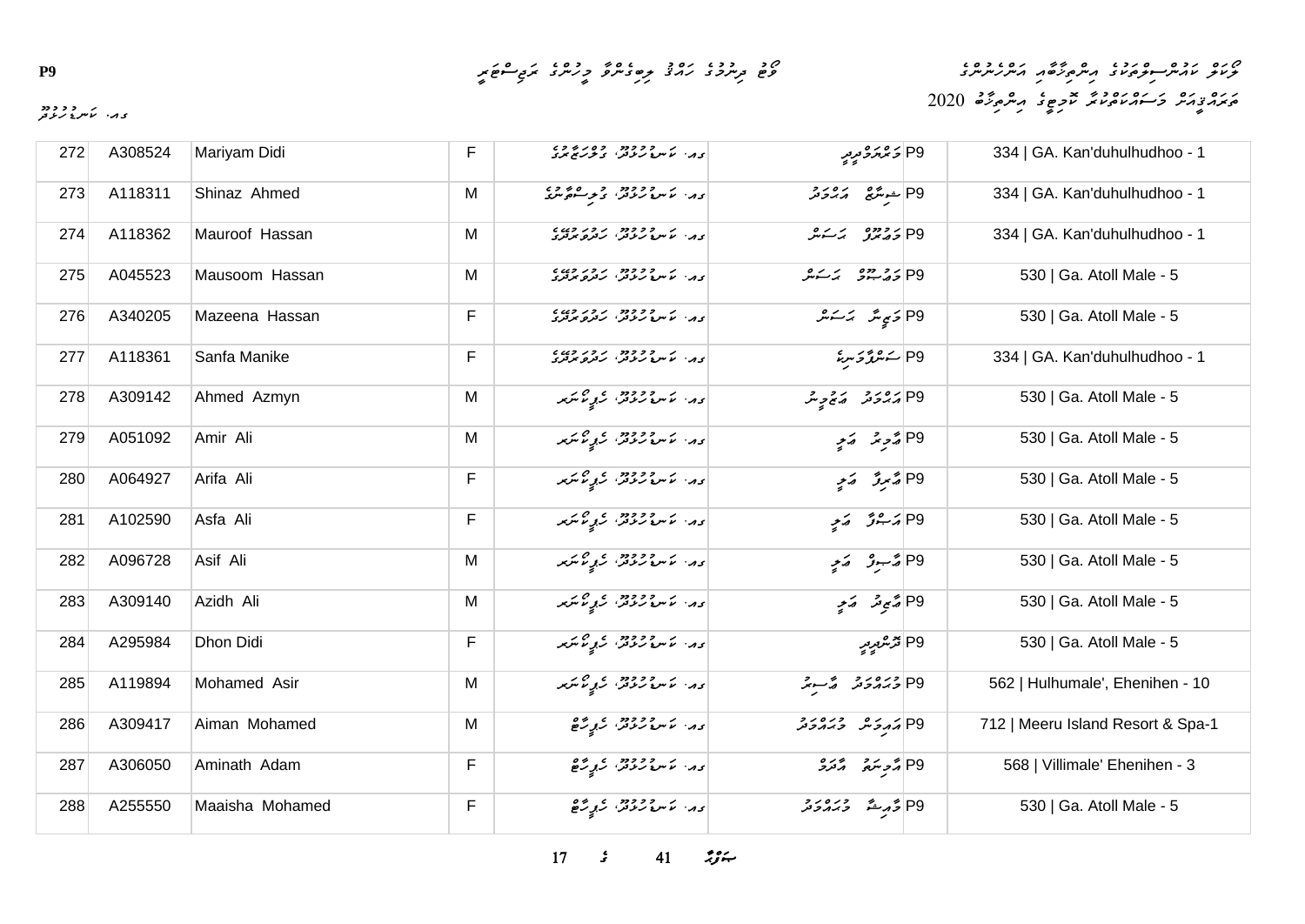*sCw7q7s5w7m< o<n9nOoAw7o< sCq;mAwBoEw7q<m; wBm;vB* م من المسجد المسجد المسجد المسجد المسجد العام 2020<br>مسجد المسجد المسجد المسجد المسجد المسجد المسجد المسجد المسجد ال

| 289 | A054311 | Mohamed Hussain     | м | ى ئەستەردە ئەرگە                                                                                                   | P9 <i>3223 جنرمبر</i><br>19 <i>5223 جنرمبر</i> | 334   GA. Kan'duhulhudhoo - 1   |
|-----|---------|---------------------|---|--------------------------------------------------------------------------------------------------------------------|------------------------------------------------|---------------------------------|
| 290 | A306066 | Niusha Waheed       | F | ى مەسىم ئىرىسى ئىرە ئىچ                                                                                            | P9 سرم <sup>2</sup> ے عربی تھ                  | 568   Villimale' Ehenihen - 3   |
| 291 | A329505 | Samhaa Mohamed      | F | ى مەسىم ئىرىسى ئىرىگ                                                                                               | P9 يدور وبرورو                                 | 334   GA. Kan'duhulhudhoo - 1   |
| 292 | A389607 | Usrath Mohamed      | F | ى دىستى ئەرەپ ئىستى ئەرەپ ئەرەپ ئەرەپ كەنتى ئاستان ئاستان ئاستان ئاستان ئالغان ئاستان ئالغان ئالغان ئالغان ئال     | P9 روبرو ورەرو                                 | 530   Ga. Atoll Male - 5        |
| 293 | A082937 | Fathimath Adam      | F | دە بە ئەس ئىردىن ئەھ بېرىترى                                                                                       | P9 وَّجِ دَمَ مَحْ مَرْدَّدَ                   | 530   Ga. Atoll Male - 5        |
| 294 | A081219 | Hassan Manik        | M | ى مەسىم ئىرى ئىچە ئىرىدىكى ئىس                                                                                     | P9 ئەسەھەسىد                                   | 334   GA. Kan'duhulhudhoo - 1   |
| 295 | A309429 | Saja Hassan         | F | ى مەس ئەس ئەرەر كەم بىر ئىگەنج                                                                                     | P9 سَمَةٌ بَرَسَ <i>م</i> َّرُ                 | 568   Villimale' Ehenihen - 3   |
| 296 | A329874 | Iraasha             | F | ى ئەستۇر دەپ ئەسىرى                                                                                                | P9 مرتمثہ                                      | 334   GA. Kan'duhulhudhoo - 1   |
| 297 | A255534 | Irufan              | M | ورسا المستحدث والمتحدث                                                                                             | P9 مەيزۇنتر                                    | 334   GA. Kan'duhulhudhoo - 1   |
| 298 | A329913 | Iruhash             | M | ى مەس ئىرودە بەلگە                                                                                                 | P9 مەترىشىشە                                   | 334   GA. Kan'duhulhudhoo - 1   |
| 299 | A309402 | Nazeera Abdulla     | F | ى مەس ئىرودە بەلگەن                                                                                                | P9 سَمْعِيصٌ صَ <b>صْ</b> قَرْاللَّه           | 334   GA. Kan'duhulhudhoo - 1   |
| 300 | A309404 | Rishfa Jaleel       | F | ى ئەستەر ئۇقتۇر بەشكەن                                                                                             | P9  مرڪو تي ت <sub>ح</sub> و                   | 334   GA. Kan'duhulhudhoo - 1   |
| 301 | A309403 | Rishman Jaleel      | M | ورسا المستحدث والمتحدث                                                                                             | P9 برىشۇش ق <sub>ى</sub> رۇ                    | 334   GA. Kan'duhulhudhoo - 1   |
| 302 | A309640 | Aishath Asma        | F | در که سوم دوه ره د برد .<br>در که سوم دون                                                                          | P9 مَّ مِـ شَعَرِ مَ سَعَرَ                    | 562   Hulhumale', Ehenihen - 10 |
| 303 | A309641 | Aslam Abdul Sattar  | M | د پر ۱۵ متر د ده د ۲۵ متر د ۲۵ متر د ۲۵ متر د جار د ۲۵ متر د ۲۵ متر د ۲۵ متر د ۲۵ متر د ۲۵ متر د ۲۵ متر د ۲۵<br> - | P9 كەسىرى كەندەر مەدەبىر                       | 334   GA. Kan'duhulhudhoo - 1   |
| 304 | A309639 | Fiyaza Hussain Didi | F | وړ . که سره د دوه . ره و . ده د .<br>د د . که سره برلونس ابده و سوبرو                                              | P9 <i>و مرَّجَ بِهُ سَمَ مِرْمُومِرِ</i>       | 599   Fuvammulah Ehenihen-1     |
| 305 | A103361 | Hassan Luthfee      | M | ى دەستەرەپەر ئەرە                                                                                                  | P9  پرستمبر قم <i>ج</i> ور                     | 530   Ga. Atoll Male - 5        |

*r@q:q5qF7m; .<C*

**18** *s* **41** *n***<sub>s</sub>**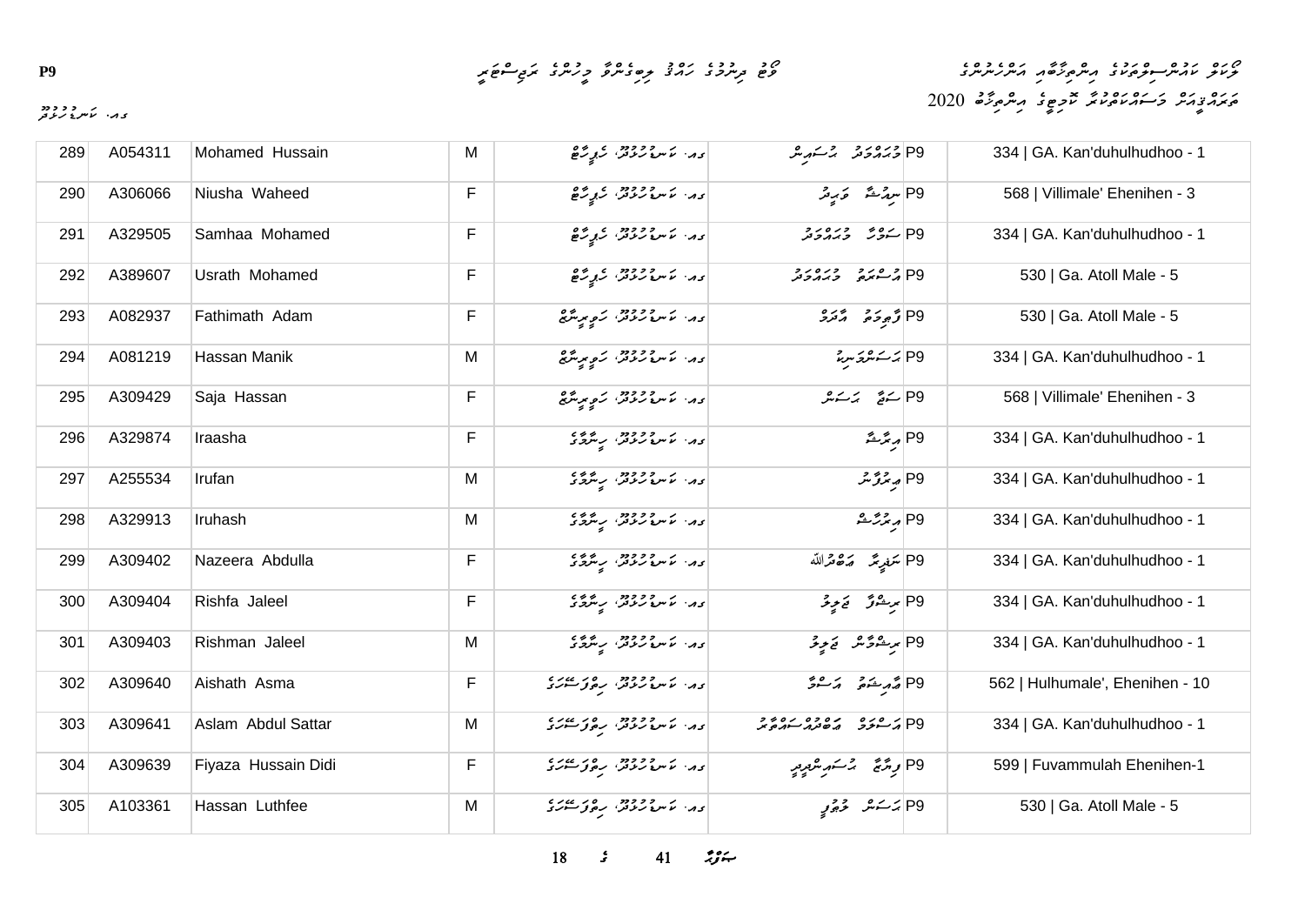*sCw7q7s5w7m< o<n9nOoAw7o< sCq;mAwBoEw7q<m; wBm;vB* م من المسجد المسجد المسجد المسجد المسجد العام 2020<br>مسجد المسجد المسجد المسجد المسجد المسجد المسجد المسجد المسجد ال

| 306 | A081377 | Ismail Luthufee        | M           | در که سادوده ره د سره                                                                                                                                                                                                          | P9 م <i>ې</i> شتۇمپىۋە مۇم <sub>ج</sub> ىر                                                                     | 562   Hulhumale', Ehenihen - 10 |
|-----|---------|------------------------|-------------|--------------------------------------------------------------------------------------------------------------------------------------------------------------------------------------------------------------------------------|----------------------------------------------------------------------------------------------------------------|---------------------------------|
| 307 | A067404 | Safiyya Hussain        | F           | ى مەسىرى بەھۇسىرى                                                                                                                                                                                                              | P9 ج <i>وړهنگ چرخورنگ</i> ر                                                                                    | 562   Hulhumale', Ehenihen - 10 |
| 308 | A309638 | Shagiyya Hussain       | F           | در ۱۰ سره درود ره در ۲۵ در                                                                                                                                                                                                     | P9 ڪنوند هڪ جي سندر مٿر                                                                                        | 530   Ga. Atoll Male - 5        |
| 309 | A383387 | Shifa Hussain          | F           | وړ . که سره د دوه . ره و . ده د .<br>وړ . که سره برلونس ابده و سوبرو                                                                                                                                                           | P9 خوتر کے شہر شر                                                                                              | 562   Hulhumale', Ehenihen - 10 |
| 310 | A113807 | Wafiyya Hussain        | F           | در که ساده ده در مصرف بردند و برای در این در این در این در این در این در این در این دست در این دست در این دست<br>در این که کارگران دست در این دست در این دست در این دست در این دست در این دست در این دست در این دست در این دست | P9 <i>قۇمىگە</i> جىسكىرىش                                                                                      | 562   Hulhumale', Ehenihen - 10 |
| 311 | A092606 | Aminath Fauziyya       | F           | ى مەس ئەس ئىرى ئىس بىر ئىرى ئە                                                                                                                                                                                                 | P9 مُتعِسَمُ وَمُتَمِمْ مُ                                                                                     | 530   Ga. Atoll Male - 5        |
| 312 | A310390 | Fathimath Ibrahim      | F           | دە بەس دودە بەرگە                                                                                                                                                                                                              | P9 <i>وَّجودَهُ م</i> ِ صُمَّرٍ وَ                                                                             | 530   Ga. Atoll Male - 5        |
| 313 | A310393 | Hilala Hassan          | $\mathsf F$ | در کاس کردود بازد د                                                                                                                                                                                                            | P9 رِوَّوَ كَرَسَسْ                                                                                            | 334   GA. Kan'duhulhudhoo - 1   |
| 314 | A310394 | Shaheed Hassan         | M           | ى مەسىم ئىردە ئەرىرى                                                                                                                                                                                                           | P9 ڪر <i>پيز برڪيز</i>                                                                                         | 334   GA. Kan'duhulhudhoo - 1   |
| 315 | A064043 | Abdul Samad Ali        | M           |                                                                                                                                                                                                                                | P9 كەھىركە سەرىر ھېج                                                                                           | 334   GA. Kan'duhulhudhoo - 1   |
| 316 | A310521 | Fathimath Shurufa      | $\mathsf F$ | ىدا كەس دەپىر كەنبەدە                                                                                                                                                                                                          | P9 زَّەپرىق شەترزَ                                                                                             | 530   Ga. Atoll Male - 5        |
| 317 | A310518 | Mariyam Shazra         | F           |                                                                                                                                                                                                                                | P9 كەنگەر ئەرەپ ئىسكەتكە ئىككەنگە                                                                              | 334   GA. Kan'duhulhudhoo - 1   |
| 318 | A118394 | Saadha Saeed           | F           | در ۱۵۶۶ ورود روده<br>در ناس روفز، رسروش                                                                                                                                                                                        | P9 سنة محمد مستقرر بيتر                                                                                        | 334   GA. Kan'duhulhudhoo - 1   |
| 319 | A255548 | Shaheen Abdul Samad    | M           | ا دە بە ئەس دەرە بەر دەرە بار                                                                                                                                                                                                  | P9 څرينر مەھ <i>ىرم بەدە</i> ر                                                                                 | 530   Ga. Atoll Male - 5        |
| 320 | A329886 | Shamaa Abdul Samad     | F           | <i>ى مەسىم سودۇر، سىردى</i> ر                                                                                                                                                                                                  | P9 شَرَّحَ <sub>مُر</sub> ە دە بەر د                                                                           | 530   Ga. Atoll Male - 5        |
| 321 | A307073 | Shifza Abdul Samad     | F           | دړ٠ کاس دووور کاسروس                                                                                                                                                                                                           | P9 خوترنج كەھەركە بەر د                                                                                        | 334   GA. Kan'duhulhudhoo - 1   |
| 322 | A329887 | Shiman Abdul Samad Ali | M           | <i>ى مەسىم سودۇر، سىردى</i> ر                                                                                                                                                                                                  | P9 خود شهر ماه در در محمد محمد المحمد المحمد المحمد المحمد المحمد المحمد المحمد المحمد المحمد المحمد المحمد ال | 530   Ga. Atoll Male - 5        |

*r@q:q5qF7m; .<C*

*19 sC 41 nNw?mS*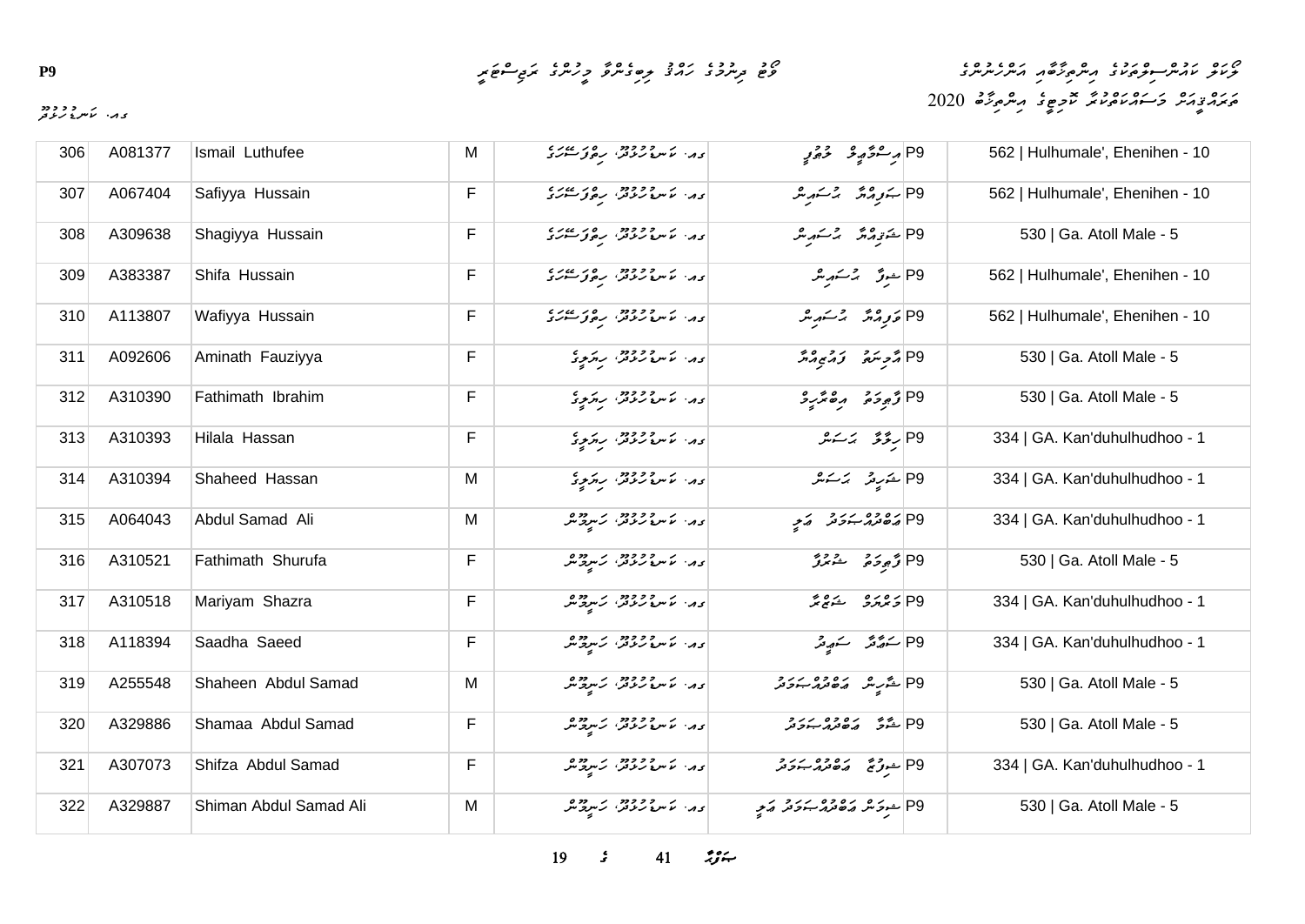*sCw7q7s5w7m< o<n9nOoAw7o< sCq;mAwBoEw7q<m; wBm;vB* م من المرة المرة المرة المرجع المرجع في المركبة 2020<br>مجم*د المريض المربوط المربع المرجع في المراجع المركبة* 

| 323 | A118395 | Shiumaz Abdul Samad       | M           | ی در ان موجود کرینده م                                                                                                                                                                                                           | P9 شورۇم مەمەر دىرو                                | 334   GA. Kan'duhulhudhoo - 1   |
|-----|---------|---------------------------|-------------|----------------------------------------------------------------------------------------------------------------------------------------------------------------------------------------------------------------------------------|----------------------------------------------------|---------------------------------|
| 324 | A057721 | Ahmed Ismail              | M           |                                                                                                                                                                                                                                  | P9 בכבי ההיכון כ                                   | 530   Ga. Atoll Male - 5        |
| 325 | A045934 | Naseer Ismail             | M           | ى مەسىرى بەر بەر ئەر ئەرەپ كەر                                                                                                                                                                                                   | P9 ىترىپوتر - مەشۇرىدى                             | 562   Hulhumale', Ehenihen - 10 |
| 326 | A335787 | Mohamed Naif Ibrahim      | M           | ود که دوه وروه<br>ود که دیگری روی                                                                                                                                                                                                | P9 دېرمونه شمېر مه ټرېږد                           | 530   Ga. Atoll Male - 5        |
| 327 | A084729 | <b>Abdul Azeez</b>        | M           |                                                                                                                                                                                                                                  | P9 كەھەر <i>ى ھەتى</i> ي                           | 334   GA. Kan'duhulhudhoo - 1   |
| 328 | A331086 | Ahmed Azubaan Abdul Azeez | M           | ود که سره دود.<br>ود که سره رنوش کوتروی                                                                                                                                                                                          | P9 גפי כ גבל כ גפיכי ב<br>P9 הגבע האשית השיתובה    | 334   GA. Kan'duhulhudhoo - 1   |
| 329 | A330831 | Ali Azvaan Abdul Azeez    | M           |                                                                                                                                                                                                                                  | P9 קֿיב היאַפֿ <sup>ױ</sup> הּפּגלה אָ             | 334   GA. Kan'duhulhudhoo - 1   |
| 330 | A124908 | Azneen Abdul Azeez        | M           | و در دود.<br>د ۲۰ کامل مروفر، مروتوری                                                                                                                                                                                            | P9 كەنج س <sub>ى</sub> بىر مەھە <i>تىرى كى</i> رىم | 530   Ga. Atoll Male - 5        |
| 331 | A118314 | Hafsa Habeeb              | F           | و در دور.<br>د ۲۰ کامل مروفز، مروتوری                                                                                                                                                                                            | P9 پَرُوْبَہٗ پَہِ چ                               | 334   GA. Kan'duhulhudhoo - 1   |
| 332 | A118315 | Rishana Abdul Azeez       | F           |                                                                                                                                                                                                                                  | P9 برېشتر مەھىر <i>ۈم يى</i>                       | 334   GA. Kan'duhulhudhoo - 1   |
| 333 | A084727 | Rizana Abdul Azeez        | F           | ی در ان مسال ۶۶۶۶ و در وارد و در انداز که در انداز که در انداز که در انداز که در انداز که در انداز که در انداز<br>مسائل که در انداز که در انداز که در انداز که در انداز که در انداز که در انداز که در انداز که در انداز که در ان | P9 بېرىگىش مەھ <i>ەر دە ب</i> ېرى                  | 334   GA. Kan'duhulhudhoo - 1   |
| 334 | A308164 | Shahuneez Ahmed           | M           | وه ۱۰ ماس ووود.<br>ده اماس روترا به برتروی                                                                                                                                                                                       | P9 څرمني ټرونډ                                     | 530   Ga. Atoll Male - 5        |
| 335 | A308162 | Shifaz Ahmed              | M           | وه به مسرو وود.<br>وه به مسرع مرتوفز المربولوری                                                                                                                                                                                  | P9 شو <i>وٌج م</i> حركتر                           | 334   GA. Kan'duhulhudhoo - 1   |
| 336 | A308161 | Shifaza Ahmed             | $\mathsf F$ | وه به کامل و و وود.<br>وه به کامل ملاحل الله مرفوری                                                                                                                                                                              | P9 شو <i>وَّج م</i> حدود                           | 334   GA. Kan'duhulhudhoo - 1   |
| 337 | A330155 | Shiznee Ahmed             | F           | وه به کامل و و وود.<br>وه به کامل ملاحل الله مرفوری                                                                                                                                                                              | P9 ڪوچ سي گرمر <i>325</i> گر                       | 334   GA. Kan'duhulhudhoo - 1   |
| 338 | A071999 | Ahmed Latheef             | M           |                                                                                                                                                                                                                                  | P9   كەش <sup>ى</sup> كەڭ ئىچ ئىچ بىر 2019         | 334   GA. Kan'duhulhudhoo - 1   |
| 339 | A151899 | Aishath Rahath            | F           | و در ۱۶۶۶ دره دره ۶۶<br>داد ۱۰ کامل در دند که تر مرده و د                                                                                                                                                                        | P9 مەم ئىقىدىم ھەرىم                               | 530   Ga. Atoll Male - 5        |

*r@q:q5qF7m; .<C*

 $20$  *s* **41** *if***<sub>s</sub>**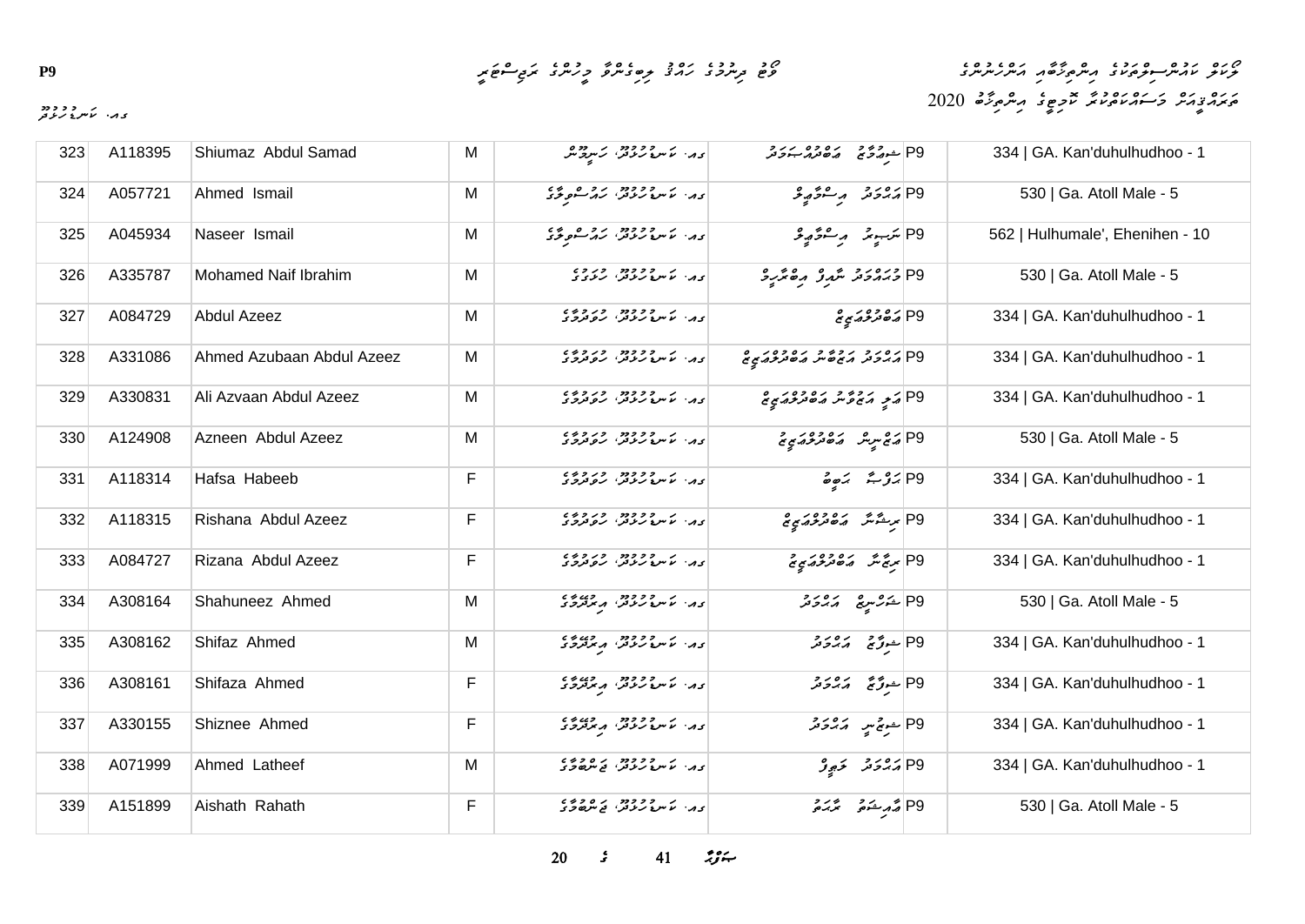*sCw7q7s5w7m< o<n9nOoAw7o< sCq;mAwBoEw7q<m; wBm;vB* م من المسجد المسجد المسجد المسجد المسجد العام 2020<br>مسجد المسجد المسجد المسجد المسجد المسجد المسجد المسجد المسجد ال

| 340 | A151904 | Fathmath Saalath            | F | ی د ۱۰ سره سره سره و ده د                     | P9 <i>وَّجِودَةْ</i> شَعَرَةْ                           | 530   Ga. Atoll Male - 5                 |
|-----|---------|-----------------------------|---|-----------------------------------------------|---------------------------------------------------------|------------------------------------------|
| 341 | A331125 | Mariyam Rafaa Abdul Latheef | F | ی د که سره دود. د د ده و د                    | P9 كرەپرە بەر بەدەبرە<br>P9 كەبىرى بىرتى مەھىرمە كەبوتى | 426   Anantara Resort and Spa Maldives - |
| 342 | A051051 | Nahida Ali                  | F |                                               |                                                         | 530   Ga. Atoll Male - 5                 |
| 343 | A306255 | Samaahath Abdul Latheef     | F | و دره دورد.<br>د د که سره مرموندان که سره و د | P9 كورو رە دەر ۋ                                        | 530   Ga. Atoll Male - 5                 |
| 344 | A366243 | Aishath Reena               | F | در که ساده دود.<br>کار که ساد برای فاقی برگان | P9 مُەمشەم مېتر                                         | 568   Villimale' Ehenihen - 3            |
| 345 | A310684 | <b>Fathimath Rinzee</b>     | F | ى مەسىم بولان ئەھمە بىر ئەسىر                 | P9 رَّج <i>وحَمَّة</i> سِرْسِمِي                        | 568   Villimale' Ehenihen - 3            |
| 346 | A132824 | Fazuna Mohamed Didi         | F | ود. كەس رودە كەن ئەھرىمى ھەر                  | P9 كۆچ ئىگە ئەمەم <i>كە قرىرى</i> ر                     | 568   Villimale' Ehenihen - 3            |
| 347 | A088503 | Ilhaam Hassan               | M | ىمەس ئەرەپ كەن ئەرەپىرى                       | P9  مربحرص    پرستربر                                   | 262   V. Rakeedhoo - 1                   |
| 348 | A092355 | Mohamed Rameez              | M | ى دىن ئەس دەھەر ئەھ بەيدە تىر                 | P9 ديرورو تردي                                          | 334   GA. Kan'duhulhudhoo - 1            |
| 349 | A131784 | Ramla Hassan                | F | ى دىن ئەس دەھەر ئەھەر بىر ھەمدىر              | P9 يَرْوُبُوَ بَرْسَتْرُ                                | 568   Villimale' Ehenihen - 3            |
| 350 | A310682 | Rifshana Hassan             | F | ى دىن ئەس دەھەر ئەھ بەيدە تېر                 | P9 بروڭگىش برسكىش                                       | 568   Villimale' Ehenihen - 3            |
| 351 | A309118 | Safwa Ibrahim               | F | ى مەسىم ئىرىمى ئىستىم ئىستى                   | P9  ستۇق مەھترىي <sup>ى</sup>                           | 562   Hulhumale', Ehenihen - 10          |
| 352 | A309121 | Saif Ibrahim                | M | ى مەسىم سى مەدەرە بىي ئىچ                     | P9 سَمبروْ مِنصَمَّرِةِ                                 | 530   Ga. Atoll Male - 5                 |
| 353 | A370558 | Salaah Ibrahim              | M | ى مەسىم ئىرىمەدە بىي ئى                       | P9  جۇچ مەھم <i>گى</i> رى                               | 530   Ga. Atoll Male - 5                 |
| 354 | A306473 | Samahath Ibrahim            | F | ى مەسىم ئىرىمى ئىستى ئى                       | P9  سۇنىۋە مەھەردى                                      | 562   Hulhumale', Ehenihen - 10          |
| 355 | A306474 | Simah Ibrahim               | M | ى مەسىم ئىرىمى ئىستى ئى                       | P9  بودمج مع مع محركة في المحمد بن الم                  | 334   GA. Kan'duhulhudhoo - 1            |
| 356 | A037567 | Aishath Shiyama             | F |                                               | P9 مُرمِشَمُ مُعِي <i>مٌ</i> حُ                         | 530   Ga. Atoll Male - 5                 |
|     |         |                             |   |                                               |                                                         |                                          |

*r@q:q5qF7m; .<C*

 $21$  *s* **41** *n***<sub>s</sub>**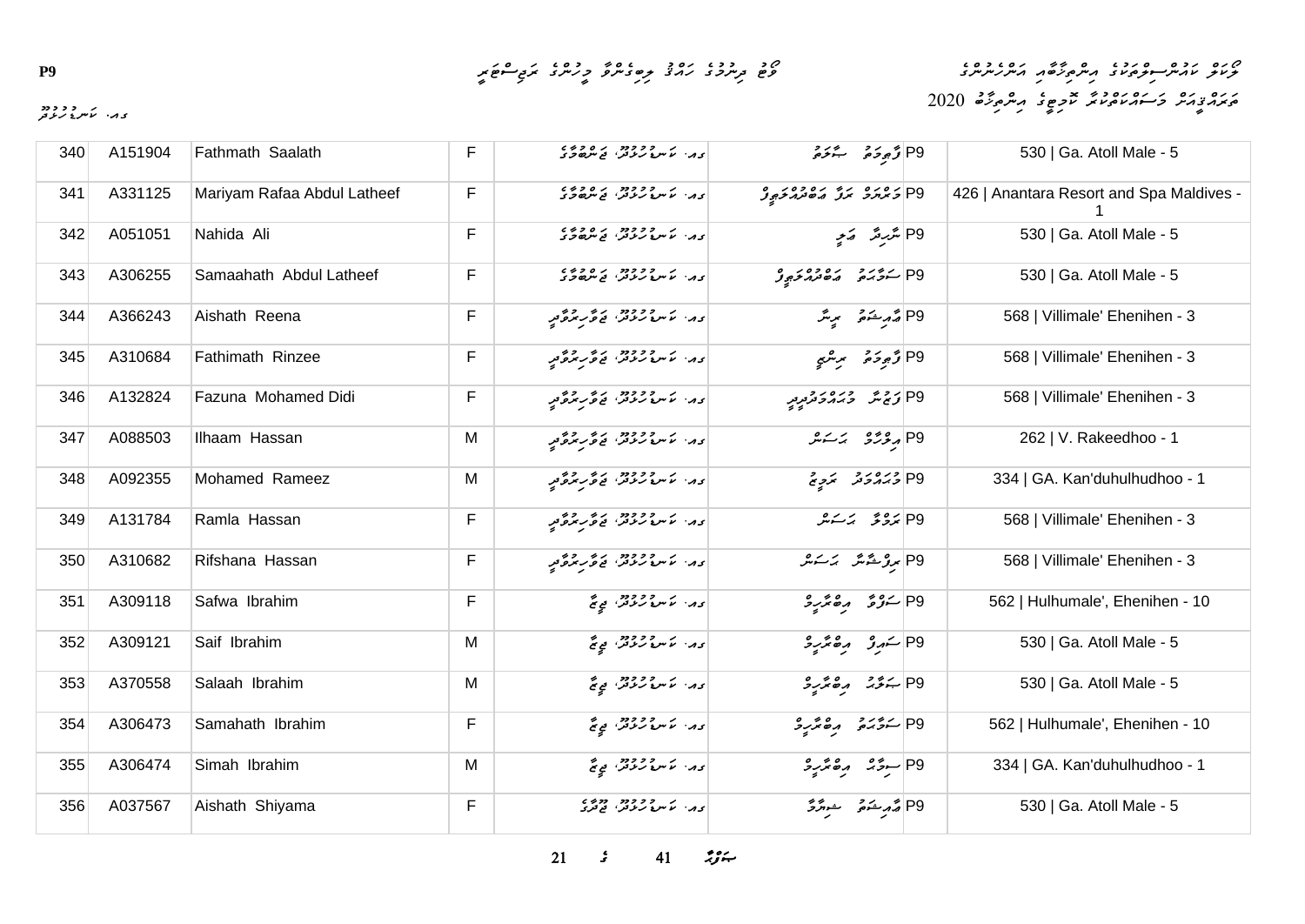*sCw7q7s5w7m< o<n9nOoAw7o< sCq;mAwBoEw7q<m; wBm;vB* م من المسجد المسجد المسجد المسجد المسجد العام 2020<br>مسجد المسجد المسجد المسجد المسجد المسجد المسجد المسجد المسجد ال

| 357 | A037646 | Ali Yasir                  | M           |                                                                                                               | P9 کیمو گرمسونٹر                                                                                               | 334   GA. Kan'duhulhudhoo - 1   |
|-----|---------|----------------------------|-------------|---------------------------------------------------------------------------------------------------------------|----------------------------------------------------------------------------------------------------------------|---------------------------------|
| 358 | A300301 | Fathimath Shehenaz         | F           | و در ۱۶۶۶ وروپور در ۱۶۶<br>د د ۱۷ کامل کرلوفر که قری                                                          | P9 تۇ <sub>جۇ</sub> خۇ شەئەتتىنى                                                                               | 334   GA. Kan'duhulhudhoo - 1   |
| 359 | A309303 | Mohamed Siyaadh            | M           |                                                                                                               | P9 دېم دې موگه د                                                                                               | 562   Hulhumale', Ehenihen - 10 |
| 360 | A403624 | <b>Mohamed Naail Nazim</b> | M           | و در ۱۶۶۶ وروپر دوره در دره بازد.<br>د در ۱۶ که کامل در کرفر ۱۶ کل تاری                                       | P9 دَيَرُمُ دَمْرٍ مِنْ مُمْدِدْ مُمْدِدْ .                                                                    | 530   Ga. Atoll Male - 5        |
| 361 | A309204 | Sanfa Manike               | F           | و در ۱۰ که سره رو برو و دره بر<br>کارد از که سره کرمانو که ایس برای که هرای                                   | P9 سەھدۇ ئەبرىئە                                                                                               | 568   Villimale' Ehenihen - 3   |
| 362 | A132072 | Aleem Ali                  | M           | ى مەس ئەس ئەرەپ ئەس ئارى                                                                                      | P9 کی پیچ میں کی پیچے<br>19 کی پیچ میں میں پیچ                                                                 | 530   Ga. Atoll Male - 5        |
| 363 | A132078 | Ameeth Ali                 | M           | ى مەسىم ئەرەپ ئەرى                                                                                            | P9 کی په کی کی په په په چې په چې په چې په چې په چې په چې په چې او چې په چې په چې په چې په چې په چې په چې په چې | 530   Ga. Atoll Male - 5        |
| 364 | A118309 | Hawwa Dhiya                | F           | ى مەسىم ئىرى ئىچە ئەسىمى ئىس                                                                                  | P9 بَرْدٌ وَّمِيرَ                                                                                             | 568   Villimale' Ehenihen - 3   |
| 365 | A309386 | Nasreena Ali               | F           | ى مەس ئەس ئۇر ئەس ئەس ئاس ئە                                                                                  | P9 ىترىشمېرىنتر <sub>تەك</sub> ىر                                                                              | 568   Villimale' Ehenihen - 3   |
| 366 | A309385 | Nishana Ali                | F           | ى مەس ئەر قارەت ئەس كە                                                                                        | P9 سرڪ <i>مگر ج</i> و                                                                                          | 568   Villimale' Ehenihen - 3   |
| 367 | A370339 | Zulfeena Ali               | $\mathsf F$ | ى دىن ئەس كەن ئەرى ئەس كەن ئارى                                                                               | P9 يح <sub>قو</sub> ينژ - <sub>مَ</sub> حِ                                                                     | 568   Villimale' Ehenihen - 3   |
| 368 | A064042 | Ahmed Hassan               | M           |                                                                                                               | P9 كەبروتى كەسكەنلى                                                                                            | 334   GA. Kan'duhulhudhoo - 1   |
| 369 | A306074 | Aminath Masha              | F           |                                                                                                               | P9 مُوسَمَعُ   قُتْمَ                                                                                          | 334   GA. Kan'duhulhudhoo - 1   |
| 370 | A118292 | Azeeza                     | F           |                                                                                                               | P9 ڪيپيءَ                                                                                                      | 334   GA. Kan'duhulhudhoo - 1   |
| 371 | A306055 | Mariyam Inasha             | F           | ى مەس ئىر ئىرى ئىگە ئىرىنى ئىر                                                                                | P9 <i>وَجُهْدَوْ بِهِ مَدَّبَ</i> ةُ                                                                           | 334   GA. Kan'duhulhudhoo - 1   |
| 372 | A306075 | Shiaar Ahmed               | M           | ى دىستىسى ئەرەپ ئىكى ئەتلىكى ئەرەپ كەنتلەر ئەرەپ كەنتلەر ئەرەپ كەنتلەر ئەرەپ كەنتلەر كەنتلەر ئەرەپ كەنتلەر ئە | P9 جو <i>مگانگر مرکز دی</i>                                                                                    | 334   GA. Kan'duhulhudhoo - 1   |
| 373 | A306073 | Shifna Ahmed               | F           | ى دىستىسى ئەرەپ ئىكى ئەتلىكى ئەرەپ كەنتلەر ئەرەپ كەنتلەر ئەرەپ كەنتلەر ئەرەپ كەنتلەر كەنتلەر ئەرەپ كەنتلەر ئە | P9 شور شر مر پر در د                                                                                           | 334   GA. Kan'duhulhudhoo - 1   |

*r@q:q5qF7m; .<C*

 $22$  *s* **41** *n***<sub>s</sub>**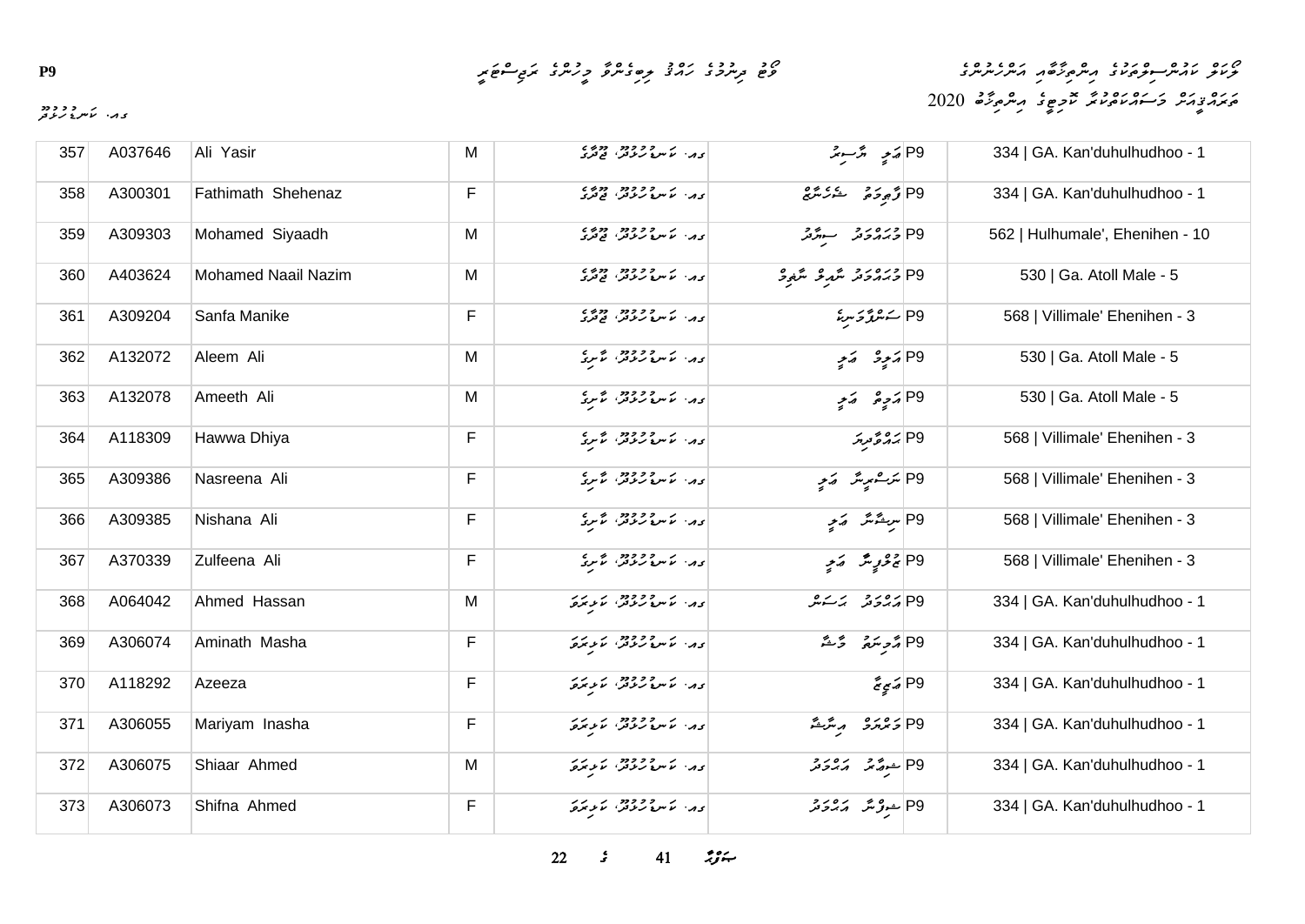*sCw7q7s5w7m< o<n9nOoAw7o< sCq;mAwBoEw7q<m; wBm;vB* م من المسجد المسجد المسجد المسجد المسجد العام 2020<br>مسجد المسجد المسجد المسجد المسجد المسجد المسجد المسجد المسجد ال

| 374 | A306057 | Zainab Ahmed         | F | ى مەسى ئەرەپ ئەرىكى                                                                                               | P9 يَوْسِرَةُ مَدْرَدَتْر                                                                                              | 334   GA. Kan'duhulhudhoo - 1   |
|-----|---------|----------------------|---|-------------------------------------------------------------------------------------------------------------------|------------------------------------------------------------------------------------------------------------------------|---------------------------------|
| 375 | A328646 | Adam Ammar           | M | وړ که سره د ووه د ۱۵ د د د د                                                                                      | P9 يُروم برومونز                                                                                                       | 530   Ga. Atoll Male - 5        |
| 376 | A079676 | Ahmed Solih          | M | د پر کامل دووو در در در در در دارد.<br>در کامل مروفز، کامل وجود                                                   | P9 كەنەكە ئەر                                                                                                          | 334   GA. Kan'duhulhudhoo - 1   |
| 377 | A095854 | Aishath Alima        | F | وړ . کاس د دوه . ره د . د<br>د کاس کرونز، کاسرونون                                                                | P9 مُەمشىم مۇمۇ                                                                                                        | 334   GA. Kan'duhulhudhoo - 1   |
| 378 | A328645 | Ali Anhar            | M | ى دار بە كەندە ئەرەپ كەندە ئەرەپ كەندە ئەرەپ كەندە ئەرەپ كەندە ئەرەپ كەندە ئەرەپ كەندە ئەرەپ كەندە ئ              | P9 <i>ھَ۔ ج</i> مُکرَّمَہُ                                                                                             | 453   Maafushi Jail - 2         |
| 379 | A308193 | Aminath Akhumeema    | F |                                                                                                                   | P9 #جِسَمَة - 12وقر                                                                                                    | 334   GA. Kan'duhulhudhoo - 1   |
| 380 | A255531 | Fathimath Ulooma     | F | ی در که سره سرور در در در در این سرچه در این که سره سر در این سرچه در این سرچه در این سرچه در این سرچه در این     | P9 وَّجِ حَمَّ صَحْرَةَ ۖ                                                                                              | 530   Ga. Atoll Male - 5        |
| 381 | A095853 | Hassan Alim          | M | ی در که سره سرور در در در در این سرچه در این که سره سر در این سرچه در این سرچه در این سرچه در این سرچه در این     | P9  تاستانلار محجود <del>\$</del>                                                                                      | 334   GA. Kan'duhulhudhoo - 1   |
| 382 | A118337 | Hussain Ansaar       | M | د پر سر در دورد در ۲۵ در در دارد.<br>د پر سر سر سر در سر در در در در در سر در سر در سر در سر در سر در سر در سر در | P9 يُرْسَمَ مِنْ مَدَّرْسِيَّة مِرْ                                                                                    | 530   Ga. Atoll Male - 5        |
| 383 | A118335 | Ibrahim Akhumeem     | M |                                                                                                                   | P9 مەھەرىي مەدى <sub>م</sub> ى                                                                                         | 334   GA. Kan'duhulhudhoo - 1   |
| 384 | A308203 | <b>Ismail Anwaar</b> | M | ی در که سره سرور در در در در این سرچه در این که سره سر در این سرچه در این سرچه در این سرچه در این سرچه در این     | P9 مرےوٌ مور مقدم ک                                                                                                    | 530   Ga. Atoll Male - 5        |
| 385 | A118316 | Mariyam Latheefa     | F | و در ۱۵ در دود.<br>د در که سره مروتو، که سرچ مود                                                                  | P9 كەيمە <i>نىڭ كەي</i> وگ                                                                                             | 530   Ga. Atoll Male - 5        |
| 386 | A011825 | <b>Thuththu Didi</b> | M | وړ که دودو ره ده.<br>دي که سورلونس که سرچ نو                                                                      | P9 ح مرحومومبرمر                                                                                                       | 334   GA. Kan'duhulhudhoo - 1   |
| 387 | A051447 | Abdulla Ibrahim      | M | بروس كالسوع مرتوف المالي من مديرة المراجعة                                                                        | P9 كەھىراللە م <i>ەھىرد</i> ۇ                                                                                          | 562   Hulhumale', Ehenihen - 10 |
| 388 | A067154 | Ahmed Waheedh        | M | بروس كالسرو ووود الماكن كالبوط والمرواني                                                                          | P9 <i>مَدْدَوَنْ وَبِ</i> يْر                                                                                          | 334   GA. Kan'duhulhudhoo - 1   |
| 389 | A118327 | Aminath Ibrahim      | F | بروس المستحدد وجوده المالي الملاحي                                                                                | P9 مُّحِسَمُ مِنْ مِنْ مِنْ مِنْ مِنْ                                                                                  | 334   GA. Kan'duhulhudhoo - 1   |
| 390 | A389564 | Azumaa Shareef       | F | وها الاست 2012 الماس 2012 و 20<br>المراد الاستمال المراس المسلم 2012 و 3                                          | P9 كەيج ئەھمىرىتى بىر ئىستىر ئىستان ئىستان ئىستان ئىستان ئىستان ئىستان ئىستان ئىستان ئىستان ئىستان ئىستان ئىس<br>مەنبە | 530   Ga. Atoll Male - 5        |

 $23$  *s* **41** *n***<sub>s</sub>**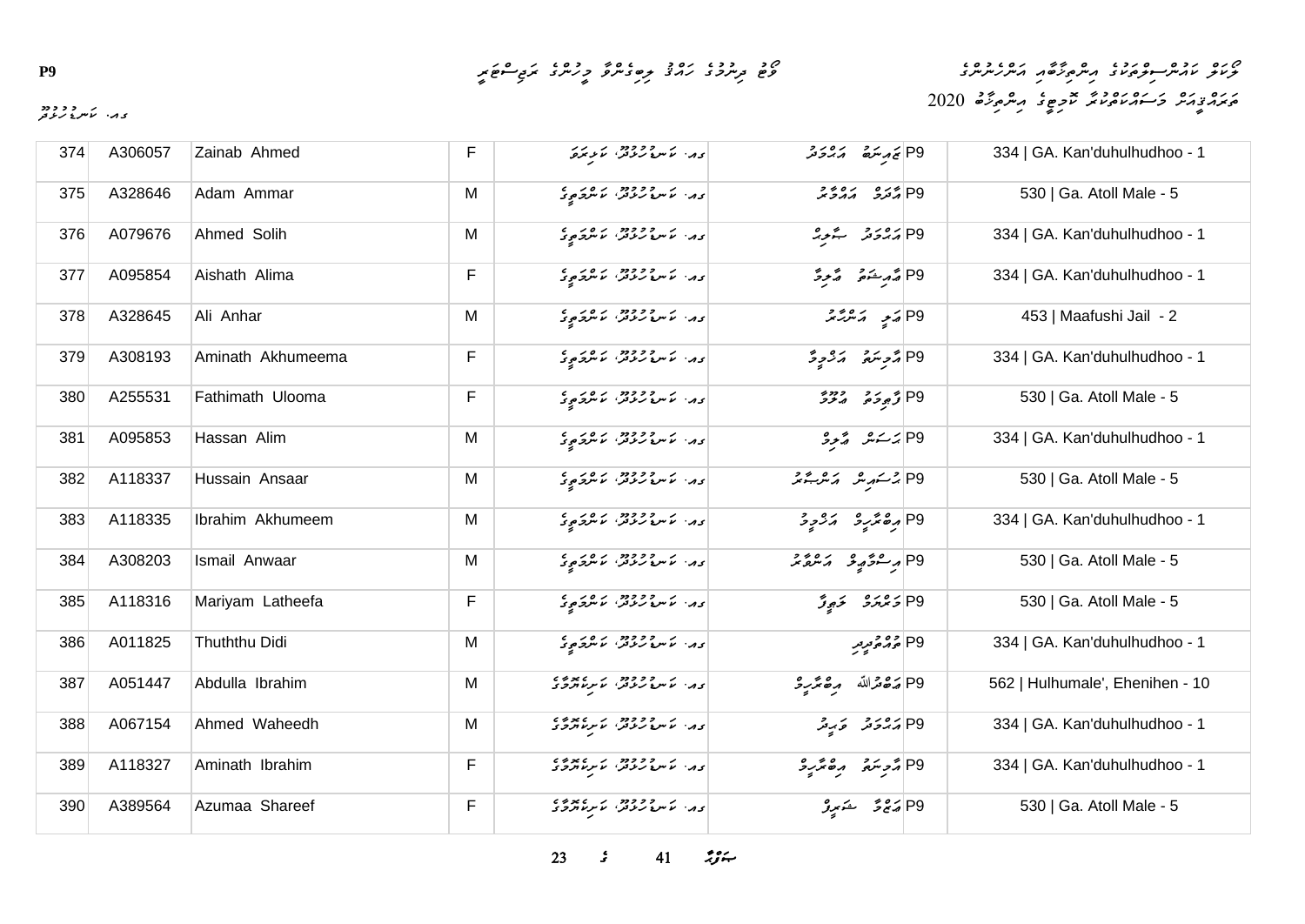*sCw7q7s5w7m< o<n9nOoAw7o< sCq;mAwBoEw7q<m; wBm;vB* م من المرة المرة المرة المرجع المرجع في المركبة 2020<br>مجم*د المريض المربوط المربع المرجع في المراجع المركبة* 

| 391 | A255515 | Ihsaam Shareef         | M | وړ کمس د دوه کمې کلم ده ده د                                                                                                                                                                                                     | P9 م <i>برشگرقی</i> شمېرو               | 530   Ga. Atoll Male - 5              |
|-----|---------|------------------------|---|----------------------------------------------------------------------------------------------------------------------------------------------------------------------------------------------------------------------------------|-----------------------------------------|---------------------------------------|
| 392 | A362299 | Nahufa Abdullah        | F | وە ئەس 220 ۋە ئەس ئەيدە ئ                                                                                                                                                                                                        | P9 يَرْتَزَقَ بَرَصْقَرْاللَّهُ         | 562   Hulhumale', Ehenihen - 10       |
| 393 | A362292 | Wafa Abdullah          | F | ود . مکس ووده . مکس مکار وی.<br>در امکس مربوتو، مکس مک                                                                                                                                                                           | P9 حَرَّزَ صَ <del></del> حَمَّدَاللَّه | 562   Hulhumale', Ehenihen - 10       |
| 394 | A359651 | Aazim Hassan           | M | ى دار مى مىرد 322 مى مىشوچە مىرجە بىر                                                                                                                                                                                            | P9 مَّ بِحَدَّ مَرَ سَنَدَرَ بِهِ مَسَ  | 683   Velaa Private Island Maldives-1 |
| 395 | A118386 | Ahmed Shifau           | M | ى ئەسلام ئەرەپ ئەھمە ئەھمىدىن ئە                                                                                                                                                                                                 | P9 <i>مَدْوَمْ حَوَّةُ</i>              | 530   Ga. Atoll Male - 5              |
| 396 | A310386 | Aishath Nafsha         | F | ى مەسىرى ئەرەپ ئەس ئەس ئەرەپ ئە                                                                                                                                                                                                  | P9 مَّ مِ شَمَّعَ مَسَّرَّ شَمَّ        | 332   GA. Gemanafushi - 1             |
| 397 | A255545 | Fathimath Nasha Hassan | F | ىمەس ئەس ئەرەپ ئەس ئۇ ئايرىم ئى                                                                                                                                                                                                  | P9 ۇ <sub>ج</sub> وڭمۇ تىرىش ئەسكىلا    | 334   GA. Kan'duhulhudhoo - 1         |
| 398 | A104957 | Hassan Ismail          | M | ى را ئەس بەرەپ ئەشەر بۇرۇ                                                                                                                                                                                                        | P9 ئەسەنلەر مەسىر <i>ۇم</i> بۇ          | 334   GA. Kan'duhulhudhoo - 1         |
| 399 | A310383 | Mohamed Ihsaan         | M | ى را مىس دەمەر ئاھەم ترەنخ                                                                                                                                                                                                       | P9  <i>دین دورد می</i> گشتر             | 530   Ga. Atoll Male - 5              |
| 400 | A047185 | Ahmed Ali              | M | ی در ان که سره وجود ان که در دارد کار<br>ای در ان که سره سرعرف ان که تعریب و ی                                                                                                                                                   | P9 كەندى كە كەنب                        | 334   GA. Kan'duhulhudhoo - 1         |
| 401 | A377309 | Aishath Huxama         | F | ی د که سره ۱۶۶۶ که دوره با<br>برای که سره سرفانی که فرقرو بر                                                                                                                                                                     | P9 مُجم <i>دِ شَمَعْ</i> حَمَّعَ مَحَ   | 530   Ga. Atoll Male - 5              |
| 402 | A329047 | Ali Haixam Ahmed       | M |                                                                                                                                                                                                                                  | P9 בَرِ رَ <sub>مَ</sub> يَ دَرَوْرَ    | 530   Ga. Atoll Male - 5              |
| 403 | A255536 | Hushama Ahmed          | F | و در ۱۶۶۶ تا ۱۶۶۶ ورون<br>داد از کامل مرکزان اندلولوی                                                                                                                                                                            | P9 يُسْتَرَقَ بِرَيْرَوْتَر             | 530   Ga. Atoll Male - 5              |
| 404 | A329048 | Mohammed Haisham Ahmed | M | ی د که سره ۶۶۶۶ کامونوری<br>کام اسمه سرنوانی اسلونوری                                                                                                                                                                            | P9 ويرودو تهر خود المدون                | 530   Ga. Atoll Male - 5              |
| 405 | A371985 | Aishath Suha Ahmed     | F | ى دار مەس دەپەر ئەم بىرى ئ                                                                                                                                                                                                       | P9 مەم خىم ئىستى مەم دىن                | 568   Villimale' Ehenihen - 3         |
| 406 | A084672 | Basheer Ibrahim        | M | د پر کامل دووو د د و د د                                                                                                                                                                                                         | P9 ھَشِيمٌ مِنْھُمَّدِيْرَ              | 530   Ga. Atoll Male - 5              |
| 407 | A118296 | Haleema                | F | وه ۱۰ متر وووده در در در در در این در این در این در این در این در این در این در این در این در این در این در ای<br>در این متوجه در این در این در این در این در این در این در این در این در این در این در این در این در این در این | P9 ټرچ                                  | 334   GA. Kan'duhulhudhoo - 1         |

## *r@q:q5qF7m; .<C*

 $24$  *s*  $41$  *z*  $25$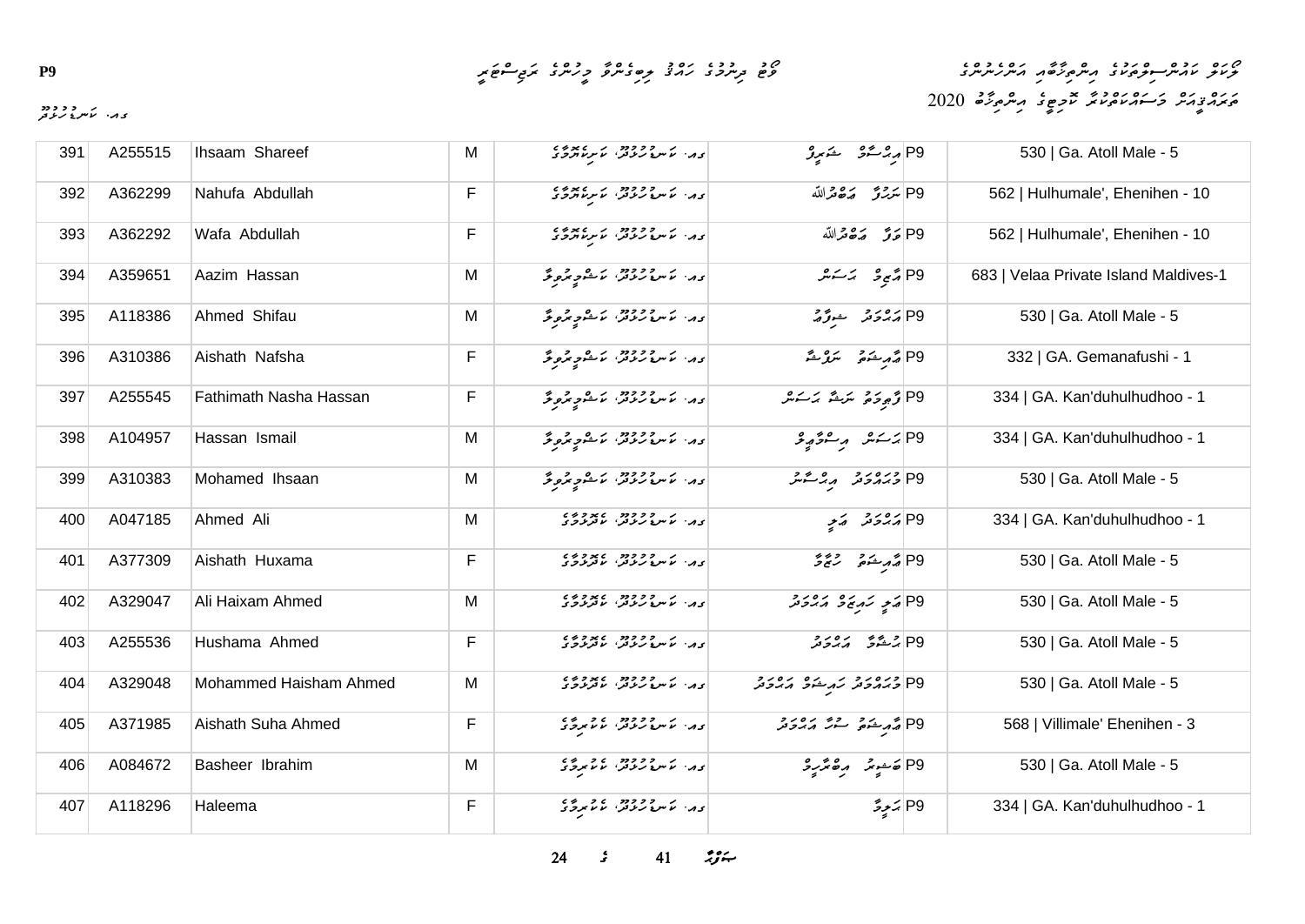*sCw7q7s5w7m< o<n9nOoAw7o< sCq;mAwBoEw7q<m; wBm;vB* م من المسجد المسجد المسجد المسجد المسجد العام 2020<br>مسجد المسجد المسجد المسجد المسجد المسجد المسجد المسجد المسجد ال

| 408 | A102197 | Mariyam Ibrahim  | F | ى دىن ئەس دەھەر ئەھ بەرگە                                          | P9 <i>5 بُرْمَرْ \$ مِنْ بِرْ</i> حْ | 334   GA. Kan'duhulhudhoo - 1    |
|-----|---------|------------------|---|--------------------------------------------------------------------|--------------------------------------|----------------------------------|
| 409 | A332221 | Mohamed Alsam    | м | د پر کامل دووو د د و د د                                           | P9 در پرورو کروگرو                   | 334   GA. Kan'duhulhudhoo - 1    |
| 410 | A306326 | Rifshan Rasheed  | M | در که سورود در در د                                                | P9  مروك شداد مكرسوند   <br>         | 334   GA. Kan'duhulhudhoo - 1    |
| 411 | A332219 | Salvan Jameel    | F | د پر کامل دووو د د و د د                                           | P9  ستورش ت <sub>ح</sub> وثى         | 530   Ga. Atoll Male - 5         |
| 412 | A113594 | Shafiya Ibrahim  | F | د پر کامل دووو د د و د د                                           | P9 ڪُوبرَ برھيرَ پِ                  | 334   GA. Kan'duhulhudhoo - 1    |
| 413 | A037028 | Hassan Manik     | M | وړ که سره د ووه ده ده کړي.                                         | P9  پرسته پولی مبررتم                | 334   GA. Kan'duhulhudhoo - 1    |
| 414 | A055522 | Faheem Mohamed   | M |                                                                    | P9  <i>وَرِدْ دْبَهْ</i> دَىرْ       | 334   GA. Kan'duhulhudhoo - 1    |
| 415 | A308008 | Jalal Mohamed    | м | ی در انگلسته و و وی ان در وارد<br>انجام انگلسته مسافر مسلم موقعه ی | P9 يَجُو وَرَوْرُورْ                 | 334   GA. Kan'duhulhudhoo - 1    |
| 416 | A329126 | Jinah Mohamed    | M | و در سر سر دورد.<br>د در سر سر سر سر سر سر سر سر سر سر سر          | P9 مِ مَّرْرٌ      دُبَرُ دُوَرٌ     | 435   Summer Island Maldives - 1 |
| 417 | A118329 | Junaid Mohamed   | M | و در سر سر دورد.<br>د در سر سر سر سر سر سر سر سر سر سر             | P9 في سَمدٍ مَرَ مَ يَدْمَدُ مَدَّ   | 530   Ga. Atoll Male - 5         |
| 418 | A118328 | Mariyam Ibrahim  | F | وه که دوه در دور<br>وه که کولو کولو استاداری                       | P9 52,2% مەھم <i>گى</i> رد           | 334   GA. Kan'duhulhudhoo - 1    |
| 419 | A308007 | Nazeeh Mohamed   | M |                                                                    | P9  سَمِير 3 دَيَرْ دَوَرَ           | 664   Soneva Fushi Resort-1      |
| 420 | A255510 | Seena Mohamed    | F | وه اسکس و و وه.<br>اوه اسکس کرمرفر اسلام و د                       | P9 سوپى <i>گە ئۇنەۋەت</i> ر          | 334   GA. Kan'duhulhudhoo - 1    |
| 421 | A118330 | Shaheeda Mohamed | F | و در ۱۶۶۶۶<br>د در که سره مرفور اس موروی                           | P9 خەرىگە ئە <i>مەدە</i> ر           | 334   GA. Kan'duhulhudhoo - 1    |
| 422 | A084757 | Aminath Manike   | F | ى مەس ئەس ئەرەپ بىر ئەس<br>ئەمەس ئەس ئەس ئەس ئەس                   | P9 مَّ مِ سَهْءَ سِرْءَ              | 530   Ga. Atoll Male - 5         |
| 423 | A076707 | Ilyas Mohamed    | M | د پر کامل دوور د دره د                                             | P9 مۇنەڭ ئەيرەتىر                    | 530   Ga. Atoll Male - 5         |
| 424 | A330156 | Azuhaa Waheedh   | F | ورسكس ووود كرم وروام                                               | P9 كەيج <i>گە كەب</i> وقر            | 530   Ga. Atoll Male - 5         |

 $25$  *s* **41** *n***<sub>s</sub>**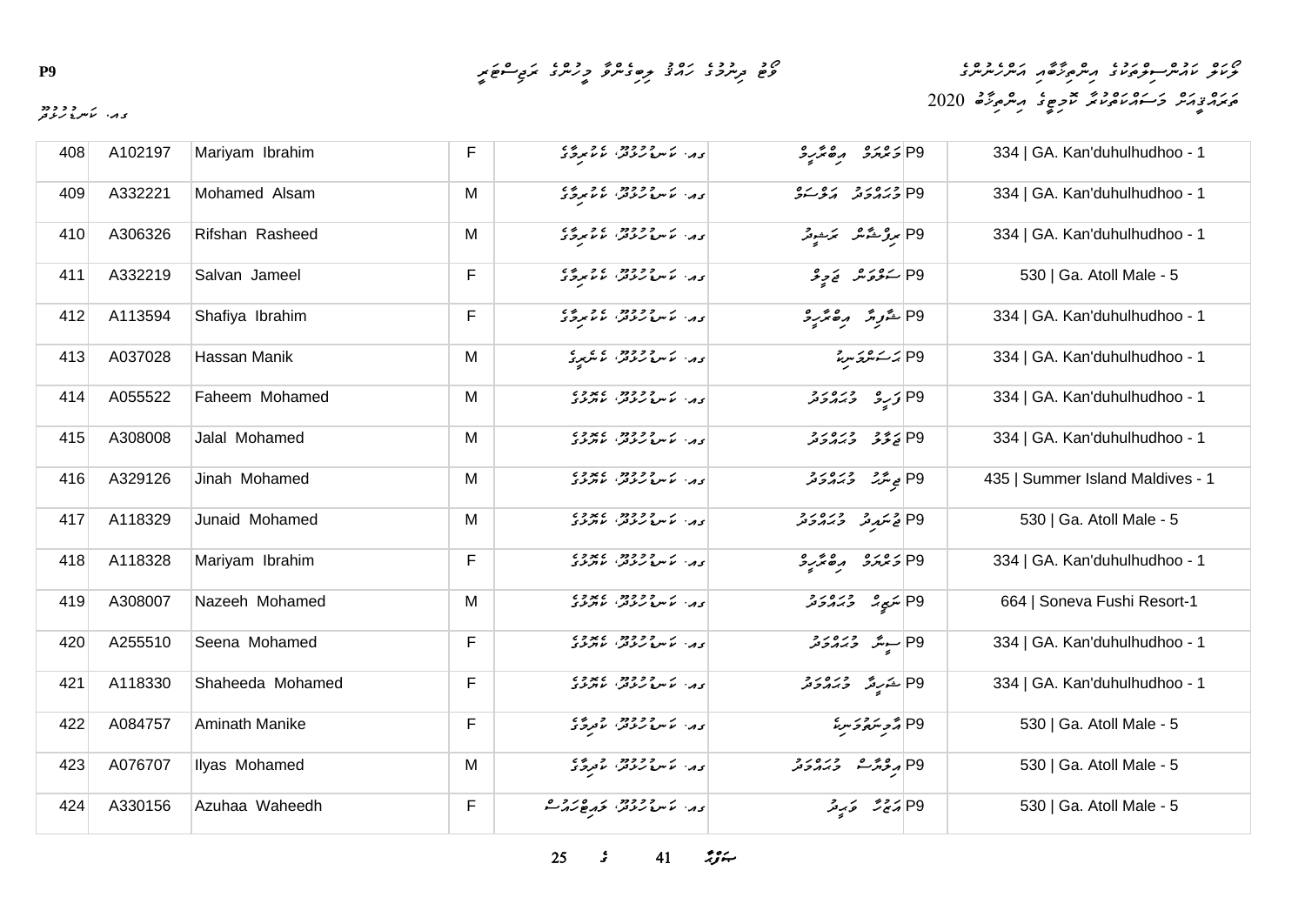*sCw7q7s5w7m< o<n9nOoAw7o< sCq;mAwBoEw7q<m; wBm;vB* م من المسجد المسجد المسجد المسجد المسجد العام 2020<br>مسجد المسجد المسجد المسجد المسجد المسجد المسجد المسجد المسجد ال

| 425 | A309132 | Lizna Waheed        | F            | בגי עית בככפי בתפינגם                           | P9  مِیچ مَدَّ کَ <sub>مَ</sub> یِدْ                                                                 | 334   GA. Kan'duhulhudhoo - 1 |
|-----|---------|---------------------|--------------|-------------------------------------------------|------------------------------------------------------------------------------------------------------|-------------------------------|
| 426 | A255537 | Naaifa Waheed       | F            | ورسكس ووود كرم وروام                            | P9 سُمبرتر وَب <sub>ي</sub> سً                                                                       | 530   Ga. Atoll Male - 5      |
| 427 | A329732 | Naasif Waheed       | M            | ورسكس مرود كروه مدار                            | P9 مگرسو <i>ڈ ق</i> ہید                                                                              | 334   GA. Kan'duhulhudhoo - 1 |
| 428 | A309131 | Naushood Waheed     | M            | ورسكس ووود كرم وروام                            | P9 يَتْهُمْ شَيْنُ وَبِيتْر                                                                          | 334   GA. Kan'duhulhudhoo - 1 |
| 429 | A106744 | Waheed Ibrahim      | M            | ورسكس ووود كرم وروام                            | P9 <i>قبية م</i> ڤترَبة في                                                                           | 334   GA. Kan'duhulhudhoo - 1 |
| 430 | A118353 | Zareera Faroog      | $\mathsf F$  | وأرا الأسمان ودودة المحمد فإرادات               | P9 كى م <sub>و</sub> مگر ئى تىرتى                                                                    | 334   GA. Kan'duhulhudhoo - 1 |
| 431 | A158252 | Asma Ismail         | F            | ا دە، ئاس <sup>3</sup> رىقر، بوي <sub>ۇ</sub> ئ | P9 كەشىر مەر مەنىۋە يەنى                                                                             | 335   GDh. Thinadhoo - 1      |
| 432 | A310400 | Fathimath Asra      | $\mathsf F$  | ىدا ئەس رودۇر بويدى                             | P9 رَّمِوحَمَّ بَرَ مَسَّمَّ                                                                         | 326   GA. Maamendhoo - 1      |
| 433 | A113664 | Ismail Abdulla      | M            | ىدا ئەسەردىق جوڭ                                | P9 م <i>وستوگير فريد ه</i> م ترالله                                                                  | 334   GA. Kan'duhulhudhoo - 1 |
| 434 | A255547 | Naif Ismail         | M            | ى مەسىم ئەرەپ بولوپى                            | P9 يتمبرو بر مشرحهو محمد الله السيادة بالسيادة السيادة و السيادة السيادة السيادة السيادة السيادة الس | 334   GA. Kan'duhulhudhoo - 1 |
| 435 | A255546 | Nasrulla Ismail     | M            | ىمە ئەس رودى بويدى                              | P9 ىزجە چەللە بەستۇرىي ئى                                                                            | 453   Maafushi Jail - 2       |
| 436 | A310399 | Rasheed Ismail      | M            | ىدا ئەسەردەن جوڭ                                |                                                                                                      | 334   GA. Kan'duhulhudhoo - 1 |
| 437 | A306198 | Aishath Safa        | $\mathsf{F}$ | ى مەس ئەس ئەرەپ بىر ئەس ئەس ئەس                 | P9 مَّەرِ شَمَّعْ سَنَرَّ                                                                            | 530   Ga. Atoll Male - 5      |
| 438 | A118303 | Dunya Abdul Latheef | F            | ى مەسىم ئەرەپ بولىگەنلىر بۇ ئىرا                | P9 ترسر مصر معدد محجوز                                                                               | 326   GA. Maamendhoo - 1      |
| 439 | A162655 | Hassan Latheef      | M            | ى مەس ئەس ئەرەپ بىر ئەس ئەس ئەس                 | P9  ټرسترش تخ <sub>جو</sub> ثر                                                                       | 530   Ga. Atoll Male - 5      |
| 440 | A306252 | Hussain Asbah       | M            | ى مەس ئەرەپ بولگى ھەر ئەس                       | P9 يُرْسَمَ مِيلَ مَرْسُوْ مَيْتَمَرْ                                                                | 334   GA. Kan'duhulhudhoo - 1 |
| 441 | A082902 | Mariyam Manike      | F            | ى ئەرەبەدە ئەرەپ بولىرىدىكە بۇ ئايرىدا          | P9 كەنگە <i>كەنگە</i> كەنگە                                                                          | 334   GA. Kan'duhulhudhoo - 1 |

 $26$  *s* **41** *n***<sub>s</sub>**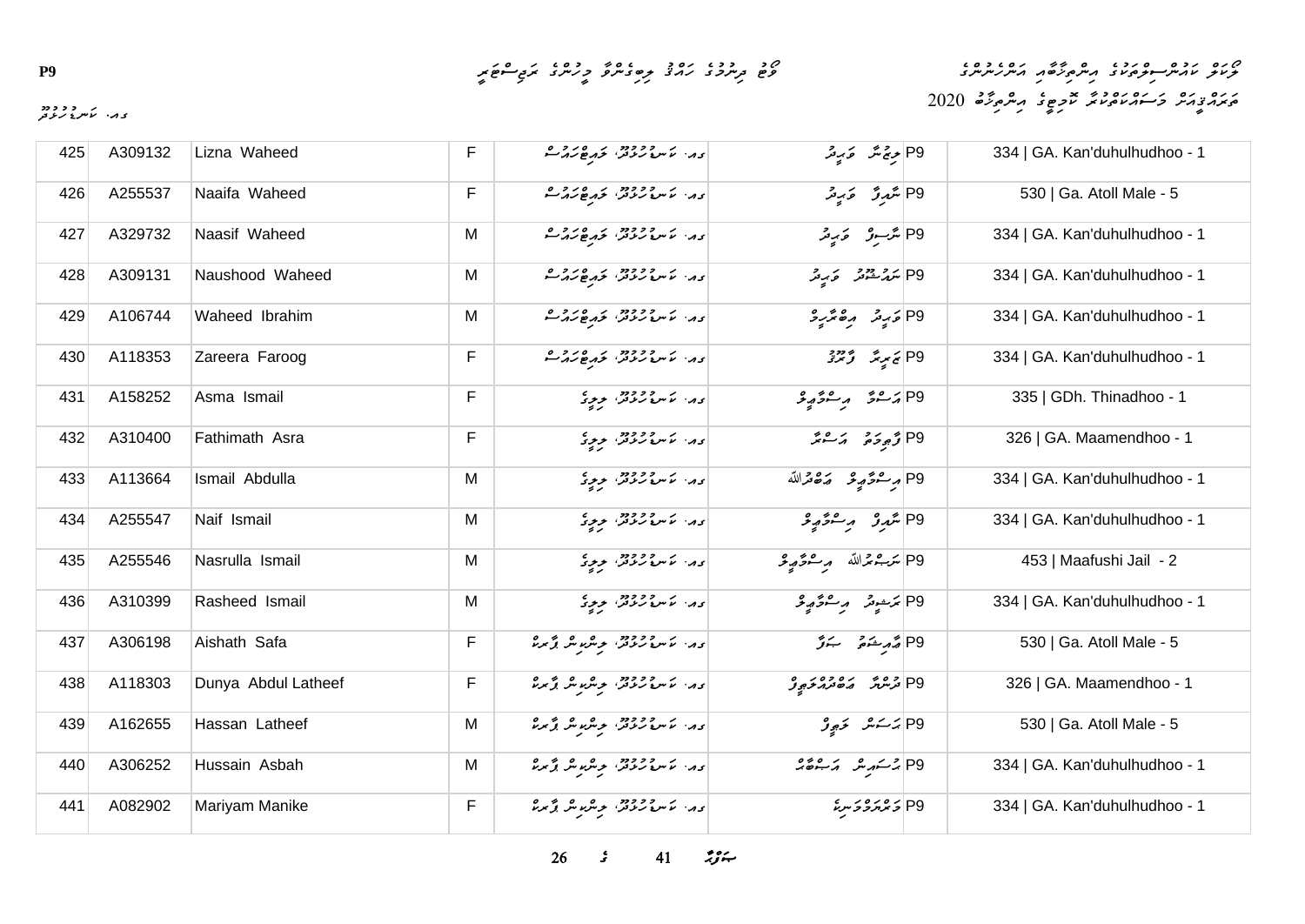*sCw7q7s5w7m< o<n9nOoAw7o< sCq;mAwBoEw7q<m; wBm;vB* م من المرة المرة المرة المرجع المرجع في المركبة 2020<br>مجم*د المريض المربوط المربع المرجع في المراجع المركبة* 

| 442 | A060395 | Mohamed Magsad                  | M | ى مەس ئەرەپ بولكى بىر بۇ بىر بە  | P9 دېرونر کوي شور                                           | 334   GA. Kan'duhulhudhoo - 1   |
|-----|---------|---------------------------------|---|----------------------------------|-------------------------------------------------------------|---------------------------------|
| 443 | A115567 | Sinwa Abdul Latheef             | F | ى مەس ئەرەپ بولىرىدىكى بۇ بىر ئا | P9 – شرق مەھەرم <i>كو</i> بور                               | 530   Ga. Atoll Male - 5        |
| 444 | A060898 | Abdulla Didi                    | M | ى مەسىر 2010 مەس بەھ             | P9 كەھ قراللەمبەير                                          | 568   Villimale' Ehenihen - 3   |
| 445 | A361764 | MARIYAM LUBA ABDULLA            | F | ى مەسىر دەھەر مەسرىسى            | P9 دَيْرِيرُو وَةَ رَهْدَاللّه                              | 568   Villimale' Ehenihen - 3   |
| 446 | A074411 | Shimla Mohamed                  | F | ى دار ئەس دەبىر بەرە ئەرە بەر    | P9  شوقۇ ق <i>ەتدەق</i> ر                                   | 568   Villimale' Ehenihen - 3   |
| 447 | A037027 | Hussain Manik                   | M | ى دىن ئەس دەھەر گەھ بىرى بىرە    | P9 پر سے م <i>ب</i> ر ملکے سریۂ                             | 334   GA. Kan'duhulhudhoo - 1   |
| 448 | A036939 | Yumna Hussain                   | F | ى دىن ئەس دەھەر گەھ بىرى بىرە    | P9 يُرْدَيْثَرَ بِرْسَهِ بِرْ                               | 530   Ga. Atoll Male - 5        |
| 449 | A357156 | Aishath Aufa Zuhairu            | F | ىمە ئەسەمەدە ۋىسەتكىرى           | P9 مەم شەھ مەمگە ئى <i>خى</i> رىمە                          | 334   GA. Kan'duhulhudhoo - 1   |
| 450 | A389565 | Fathimath Naufa                 | F | ىما ئەسەردە ئەسەئىرى             | P9 رَّجِ دَمَ مَسَ <i>دَ</i> رٌ                             | 334   GA. Kan'duhulhudhoo - 1   |
| 451 | A357158 | Ibrahim Thalhath Mohamed Zuhair | M | ىدا ئەسەردە ئەسەئىرى             | P9 بروبرد وبروبرد وتهريز<br>وە ئۆرۈ                         | 110   R. Meedhoo - 1            |
| 452 | A118382 | Mariyam Hassan                  | F | ى ئەسەردە ئەسىرى                 | P9 كەندىرى بەسەئىر                                          | 334   GA. Kan'duhulhudhoo - 1   |
| 453 | A158443 | Nadiya Ibrahim                  | F | ىدا ئەسەردەن ۋىسىترىرى           | P9 سَّتِيرةً مِنْ صَحَّرٍ وَ                                | 334   GA. Kan'duhulhudhoo - 1   |
| 454 | A332826 | Aishath Anaaraa Hussain         | F | ىمە ئەسلام 222 بەي ھ             | P9 مەم شەھ مەمگەنگە جاسكىرىلىر                              | 334   GA. Kan'duhulhudhoo - 1   |
| 455 | A094899 | Abdulla Moosa                   | M | <i>ی د نامره دوده</i> و مروکردگر | P9 مَەقراللە مخرمە                                          | 334   GA. Kan'duhulhudhoo - 1   |
| 456 | A310322 | Abid Abdulla                    | M | <i>ىم مىس دە</i> مەدە جەسھەش گەر | P9 مُرْحِدٌ مَ <b>صْ</b> قَرْاللَّهُ                        | 334   GA. Kan'duhulhudhoo - 1   |
| 457 | A329046 | Ameeza Abdullah                 | F | ورا الأس وووده وسره شربر         | P9 ك <sup>ر</sup> حي <sup>ت</sup> ق ك <sup>ر</sup> گەنداللە | 562   Hulhumale', Ehenihen - 10 |

## *r@q:q5qF7m; .<C*

 $27$  *s* **41** *n***<sub>s</sub>**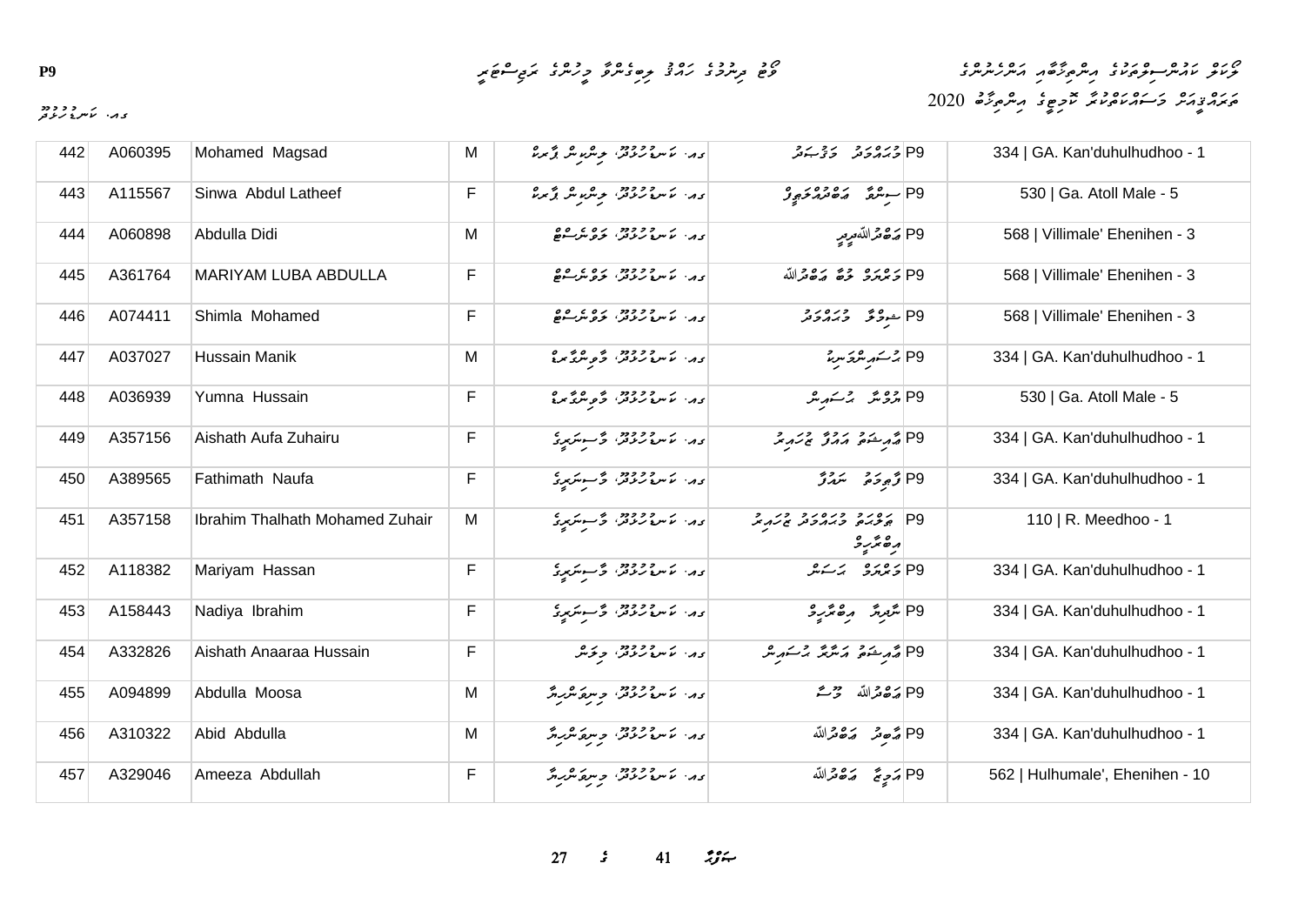*sCw7q7s5w7m< o<n9nOoAw7o< sCq;mAwBoEw7q<m; wBm;vB* م من المسجد المسجد المسجد المسجد المسجد العام 2020<br>مسجد المسجد المسجد المسجد المسجد المسجد المسجد المسجد المسجد ال

| 458 | A310324 | Mariyam Adheeba           | F            | ورسا سي مستعدد وسي شريد                         | P9  <i>5 بُرْمَرْدُ • مُ</i> مَرِ <i>مَّة</i> | 334   GA. Kan'duhulhudhoo - 1 |
|-----|---------|---------------------------|--------------|-------------------------------------------------|-----------------------------------------------|-------------------------------|
| 459 | A094900 | Rugiyya Adam              | F            | ورستس وووده وسره شریر                           | P9 بمرتب <i>و مرگر مرگرد</i> محمد استرات      | 334   GA. Kan'duhulhudhoo - 1 |
| 460 | A042336 | Ibrahim Ahmed             | M            | در که دوده و پژمور                              | P9 مەھەرىرى مەمدىمى                           | 530   Ga. Atoll Male - 5      |
| 461 | A118357 | Faheema Hassan            | $\mathsf F$  | ود که سرد دور دوه دوه و                         | P9 تۇرى <sup>سى كە</sup> تتىرىش               | 530   Ga. Atoll Male - 5      |
| 462 | A118403 | Naseem Hassan             | M            | و در ۱۵ دوود وده در ۵<br>در سرگان در در در در   | P9 يترس <sub>و</sub> ي - پرستربتر             | 334   GA. Kan'duhulhudhoo - 1 |
| 463 | A074114 | Naseer Hassan             | M            | ودا الأس ووجع العده وداه والمحرور               | P9  سَرَسِي سُر سَرَسْر                       | 334   GA. Kan'duhulhudhoo - 1 |
| 464 | A074363 | Shihab Hassan             | M            | ودا الأس ووودوا وده والمحمدة                    | P9 خو <i>رگ</i> ھ کرکے مگر                    | 58   Sh. Bileiyfahi - 1       |
| 465 | A037917 | Abdul Hannan Abdulla Didi | M            | בגי עיית בכבד - כיבע                            | P9 كەھىر <i>وبە مەشرىر كەھەر</i> اللەمەمەر    | 334   GA. Kan'duhulhudhoo - 1 |
| 466 | A118392 | Mariyam Shiaza            | $\mathsf{F}$ | זו ואייעל ליכור בינוג                           | P9 كەنگەر ئىس ئەرگەنتى بىر                    | 530   Ga. Atoll Male - 5      |
| 467 | A255549 | Shaaleen Abdul Hannaan    | M            | צון ואייעל הרבק וכותו<br>צון אייעל היבנקי וכותו | P9 ڪُوپِير <i>۾ ھوري م</i> هر                 | 530   Ga. Atoll Male - 5      |
| 468 | A310715 | Shaazlee Abdul Hannan     | $\mathsf F$  | צון ואייעל הכבר בינון<br>צון אייעל היבור בינון  | P9 ڪي ۾ مصر <i>جي مشرق ش</i>                  | 334   GA. Kan'duhulhudhoo - 1 |
| 469 | A310717 | Shaaznee Abdul Hannan     | F            | בני עיית בכבר ביני                              | P9 شومي په محصوره د د د                       | 530   Ga. Atoll Male - 5      |
| 470 | A254309 | Shafraz Abdul Hannan      | M            | צון ואייעל הרבקי בינון                          | P9 خۇنرى مەمر <i>وبەلىرىش</i>                 | 115   B. Kamadhoo - 1         |
| 471 | A329490 | Shalini Hannan            | F            | צון ואייער ציני ובינון<br>צון אייער גענין בינון | P9 گوسر کیریٹریٹر                             | 530   Ga. Atoll Male - 5      |
| 472 | A310712 | Shammoon Abdul Hannan     | M            | בני עיית בכבר ביני                              | P9 شەمەدە مەھەمەمەمەر ئەرەبىر                 | 530   Ga. Atoll Male - 5      |
| 473 | A113799 | Sharafullah Ismail        | M            | צון ואייעל הכבר בינון<br>צון אייעל היבור בינון  | P9 خەتترۇاللە بەش <i>ۇم</i> وگ                | 277   F. Nilandhoo - 2        |
| 474 | A118391 | Shareefa Ahmed            | F            | בו מייש בכבד ביני<br>בו מייש ביניקי ביני        | P9 ڪمپر <i>و پرچ</i> ونر                      | 334   GA. Kan'duhulhudhoo - 1 |

 $28$  *s* **41** *n***<sub>s</sub>**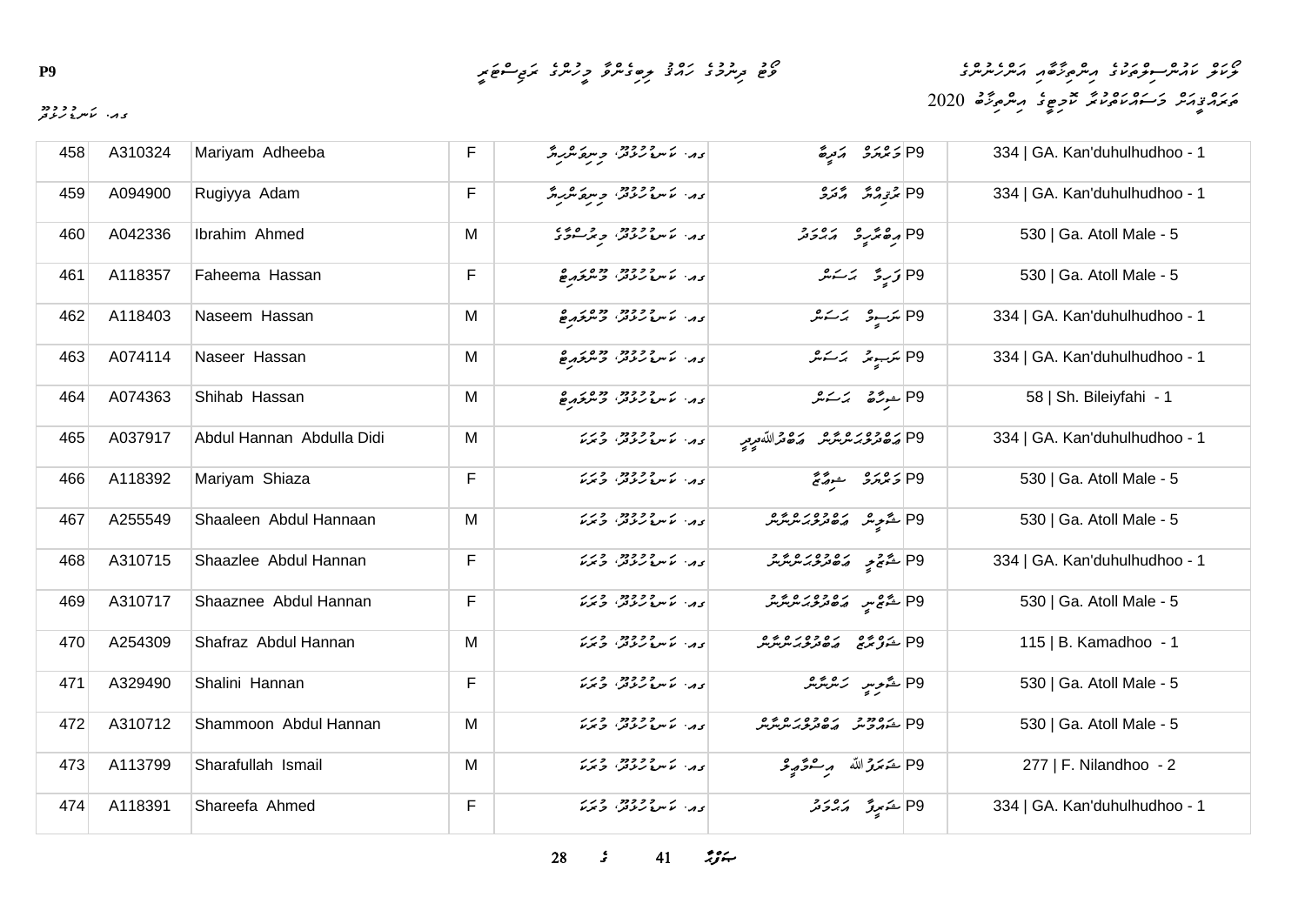*sCw7q7s5w7m< o<n9nOoAw7o< sCq;mAwBoEw7q<m; wBm;vB* م من المسجد المسجد المسجد المسجد المسجد العام 2020<br>مسجد المسجد المسجد المسجد المسجد المسجد المسجد المسجد المسجد ال

| 475 | A088078 | Abdulla Didi          | M | وار، کاس و و و ده ده و در در د                                                                             | P9 كەڭداللەمبەبە                               | 334   GA. Kan'duhulhudhoo - 1 |
|-----|---------|-----------------------|---|------------------------------------------------------------------------------------------------------------|------------------------------------------------|-------------------------------|
| 476 | A329485 | Aiham Abdulla         | M | ودا الأس ووجع المحاصر المحمد والمحمد المحمد المحمد المحمد المحمد المحمد المحمد المحمد المحمد المحمد المحمد | P9 <i>مَمِرْسَة مَ</i> هْمَراللّه              | 530   Ga. Atoll Male - 5      |
| 477 | A329487 | Aiwan Abdulla         | M | ود. که سره رود. و ده در د                                                                                  | P9  مَصِرَصْ مَصْعَمُ اللَّه                   | 530   Ga. Atoll Male - 5      |
| 478 | A255526 | Ifnan Abdulla         | M | ودا الأس ووجعه المحارث والمحرمي                                                                            | P9 موثر مرد مركز مركز الله                     | 530   Ga. Atoll Male - 5      |
| 479 | A309396 | Ali Akram             | M | ى مەسىرىدى ئىرى                                                                                            | P9 <i>مَج مَنْ مَدَ</i>                        | 334   GA. Kan'duhulhudhoo - 1 |
| 480 | A111314 | Asiyath Ummeedha Adam | F | ى ئەسلام ئەرەپ ئەرە                                                                                        | P9 مُ سِيرَةٍ مِنْ مِنْ مُحَدِّدٍ              | 334   GA. Kan'duhulhudhoo - 1 |
| 481 | A085980 | Zulaikha Usman        | F | ى دىسكە بەر بەر ئەن ئەرەپ ئە                                                                               | P9 يحوَم شَرْ مَعْ مَشْرَ مَسْرِ               | 334   GA. Kan'duhulhudhoo - 1 |
| 482 | A144294 | Rasheeda Ismail       | F | בורי עציע בככל הפיס                                                                                        | P9 ىزىيەتر ب <sub>ە</sub> رشۇپ <sub>و</sub> تر | 334   GA. Kan'duhulhudhoo - 1 |
| 483 | A310372 | Aishath Muna          | F | ىمەس ئەس دەپەر سىمگە ئەر                                                                                   | P9 مەم ئىشىمە ئەمگە                            | 530   Ga. Atoll Male - 5      |
| 484 | A331223 | Aishath Sheeba        | F | ىما كەس دەپىر سەتمەل                                                                                       | P9 مەم ئىقىم ھەم ئىچ                           | 530   Ga. Atoll Male - 5      |
| 485 | A097329 | Ismail Ali            | M | ىد ئەس رومۇس سىر ئەر                                                                                       | P9 <sub>مر</sub> ڪو <i>ڻيءَ جَ</i> حِ          | 530   Ga. Atoll Male - 5      |
| 486 | A310367 | Khadeeja Ali          | F | ىم ئىس دودە سەئىرو                                                                                         | P9 كَتَمِيعٌ - مَدَمٍّ -                       | 530   Ga. Atoll Male - 5      |
| 487 | A255543 | Mariyam Nisha Ismail  | F | ىمەس ئەس دەپەر سىمگە ئەر                                                                                   | P9 كەتكەك سىش مەسكە <i>گە</i> بى               | 530   Ga. Atoll Male - 5      |
| 488 | A118401 | Mohamed Kinan         | M | ىمە ئەس دەپىر سەتمەر                                                                                       | P9  <i>3223 م</i> یگریمر                       | 530   Ga. Atoll Male - 5      |
| 489 | A310370 | Nadhira Ismail        | F | ىما ئاس دود. سىگە ئەر                                                                                      | P9 بىرىرىگە بەسەئ <i>ۇي</i> رى                 | 530   Ga. Atoll Male - 5      |
| 490 | A310371 | Naushad Ismail        | M | 15°، מאוש בככבר ואות המותר ברית ה                                                                          | P9 <i>سَمَدْ شَعْنَہ</i> مِرْ مِنْ مِرِ وَ     | 530   Ga. Atoll Male - 5      |
| 491 | A310368 | Niuma Ismail          | F | ىما كەس دەپىر سىمگە                                                                                        | P9 سمقى موسىم <i>قىم</i> بى                    | 530   Ga. Atoll Male - 5      |

 $29$  *s* **41** *n***<sub>s</sub>**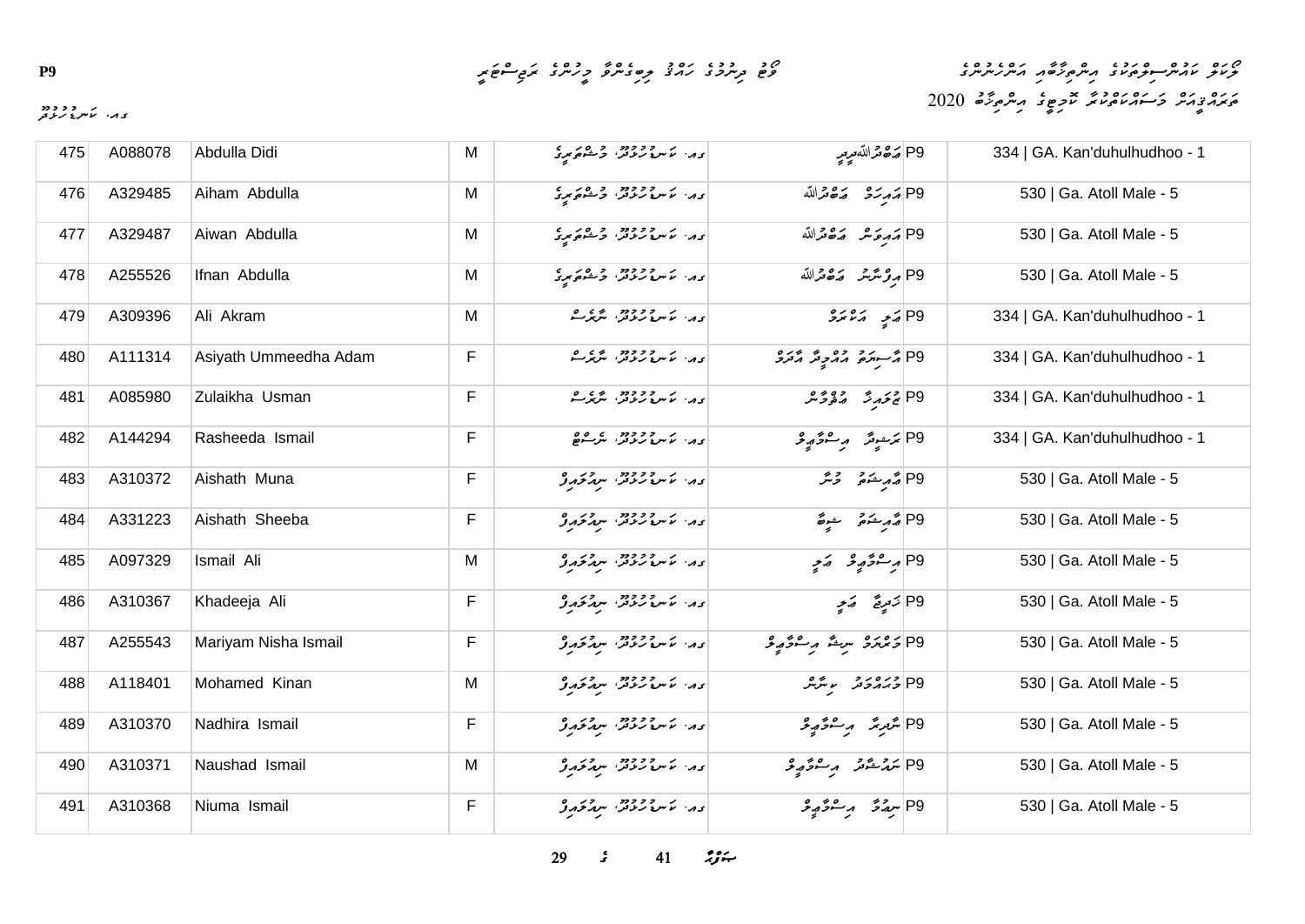*sCw7q7s5w7m< o<n9nOoAw7o< sCq;mAwBoEw7q<m; wBm;vB 2020<sup>, م</sup>وسوق المسجد التحقيق وسرمونية والم*جمع المسجد المسجد المسجد المسجد المسجد المسجد المسجد المسجد المسجد ال

| 492 | A331085 | Zafar Ismail                 | M           | ىدا ئەس روپى سىگۈم ئ                          | P9 ىخ تەشەر مەسىر ئەرىپى                       | 530   Ga. Atoll Male - 5      |
|-----|---------|------------------------------|-------------|-----------------------------------------------|------------------------------------------------|-------------------------------|
| 493 | A306068 | Aminath Shahla               | F           | ى مەس ئور دەر ئىس ئور                         | P9 مَّحْرِسَمَةَ شَرْكَةَ                      | 530   Ga. Atoll Male - 5      |
| 494 | A340097 | Ana Ahmed                    | $\mathsf F$ | ى مەس ئىرى بىر ئىس ئىس ئى                     | P9 كەنگە كەندى ئى                              | 325   GA. Vilin'gili - 3      |
| 495 | A118363 | Fareeda                      | F           | ו האת ככבר תה<br>כוח האת העלה תואת ב          | P9 ق <sup>م</sup> یونڈ                         | 530   Ga. Atoll Male - 5      |
| 496 | A340098 | Hassan Atheef                | M           | ى مەس ئەر ئۇقۇر، سەم ئىچ                      | P9 ئەسەنلەر كەم <u>و</u> ر                     | 530   Ga. Atoll Male - 5      |
| 497 | A340125 | Shihaan Ahmed                | M           |                                               | P9 جو <i>ر شہر محمد ال</i>                     | 530   Ga. Atoll Male - 5      |
| 498 | A309613 | Afsal Mohamed Moosa          | M           | د پر کامل دورو دو ه<br>در کامل گرفتن شهرمی    | P9   كارتو سكر 2 ديم كرد بور 2 ديگر            | 334   GA. Kan'duhulhudhoo - 1 |
| 499 | A309617 | Aishath Yana Mohamed Moosa   | F           |                                               |                                                | 334   GA. Kan'duhulhudhoo - 1 |
| 500 | A309616 | Fathmath Yamna Mohamed Moosa | F           |                                               | P9 הוב וס זי בוסוב כבי הוב והודע ובכבכבי כבי ה | 334   GA. Kan'duhulhudhoo - 1 |
| 501 | A309615 | Mariyam Yashfa Mohamed Moosa | $\mathsf F$ | در که دوور ده و                               | P9 كەيمەكى مەشۇق كەيمەك ئەسە                   | 530   Ga. Atoll Male - 5      |
| 502 | A118404 | Mohamed Moosa                | M           | ى دار با ئىس دولار بىر ئىس بىر بىر            | P9 دېږدونر وخت                                 | 334   GA. Kan'duhulhudhoo - 1 |
| 503 | A309614 | Yameen Mohamed Moosa         | M           | د مر سره در در مرد و                          | P9 ټرم په وره ده د پر د                        | 334   GA. Kan'duhulhudhoo - 1 |
| 504 | A340267 | Yameen Mohamed Moosa         | M           | ) د د کامل دورو او ده و                       | P9 <del>مر</del> ج مر وبروديز وستر             | 334   GA. Kan'duhulhudhoo - 1 |
| 505 | A075406 | Abdulla Ismail               | M           | ى يەر بەس ئەرەپ ئىس ئور                       | P9 كەھىراللە مەش <i>ۇم</i> بۇ                  | 334   GA. Kan'duhulhudhoo - 1 |
| 506 | A024926 | Ahmed Ismail                 | M           | دړ٠ که سورونو په ده دي.<br>در که سورونو شورون | P9 كەردى ھەر مەمگەرى                           | 334   GA. Kan'duhulhudhoo - 1 |
| 507 | A118346 | Aminath Manike               | F           | دړ٠ مأس کروندا شرح کړي                        | P9 مُ <i>جِ سَهْ دَ سِرْء</i> َ                | 334   GA. Kan'duhulhudhoo - 1 |
| 508 | A149342 | Amsoodha Ismail              | F           | ى يەر بەس ئەرەپ ئىس ئور                       | P9 كەۋىسى مەسىر ئەربىي                         | 530   Ga. Atoll Male - 5      |

*r@q:q5qF7m; .<C*

*30 sC 41 nNw?mS*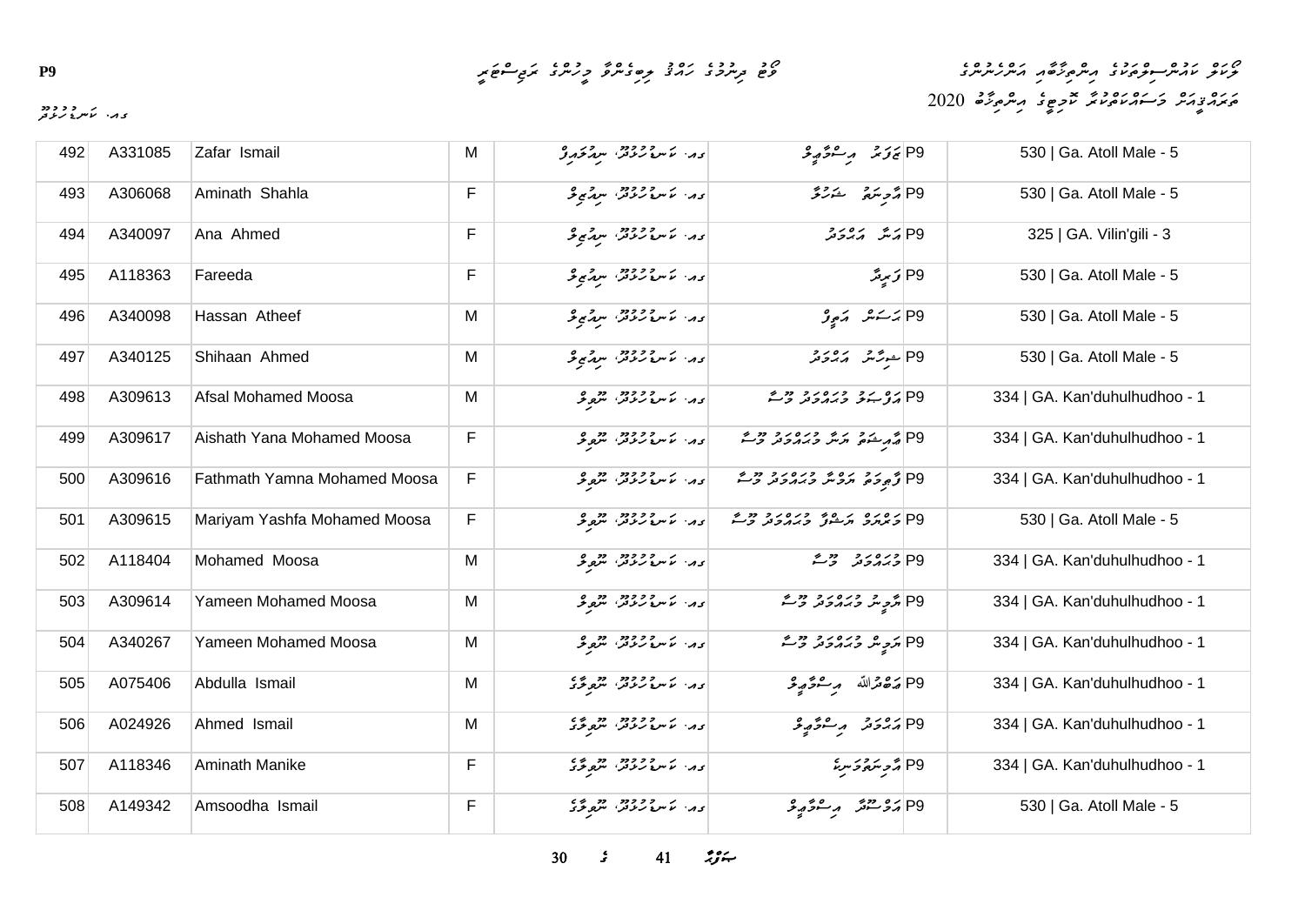*sCw7q7s5w7m< o<n9nOoAw7o< sCq;mAwBoEw7q<m; wBm;vB* م من المسجد المسجد المسجد المسجد المسجد العام 2020<br>مسجد المسجد المسجد المسجد المسجد المسجد المسجد المسجد المسجد ال

| 509 | A052862 | Mariyam Ismail             | F           | در که سره دورو در در در                                                                        | P9 كەنگەنى بەر مەگەر ئى                 | 335   GDh. Thinadhoo - 1      |
|-----|---------|----------------------------|-------------|------------------------------------------------------------------------------------------------|-----------------------------------------|-------------------------------|
| 510 | A052413 | Ahmed Shaheem              | M           | ى مەس ئور ئوقرا بۇ ئوق                                                                         | P9 كەنزى كەر ئىكەنبەتىكى ئىكەن ئىكەن ئ  | 334   GA. Kan'duhulhudhoo - 1 |
| 511 | A156959 | Ali Muruthala              | M           | ى مەسىم سىرىمەدە بۇ ئاسى                                                                       | P9 <i>ھَيِ دُمْھَ</i> تُ                | 530   Ga. Atoll Male - 5      |
| 512 | A113580 | Fathimath Hassan           | $\mathsf F$ | كەر، ئاس 222 كەن بۇ ئالقى                                                                      | P9 ۇ <sub>ج</sub> وخۇ ئەسكىلە           | 530   Ga. Atoll Male - 5      |
| 513 | A309152 | Ibrahim Mahujabu           | M           | ى مەس ئور ئوقرا بۇ ئويج                                                                        | P9 مەھەر بەر ئەدەھ                      | 334   GA. Kan'duhulhudhoo - 1 |
| 514 | A309147 | Ishaq Mohamed              | M           | ى مەسىم ئىرىدىن بۇ ئىرىنى                                                                      | P9 م شركة ورەرو                         | 530   Ga. Atoll Male - 5      |
| 515 | A096630 | Mohamed Imran              | M           | دەر، ئاس 225 كۈنى، بۇ ئانج                                                                     | P9 <i>32825 م</i> وڪرمبر                | 334   GA. Kan'duhulhudhoo - 1 |
| 516 | A403952 | <b>Shius Ahmed Shaheem</b> | M           | ى مەسىم ئىرى بىرىدىن بىرىدىنى بىر                                                              | P9 خې <i>م د چې د چې</i> خپرې           | 334   GA. Kan'duhulhudhoo - 1 |
| 517 | A329155 | Althaaf Ilham              | M           |                                                                                                | P9   كانتار بالتاريخ في جانبرية التاريخ | 530   Ga. Atoll Male - 5      |
| 518 | A038817 | Mohamed Abdulla            | M           | و در سر در دود.<br>د در سرس در در سرد در                                                       | P9 وبرورو وهوالله                       | 530   Ga. Atoll Male - 5      |
| 519 | A329156 | Mohamed Zain Niyaz         | M           |                                                                                                | P9 ديرورو <sub>م</sub> حمد شريع مريكو   | 334   GA. Kan'duhulhudhoo - 1 |
| 520 | A104081 | Niyaz Abdulla              | M           |                                                                                                | P9 سِتَرَجَ صَ <b>صَ</b> قَرَاللَّه     | 334   GA. Kan'duhulhudhoo - 1 |
| 521 | A088504 | Salma Zahir                | F           | و در اسکس و و وجود استان ده دارد.<br>او در اسکس موسول دارد استان در دارد و استان دارد.         | P9 سَعْرَةُ گَمَّ رَبْرُ                | 334   GA. Kan'duhulhudhoo - 1 |
| 522 | A027445 | Aishath Ali                | $\mathsf F$ | ورسكس مرود مرجدة والمراجع                                                                      | P9 مەم شەم ھېم                          | 334   GA. Kan'duhulhudhoo - 1 |
| 523 | A299472 | Husna Ali                  | F           | ووس که سره دره دره در در در در بازیگر در استفاده شد.<br>در بازیکویس که کاربرد بازیگر در سرچ در | P9  ژےنڈ <sub>م</sub> یو                | 334   GA. Kan'duhulhudhoo - 1 |
| 524 | A309179 | Ahmed Hassan               | M           | ى دار كەس بەر دەر دەر دەر                                                                      | P9 كەبروتى كەسكىلى                      | 530   Ga. Atoll Male - 5      |
| 525 | A309187 | Ali Hassan                 | M           | ى دار بە ئەرەپ ئەرەر ئەھەر ئەرەپ كە                                                            | P9  رَمِي بَرَسَ <i>بَرْ</i>            | 530   Ga. Atoll Male - 5      |

*r@q:q5qF7m; .<C*

 $31$  *s*  $41$  *n***<sub>y</sub>**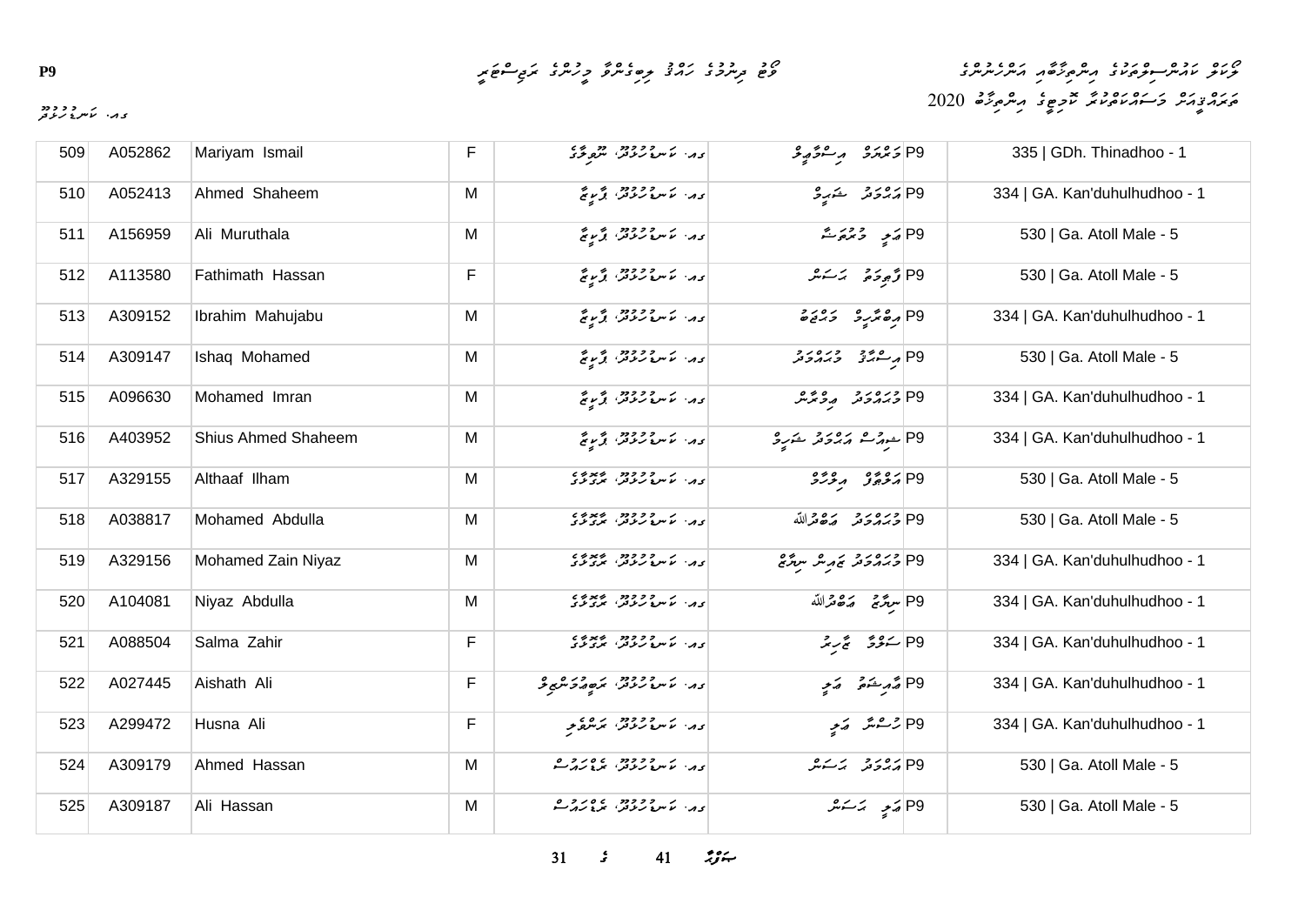*sCw7q7s5w7m< o<n9nOoAw7o< sCq;mAwBoEw7q<m; wBm;vB* م من المرة المرة المرة المرجع المرجع في المركبة 2020<br>مجم*د المريض المربوط المربع المرجع في المراجع المركبة* 

| 526 | A104105 | Hassan Abdulla          | M           | ی پر در کامل کاروی دی برای در هر در هر در هر در هر در هر در هر در هر در هر در هر در هر در هر در هر د           | P9 ئەسەمى <i>ر مەھ</i> تراللە              | 334   GA. Kan'duhulhudhoo - 1 |
|-----|---------|-------------------------|-------------|----------------------------------------------------------------------------------------------------------------|--------------------------------------------|-------------------------------|
| 527 | A105801 | Khadeeja Hassan         | F           | ى دار كەس دەرەر ئەرەر دەر                                                                                      | P9 كەرپىھ - ئەسكەنلە                       | 334   GA. Kan'duhulhudhoo - 1 |
| 528 | A055790 | Mohamed Sameer          | M           | ى دىستى مەرىخ ئەرەب ھەرىپ كىلەت كەن ئەرەپ كەن ئۇيغان كەن ئۇيغان كەن ئۇيغان كەن ئۇيغان ئۇيغان ئۇيغان ئۇيغان ئۇي | P9 دېم دېمر کې سکو پر                      | 530   Ga. Atoll Male - 5      |
| 529 | A037988 | Saudhulla Hassan        | M           | ى مەس ئەرەپ ئەرەر ق                                                                                            | P9 كەچەقراللە كەك ئە                       | 334   GA. Kan'duhulhudhoo - 1 |
| 530 | A328626 | Shahudh Hassan          | M           | ى دىستى مەرىخ ئەرەب ھەرىپ كى                                                                                   | P9 ڪرڻ پر <i>ڪيل</i>                       | 530   Ga. Atoll Male - 5      |
| 531 | A158627 | Shamid Hassan           | M           | ى مەس ئەرەپ ئەرەر ق                                                                                            | P9  حدَّوِيْر    پرسکر مل                  | 334   GA. Kan'duhulhudhoo - 1 |
| 532 | A158089 | Shazna Hassan           | F           | ى دىستەرەپ ئەرەر ق                                                                                             | P9 ڪنگه پر پر سنگر                         | 334   GA. Kan'duhulhudhoo - 1 |
| 533 | A308143 | Ahmed Ma adhdhu Majeedh | M           | و د ۱۰ کمونه کرده.<br>د د کمونه کردند موتوح د                                                                  | P9 , גיג כליט כל ביט                       | 334   GA. Kan'duhulhudhoo - 1 |
| 534 | A308144 | Maeesha Majeed          | F           | در ۱۰ سره دوره در دوره<br>در سرس کردن مردرو                                                                    | P9 كەرىش كەي <sub>م</sub> ۇر               | 530   Ga. Atoll Male - 5      |
| 535 | A355598 | Majid Majeed            | M           | وړ که کلو وووه د ووه و                                                                                         |                                            | 334   GA. Kan'duhulhudhoo - 1 |
| 536 | A118332 | Mariyam Saada           | F           | وړ که کلو وووه د ووه و                                                                                         | P9 كەبىر بىر سىر ئىقىر                     | 334   GA. Kan'duhulhudhoo - 1 |
| 537 | A373675 | Mifthaah Majeed         | M           | وړ کمس د ووو.<br>در کمس کرونز، مرتزوی                                                                          | P9   <i>وِدْهُرُّ</i> دَءٍ مِّر            | 334   GA. Kan'duhulhudhoo - 1 |
| 538 | A065886 | Moosa Majeed Ali        | M           | د در که دوده دود د                                                                                             | P9  تڙنے <sub>ک</sub> ي پون <i>ڌ مک</i> مي | 334   GA. Kan'duhulhudhoo - 1 |
| 539 | A309412 | Mariyam Nathasha        | $\mathsf F$ | ا دەر، ئەس رىدىن ئېرگەدىكى گ                                                                                   | P9 كەندىرى ئىرگەشگە                        | 334   GA. Kan'duhulhudhoo - 1 |
| 540 | A091059 | Mohamed Nishath         | M           | ىمە ئەسلاملەر بېرىگەش ئى                                                                                       | P9 <i>وُبَهُ وَبَرْ</i> مِنْ مِشْهِ فَلَا  | 530   Ga. Atoll Male - 5      |
| 541 | A385691 | Nashith Haneef          | M           | دەر، ئاس دورەر ئېرگە ئاسى ئ                                                                                    | P9 سَّرْسُومَ سَرْسِرْ \$                  | 530   Ga. Atoll Male - 5      |
| 542 | A385699 | Nasiu Haneef            | M           | ىمە ئەس دەپەت بېرى ئەھرى                                                                                       | P9 مُتَہور کے سرپر<br>ا                    | 530   Ga. Atoll Male - 5      |

*r@q:q5qF7m; .<C*

**32** *s* **41** *if***<sub>i</sub>**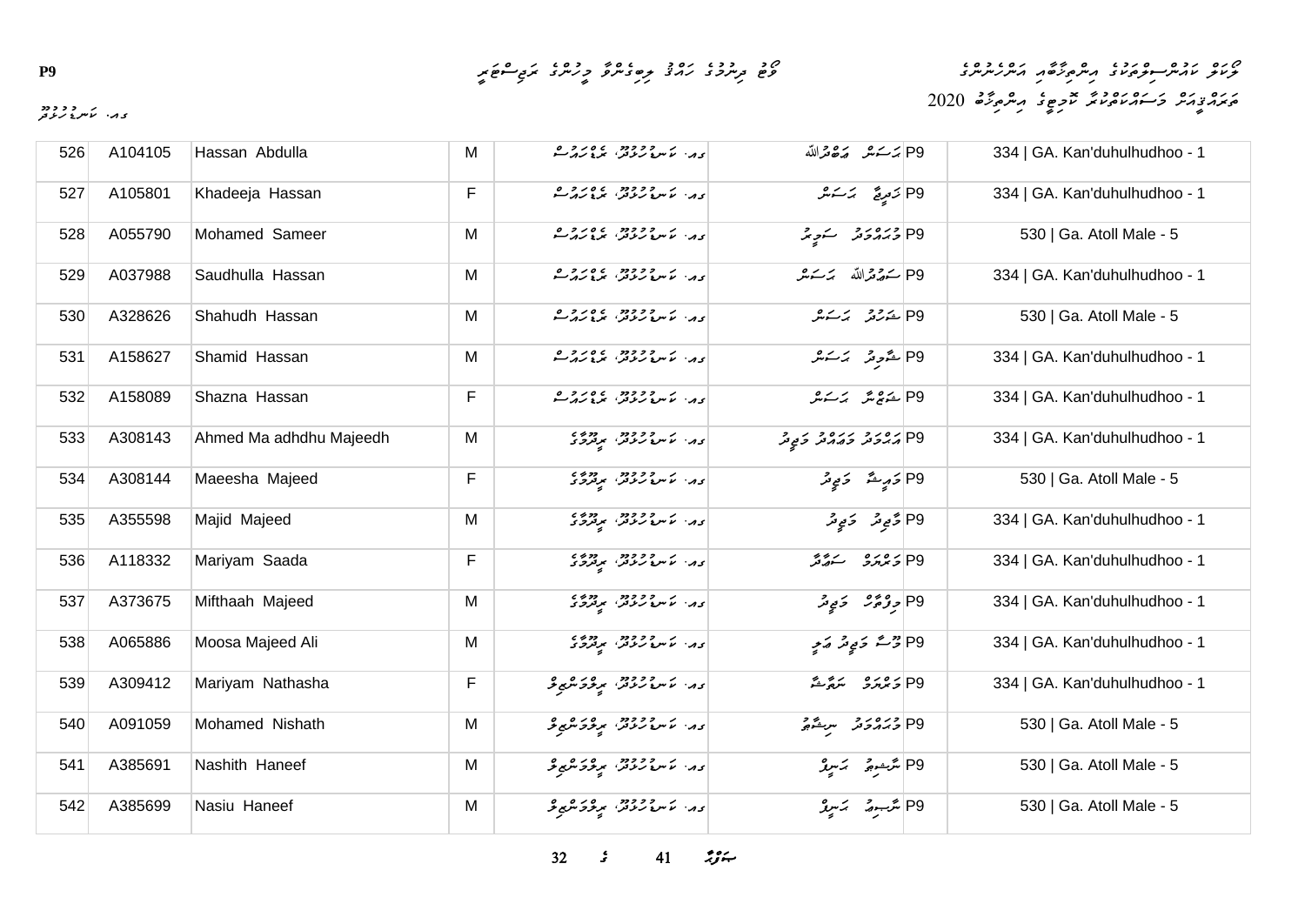*sCw7q7s5w7m< o<n9nOoAw7o< sCq;mAwBoEw7q<m; wBm;vB* م من المسجد المسجد المسجد المسجد المسجد العام 2020<br>مسجد المسجد المسجد المسجد المسجد المسجد المسجد المسجد المسجد ال

| 543 | A075138 | Zuhaira Faroog         | F | ى مەسىم سىرى بىر ئەر ئىرىم ئى           | P9 ي <i>ح ترم بنگ و</i> محر تر             | 530   Ga. Atoll Male - 5        |
|-----|---------|------------------------|---|-----------------------------------------|--------------------------------------------|---------------------------------|
| 544 | A118383 | Abdul Salam            | M | ى مەس ئەرجى ئۇقرار ئېرىر ئايرىن         | P9 كەھ <i>قراڭ شۇ</i> ۋ                    | 562   Hulhumale', Ehenihen - 10 |
| 545 | A105443 | Ahmed Nashid           | M | دەڪ ئەس 235 مەركى ئە                    | P9 كەندى قىلى ئىشەنتى P9                   | 562   Hulhumale', Ehenihen - 10 |
| 546 | A310363 | Fathimath Jeelath      | F | ى مەسىم ئىرودە ئەربۇلۇر                 | P9 <i>وَّج</i> وحَمَ م <sub>َح</sub> ِمَوْ | 82   N. Manadhoo - 2            |
| 547 | A038036 | Ibrahim Didi           | M | ى مەسىم ئىرودە بىر ئىگى ئىل             | P9 پر <i>چ پڙر و</i> ڻيور                  | 334   GA. Kan'duhulhudhoo - 1   |
| 548 | A255542 | Munahwaru Ibrahim Didi | M | دەڪ ئەس 235 مەركى تەر                   | P9 د شهروس می گرد و مرمر                   | 562   Hulhumale', Ehenihen - 10 |
| 549 | A118380 | Roza Ibrahim Didi      | F | دەڪ ئەس 235 مەركى تەر                   | P9 نژچ م <i>وځنگړ</i> ونږي <sub>ږ</sub>    | 352   GDh. Faresmaathodaa - 1   |
| 550 | A118379 | Saeeda Ali             | F | دەڪ ئەرەپ ئەرەپ ئورىدى                  | P9 سک <i>وپنڈ مک</i> میہ                   | 530   Ga. Atoll Male - 5        |
| 551 | A351044 | Abdulla Ahzam Ahmed    | M | .<br>10. ئۈسۈرلىرى بىر <i>ە</i> ش       | P9  كەھەرللە كەممى كەرگە كەرگە             | 334   GA. Kan'duhulhudhoo - 1   |
| 552 | A092701 | <b>Ahmed Didi</b>      | M | ى مەسىم ئىقلىق ئىق بىرە ئىس             | P9 كەبر <i>3 ت</i> رىرىر                   | 334   GA. Kan'duhulhudhoo - 1   |
| 553 | A306884 | Aishath Ahmed Didi     | F | ى مەسىم ئىرىمى ئىرىمى ئىر               | P9 مەم ئىكتى مەم ئەم ئىرىپرىيە             | 334   GA. Kan'duhulhudhoo - 1   |
| 554 | A098399 | Aminath Abdul Kareem   | F | ) دە. ئاس 222 مىڭ بىرەتتى               | P9 مُجرِسَمُ مُصْرِوْسَ مِرْدَّ            | 334   GA. Kan'duhulhudhoo - 1   |
| 555 | A151871 | Ghufran Ahmed          | M | ى مەسىم ئەرەپ بىرە بىر                  | P9 تۇترىگىر كەردىر                         | 530   Ga. Atoll Male - 5        |
| 556 | A308589 | Mariyam Ahmed Didi     | F | ى مەسىم ئەرەپ بىرە بىر                  | P9 كەبەر <i>25 كەبەر بورىي</i> ر           | 334   GA. Kan'duhulhudhoo - 1   |
| 557 | A329160 | Ahmed Javaad           | M | ى ماسى مى مى مى مى مى مى مى مى مى مى مى | P9 كەبۇر قىمە قىمىسى ئىچە ئىستىر           | 530   Ga. Atoll Male - 5        |
| 558 | A329159 | Aishath Jeenaaz        | F | 15 - ماس 1955 مریخ کار مرکز کرد.        | P9 م <i>ەرىشىم بې</i> تى <i>گ</i> ى        | 568   Villimale' Ehenihen - 3   |
| 559 | A157086 | Aminath Shifana        | F | دە . ئەس دەپەر ئەر ئەرەپچە              | P9 مُرْحِ سَمَعُ مَسْوَرٌ سَمَّ            | 334   GA. Kan'duhulhudhoo - 1   |

*r@q:q5qF7m; .<C*

**33** *s* **41** *n***<sub>y</sub> <b>***s*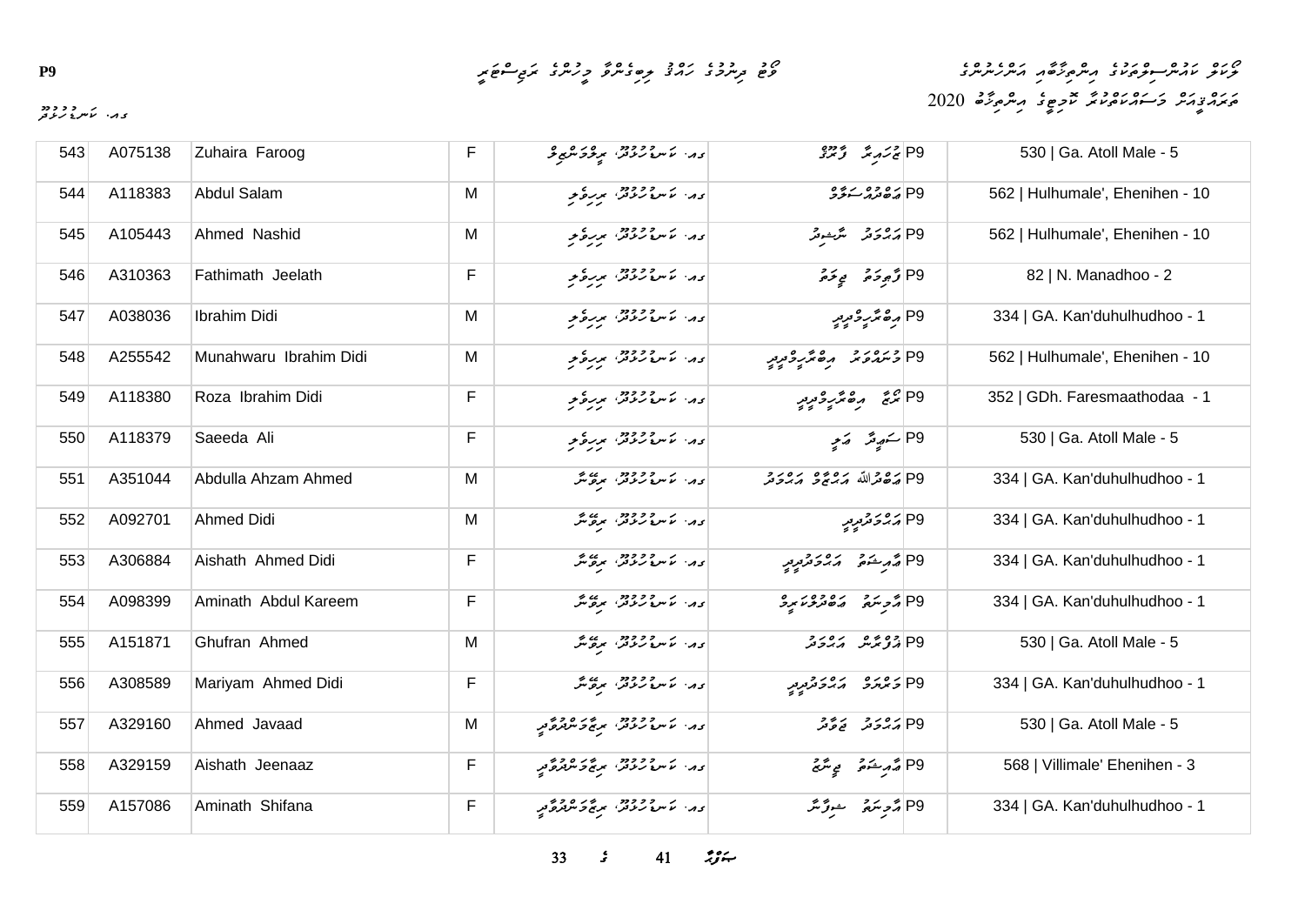*sCw7q7s5w7m< o<n9nOoAw7o< sCq;mAwBoEw7q<m; wBm;vB* م من المسجد المسجد المسجد المسجد المسجد العام 2020<br>مسجد المسجد المسجد المسجد المسجد المسجد المسجد المسجد المسجد ال

| 560 | A118387 | Asifa Mohamed    | F           | ى مەسىم مىقى مىقى ئىس ئىس ئىس ئىس ئىس               | P9 مُسِوَّرٌ وَبَرْدُوَنَّرٌ                | 568   Villimale' Ehenihen - 3 |
|-----|---------|------------------|-------------|-----------------------------------------------------|---------------------------------------------|-------------------------------|
| 561 | A118388 | Athifa Mohamed   | F           | ورسكس وودد مرتج كالرهوم                             | P9 مَّجوزٌ حَمَدَ حَمَد                     | 334   GA. Kan'duhulhudhoo - 1 |
| 562 | A392582 | Jauza Mohamed    | F           | ورسكس دوود مركز مركز مركز والمحمد                   | P9 يَورُجُ وَبَرُودُورُ                     | 568   Villimale' Ehenihen - 3 |
| 563 | A310472 | Javidh Mohamed   | M           | در که سی زوده مرگز مرکز و د                         | P9 قَمِ مِنْرٍ مَ <i>مَدْ دَوْر</i>         | 334   GA. Kan'duhulhudhoo - 1 |
| 564 | A036562 | Mohamed Hussain  | M           | ورسكس ووودوس المراكح والرواقعي                      | P9  <i>وبروبروتر برستهب</i> ر               | 334   GA. Kan'duhulhudhoo - 1 |
| 565 | A118389 | Shahuma Ahmed    | F           |                                                     | P9 شر <i>ق م</i> رور و                      | 332   GA. Gemanafushi - 1     |
| 566 | A118390 | Waheeda Hassan   | F           | ورسكس مروح ودود المراجح مراجع ومحمد المستخرج ومراجع | P9 <i>قەيدىگە</i> ئەس <i>تە</i> نلە         | 334   GA. Kan'duhulhudhoo - 1 |
| 567 | A118374 | Ahmed Rasheed    | M           | ىدا ئەساردىق ئۇي بوڭ                                | P9 <i>مُہُدُوَمُ مَرْحِ</i> مِت <i>ُر</i> ُ | 334   GA. Kan'duhulhudhoo - 1 |
| 568 | A276756 | Faheema Abdulla  | F           | ىدا ئەساردىق ئۇي بوڭ                                | P9 قري <sub>د</sub> ى صگره مالله            | 334   GA. Kan'duhulhudhoo - 1 |
| 569 | A118369 | Fareesha Abdulla | F           |                                                     | P9 ترميثة ك <sup>8</sup> مقرالله            | 334   GA. Kan'duhulhudhoo - 1 |
| 570 | A340072 | Mariyam Reesha   | $\mathsf F$ |                                                     | P9 كەچرى موسىم                              | 334   GA. Kan'duhulhudhoo - 1 |
| 571 | A118368 | Mohamed Abdulla  | M           |                                                     | P9 وُيَرْمُ وَمَرَّ مَهُ مِّرَاللَّهُ       | 334   GA. Kan'duhulhudhoo - 1 |
| 572 | A071935 | Aminath Hassan   | F           | در که سرگرفتر مربع و ه                              | P9 مٌ <i>وِ مَرَهْ بِرَ سَ</i> مَكَّر       | 530   Ga. Atoll Male - 5      |
| 573 | A132861 | Asfah Hassan     | M           | ورسكس وودود المتوسط مهدم                            | P9 كەببۇر ئەسكىر                            | 334   GA. Kan'duhulhudhoo - 1 |
| 574 | A151856 | Asma Naseer      | F           | ورسكس وودد المتوافق من والمحدث                      | P9  كەشىمى    سىرىيە ئىر                    | 568   Villimale' Ehenihen - 3 |
| 575 | A106554 | Husna Adam       | F           | ورسكس ووود الصور والمراجع                           | P9 پُرِ مِیٹر مُحَمَد <i>ة</i>              | 334   GA. Kan'duhulhudhoo - 1 |
| 576 | A310483 | Shimal Ahmed     | M           | ورسكس ووود الصور والمراجع                           | P9  جو <i>ۇۋەلەر مەدەن</i> ر                | 334   GA. Kan'duhulhudhoo - 1 |

**34** *s* **41** *z*<sub>*s*</sub> *z*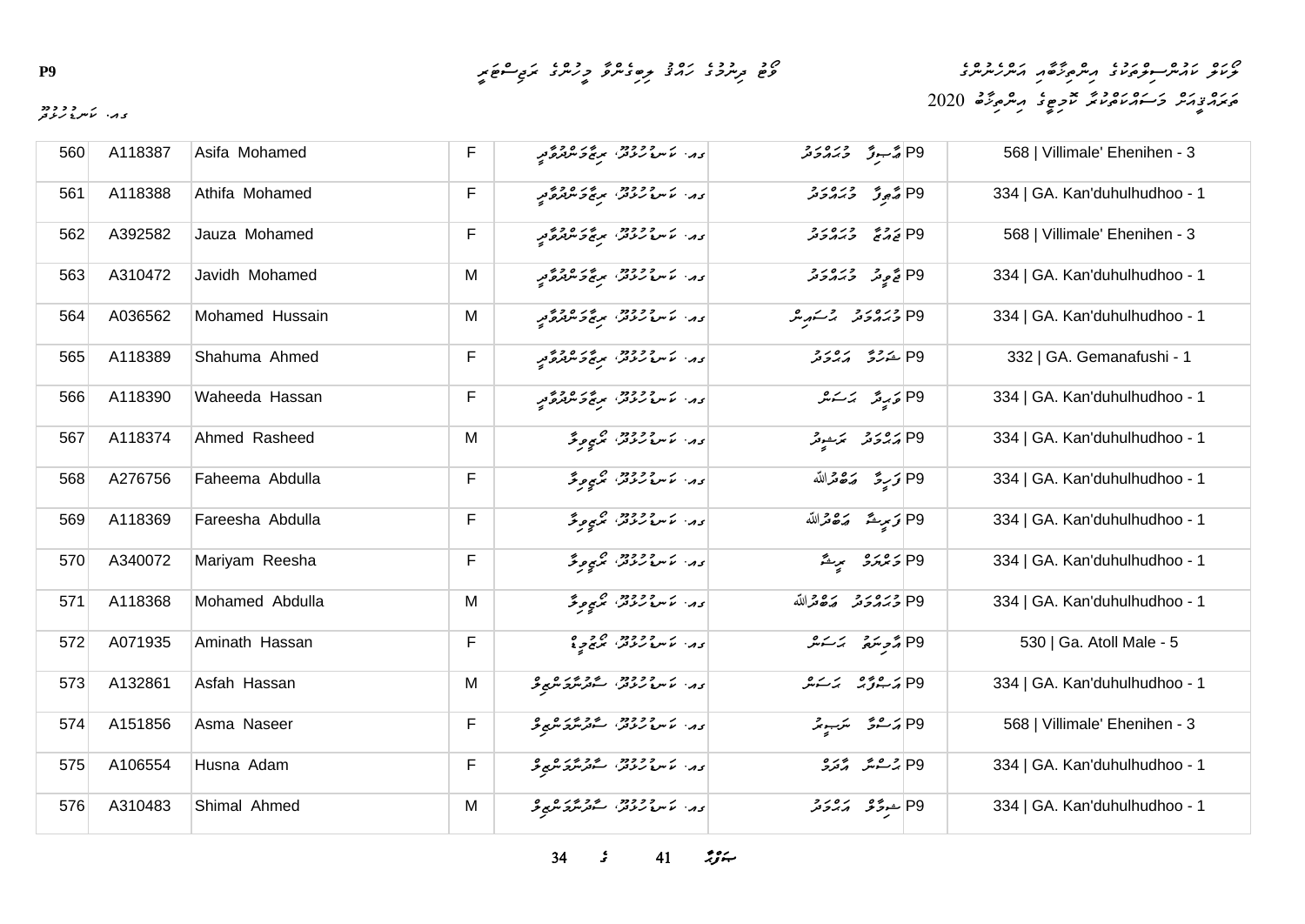*sCw7q7s5w7m< o<n9nOoAw7o< sCq;mAwBoEw7q<m; wBm;vB* م من المسجد المسجد المسجد المسجد المسجد العام 2020<br>مسجد المسجد المسجد المسجد المسجد المسجد المسجد المسجد المسجد ال

| 577 | A036364 | Hameed Ali            | M           | ى دارىس مەرجى ئەرگەر ئەرگەر ئەرگەر ئەرگەر ئەرگەر ئەرگەر ئەرگەر ئەرگەر ئەرگەر ئەرگەر ئەرگەر ئەرگەر ئە | P9 ټوپټر <b>چې</b>                   | 334   GA. Kan'duhulhudhoo - 1 |
|-----|---------|-----------------------|-------------|------------------------------------------------------------------------------------------------------|--------------------------------------|-------------------------------|
| 578 | A308176 | Najudha Hameed        | F           | ى دارىس مەرجى ئەرگەر ئەرگەر ئەرگەر ئەرگەر ئەرگەر ئەرگەر ئەرگەر ئەرگەر ئەرگەر ئەرگەر ئەرگەر ئەرگەر ئە | P9 ىك <sub>ى</sub> قى كەرىگە         | 155   K. Hinmafushi - 2       |
| 579 | A308177 | Nashfa Hameed         | F           | ى دار با ئىس 2999 كەن ئەس بولىرىنى ئىس بولىرىنى ئىس بولىرىنى ئىس 2013 كىل بولىرىنى ئىس 2014 كىل بول  | P9 يَرَڪْرُ گَرِيْرُ                 | 530   Ga. Atoll Male - 5      |
| 580 | A075278 | Ahmed Ibrahim         | M           | بر در ۱۶۶۶ در در ۱۶۵۷<br>بر کامل مرکزانی استوکر                                                      | P9 <i>ב جو حق م</i> قتر ج            | 334   GA. Kan'duhulhudhoo - 1 |
| 581 | A118318 | Sariya Hussain        | F           | وړ که د ووود درې د                                                                                   | P9 گے پر پٹر کرکے ہر بنگ             | 334   GA. Kan'duhulhudhoo - 1 |
| 582 | A118367 | Dhon Beefaanu         | $\mathsf F$ | ور شروع دوه کوروگ                                                                                    | P9 ترىمبورَ تىر                      | 334   GA. Kan'duhulhudhoo - 1 |
| 583 | A255524 | Fathimath Shaza Ahmed | F           | در کاملائروں گے مرد ق                                                                                | P9 وَجِعِدَمْ شَيَّ مَدَّدَمْ        | 530   Ga. Atoll Male - 5      |
| 584 | A326942 | Mohamed Ulvaan        | M           | ور، ئەسەرەرە ئەرزەت                                                                                  | P9 دېرمار ده وه شر                   | 334   GA. Kan'duhulhudhoo - 1 |
| 585 | A118365 | Shahneeza Abdulla     | F           | ور شرورود عوروف                                                                                      | P9 خەرسىتى كەھەتراللە                | 334   GA. Kan'duhulhudhoo - 1 |
| 586 | A308165 | Sharmeela Abdulla     | F           | ور شروع رود کے مرد ق                                                                                 | P9 خەترى <sub>چ</sub> ىۋ كەھ تىراللە | 334   GA. Kan'duhulhudhoo - 1 |
| 587 | A076143 | Ali Didi              | M           | ى مەسىر ئەرەدە بەي ئەھەر                                                                             | P9  ک <sup>ے</sup> مومومو            | 530   Ga. Atoll Male - 5      |
| 588 | A111777 | Athlath Ali Didi      | M           | ى مەسىر ئەرەدە سىرە ئەرەپ كەن ئوققا بىر                                                              | P9 كەنزىقى كەيرىرىر                  | 530   Ga. Atoll Male - 5      |
| 589 | A255539 | Azzam Ali Didi        | M           |                                                                                                      | P9 <i>ړه ۶ وي په پ</i> وټر پر        | 530   Ga. Atoll Male - 5      |
| 590 | A305020 | Nuzuhath Ali Didi     | F           | ى دىستەرەپەر ئەن ئەھرىرى ئەھمىر                                                                      | P9 يتر <i>ج كيم في مك</i> وميدير     | 530   Ga. Atoll Male - 5      |
| 591 | A309550 | Sana Ali Didi         | F           | ى مەسىر ئەرەپ ئەرەك ئەرەك ئەر                                                                        | P9 ڪنگر ڪيوبيريد                     | 530   Ga. Atoll Male - 5      |
| 592 | A309552 | Seena Ali Didi        | F           | ى مەس ئەر ئۇتىر، سىرە ئەر ئۇي ئىر                                                                    | P9 سينگر كەمچە دىرىر                 | 530   Ga. Atoll Male - 5      |
| 593 | A085221 | Zeeniya Ali Didi      | F           | ى مەسىرى ئەتەرەپ كەن ئەت ھەس                                                                         | P9 <sub>مج</sub> سرد کروپور          | 530   Ga. Atoll Male - 5      |

*r@q:q5qF7m; .<C*

**35** *s* **41** *n***<sub>y</sub> <b>***n*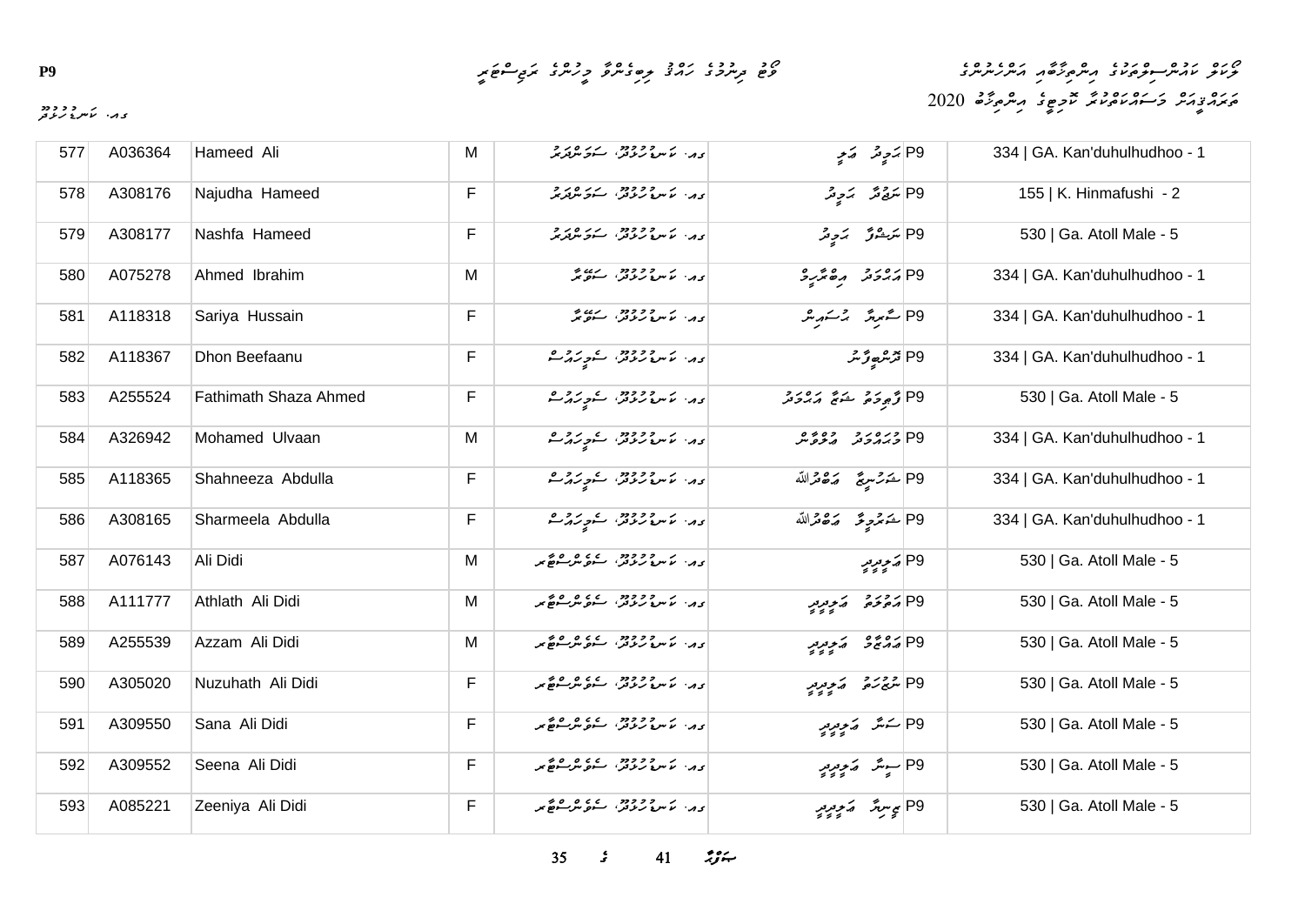*sCw7q7s5w7m< o<n9nOoAw7o< sCq;mAwBoEw7q<m; wBm;vB* م من المسجد المسجد المسجد المسجد المسجد العام 2020<br>مسجد المسجد المسجد المسجد المسجد المسجد المسجد المسجد المسجد ال

| 594 | A138592 | Aishath Adam      | F           | ىد. ئەس ئەقرىق ھەر ئە                                                                                          | P9  مَ <i>َّم</i> ِ مَـُمَرَّ مَ <i>َّمَرَّد</i> َ | 334   GA. Kan'duhulhudhoo - 1   |
|-----|---------|-------------------|-------------|----------------------------------------------------------------------------------------------------------------|----------------------------------------------------|---------------------------------|
| 595 | A310723 | Shaffan Ali       | M           | ىم ، ئاس كرىرى ئىگرىگى                                                                                         | P9 خەرمە تەر كەم                                   | 562   Hulhumale', Ehenihen - 10 |
| 596 | A310724 | Shahbaan Ali      | M           | ى مەسىم ئىردىن ئىش بۇ                                                                                          | P9  شتر <i>دة متر مت</i> و                         | 530   Ga. Atoll Male - 5        |
| 597 | A310720 | Shiuna Abbas      | $\mathsf F$ | ى مەسىم ئىروم ئىگرىمى                                                                                          | $2.525$ $2.59$ $-9$                                | 334   GA. Kan'duhulhudhoo - 1   |
| 598 | A037590 | Abbasa Mohamed    | F           | ورساس مرود ود و در منظمه                                                                                       | $72012 - 2824$ P9                                  | 334   GA. Kan'duhulhudhoo - 1   |
| 599 | A345770 | Aishath Maaha Ali | $\mathsf F$ | ى مەسى ئىق ئىس ئىس                                                                                             | P9 م <i>ۇم شەمۇ</i> ك <sup>ى</sup> ر كەير          | 530   Ga. Atoll Male - 5        |
| 600 | A081023 | Aishath Ibrahim   | $\mathsf F$ | ى مەسىر دەھەر كەھەر ھ                                                                                          | P9 مُمبِّسَمَ مِهْتَرِدْ                           | 334   GA. Kan'duhulhudhoo - 1   |
| 601 | A075930 | Basheera Mohamed  | $\mathsf F$ | ودا الأس وودود الكرورة                                                                                         | P9 ھَشِيمٌ وَيَرْمُونَرُ                           | 530   Ga. Atoll Male - 5        |
| 602 | A075289 | Mohamed Ahmed     | M           | ورسكس وودد كالكروح                                                                                             | P9 ورەرو رەرو                                      | 334   GA. Kan'duhulhudhoo - 1   |
| 603 | A309549 | Muaviyath Waseem  | M           | ودا الأس ووده المسكورة                                                                                         | P9 <i>وَمُّوِمَرَةُ</i> وَسِوْدُ                   | 57   Sh. Feevah - 1             |
| 604 | A088507 | Shihab Mohamed    | M           | ووسكس وودد سكسر وره و                                                                                          | P9 خو <i>رًة ويم</i> وتر                           | 530   Ga. Atoll Male - 5        |
| 605 | A138801 | Zahira Mohamed    | $\mathsf F$ | ورسكس وودده كالمرورة                                                                                           | P9 تجربتر ف <i>رزود و</i>                          | 562   Hulhumale', Ehenihen - 10 |
| 606 | A342601 | Zaina Waseem      | F           | ورسكس وودده كالمرورة                                                                                           | P9 يَجمه مَدْ عَصِيحْ                              | 562   Hulhumale', Ehenihen - 10 |
| 607 | A045517 | Ahmed Saeed       | M           | ى دىن سىس دەھەر بەر ئەرەپ كەتتى ب                                                                              | P9   پروژو که درگ                                  | 334   GA. Kan'duhulhudhoo - 1   |
| 608 | A308146 | Ali Saeed         | M           | ى دىسى دەپەر ئەرەپىرى ئەرەپ ئەرەپ ئەرەپ كەرىپ كەرىپ كەرەپ كەرەپ كەرەپ كەرەپ كەرەپ كەرەپ كەرەپ كەرەپ كەرەپ كەرە | P9 کی پی سکھیٹر                                    | 530   Ga. Atoll Male - 5        |
| 609 | A118322 | Aminath Didi      | F           | ى پەر ئەس بەرەدە بەر ئەش ئەي                                                                                   | P9 مُ تَرِيبُو تَرْتَدِيبُ                         | 334   GA. Kan'duhulhudhoo - 1   |
| 610 | A036617 | Hassan Saeed      | M           | ى دىسى دەپەر بەل ئەن                                                                                           | P9 بَرَسَسْ سَمِيقَر                               | 334   GA. Kan'duhulhudhoo - 1   |

 $36$  *s* **41** *n***<sub>s</sub>**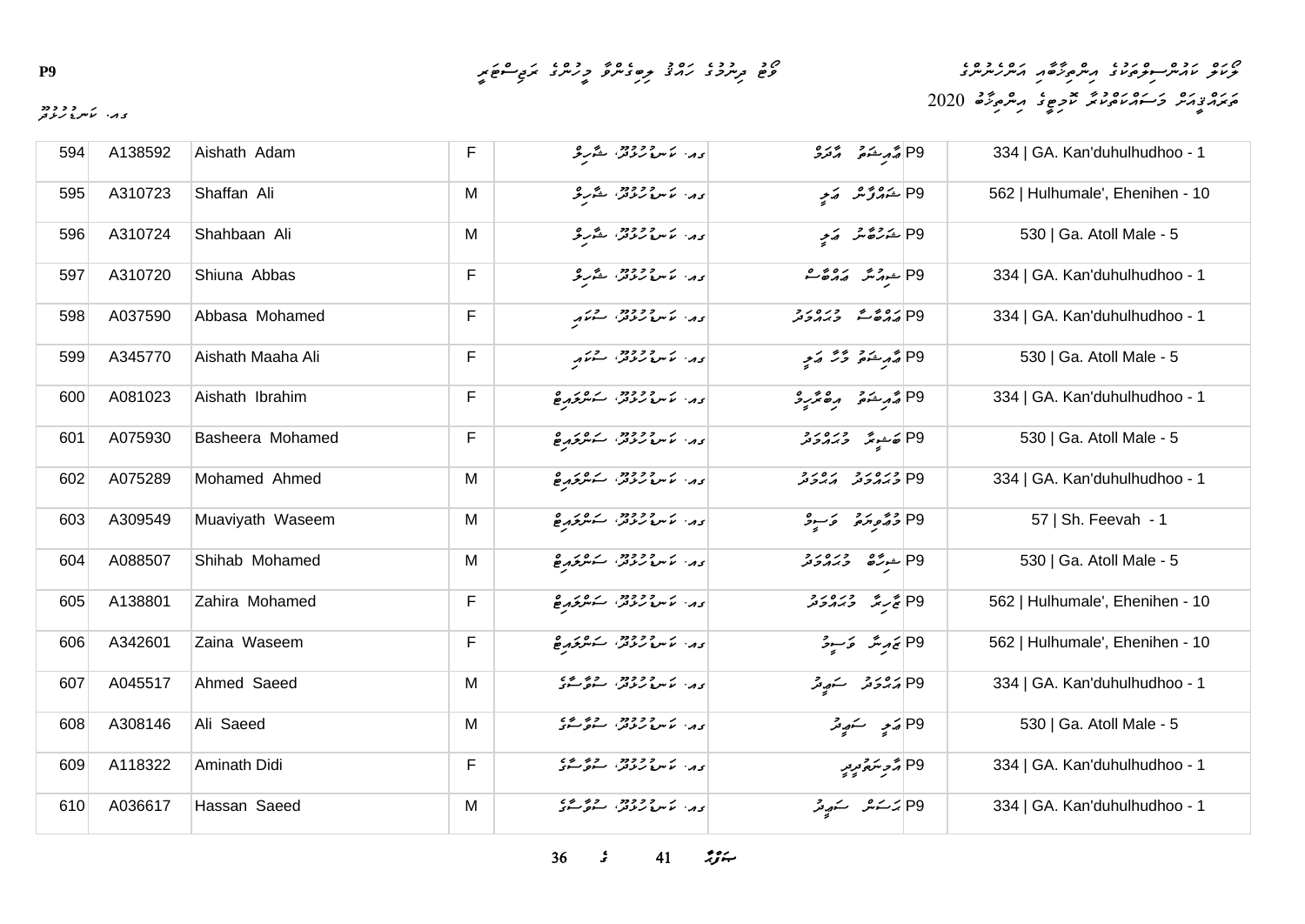*sCw7q7s5w7m< o<n9nOoAw7o< sCq;mAwBoEw7q<m; wBm;vB* م من المسجد المسجد المسجد المسجد المسجد العام 2020<br>مسجد المسجد المسجد المسجد المسجد المسجد المسجد المسجد المسجد ال

| 611 | A308142 | Ibrahim Saeed          | M | ى دەستەر دەھەر ئەھەر ئەرەپ كەر                               | P9 م <i>وھنڑروٹ سکھ</i> یٹر                                                                                                                                                                                                                                                                           | 334   GA. Kan'duhulhudhoo - 1 |
|-----|---------|------------------------|---|--------------------------------------------------------------|-------------------------------------------------------------------------------------------------------------------------------------------------------------------------------------------------------------------------------------------------------------------------------------------------------|-------------------------------|
| 612 | A058712 | Mohamed Saeed          | M | ى د. ، ئەس 255 د. بەر ئەش ئەي                                | P9 <i>ۋىزۇدۇ سەمبەت</i> ر                                                                                                                                                                                                                                                                             | 334   GA. Kan'duhulhudhoo - 1 |
| 613 | A118372 | Nishreen Saeed         | F | ى د. ، ئەس 255 د. بەر ئەش ئەي                                | P9 سرڪومري <i>گر ڪوپ</i> وگر                                                                                                                                                                                                                                                                          | 530   Ga. Atoll Male - 5      |
| 614 | A118331 | Sharoona Saeed         | F | ى دىسى دەپەر بەل ئەن                                         | P9 شترشر س <i>تمہ</i> ر                                                                                                                                                                                                                                                                               | 599   Fuvammulah Ehenihen-1   |
| 615 | A307204 | Shirumyn Sayd          | F | ى دىسى دەپەر بەلەر ئەيدىنى ئەن                               | P9 جو پڙو پڙ ڪوپوٽر                                                                                                                                                                                                                                                                                   | 334   GA. Kan'duhulhudhoo - 1 |
| 616 | A001589 | Ali Moosa              | M | ى مەس ئەرەپ ئەرەپىرە ئەرە                                    | P9 كەبە بىخەشە                                                                                                                                                                                                                                                                                        | 334   GA. Kan'duhulhudhoo - 1 |
| 617 | A118304 | Aminath Moosa          | F |                                                              | P9 مُجِسَعَةٍ وَمَسَّمَّ                                                                                                                                                                                                                                                                              | 334   GA. Kan'duhulhudhoo - 1 |
| 618 | A160478 | Naseema                | F | ود . كاس وودو .<br>ود . كاس روفر . تومره فرو                 | P9 يترسوپڅ                                                                                                                                                                                                                                                                                            | 334   GA. Kan'duhulhudhoo - 1 |
| 619 | A307942 | Zeedha Naseem          | F |                                                              | P9  ي <sub>م</sub> ونژ پر پرو                                                                                                                                                                                                                                                                         | 568   Villimale' Ehenihen - 3 |
| 620 | A307950 | Zeehan Naseem          | M | ى دار مەس دەپەر ئەس ئەرەبىرى                                 | P9 <sub>مح</sub> رمجنگر - مترسومی                                                                                                                                                                                                                                                                     | 530   Ga. Atoll Male - 5      |
| 621 | A307943 | Zeeman Naseem          | M | ى دىن ئەس دودو.<br>ئەرەب ئەس ئەس ئەس ئەس ئەس                 | P9 <sub>مح</sub> وثر م <i>ترج</i> و                                                                                                                                                                                                                                                                   | 334   GA. Kan'duhulhudhoo - 1 |
| 622 | A389609 | Zidan Naseem           | M | در که دوده کرده و                                            | P9 ب <sub>ح</sub> مَدُس سَرَسِرت <u>ح</u>                                                                                                                                                                                                                                                             | 530   Ga. Atoll Male - 5      |
| 623 | A118320 | Arushad Abdul Latheef  | M | ورسا سود و دود و مرتز مرس                                    | P9 كەيمەشىق كەھەركە <i>مەھەر ئۇ</i>                                                                                                                                                                                                                                                                   | 334   GA. Kan'duhulhudhoo - 1 |
| 624 | A118326 | Habeeba Habeeb         | F | ورسا سود و دود و مرکز مرک                                    | $\frac{2}{3}$ $\frac{2}{3}$ $\frac{2}{3}$ $\frac{2}{3}$ $\frac{2}{3}$ $\frac{2}{3}$ $\frac{2}{3}$ $\frac{2}{3}$ $\frac{2}{3}$ $\frac{2}{3}$ $\frac{2}{3}$ $\frac{2}{3}$ $\frac{2}{3}$ $\frac{2}{3}$ $\frac{2}{3}$ $\frac{2}{3}$ $\frac{2}{3}$ $\frac{2}{3}$ $\frac{2}{3}$ $\frac{2}{3}$ $\frac{2}{3}$ | 334   GA. Kan'duhulhudhoo - 1 |
| 625 | A027462 | Hassan Didi            | M | ى د. كەس دودە بەر ئەرگ                                       | P9 كەسكەتلەرىر                                                                                                                                                                                                                                                                                        | 334   GA. Kan'duhulhudhoo - 1 |
| 626 | A309397 | Madhaniyya Hassan Didi | F | و در ۱۶ میلی در در ۱۵ ور در ۱۵<br>داد ۱۰ میلی مرفوف اولوموسو | P9 كەترىپرى <i>مىڭ بەسەھىرى</i> ر                                                                                                                                                                                                                                                                     | 334   GA. Kan'duhulhudhoo - 1 |
| 627 | A351101 | Mashroof Hassan        | M | ى دا الله دودو المحدد بروز ك                                 | P9 كەشى <i>دۇ بى</i> كەنگە                                                                                                                                                                                                                                                                            | 334   GA. Kan'duhulhudhoo - 1 |

*37 sC 41 nNw?mS*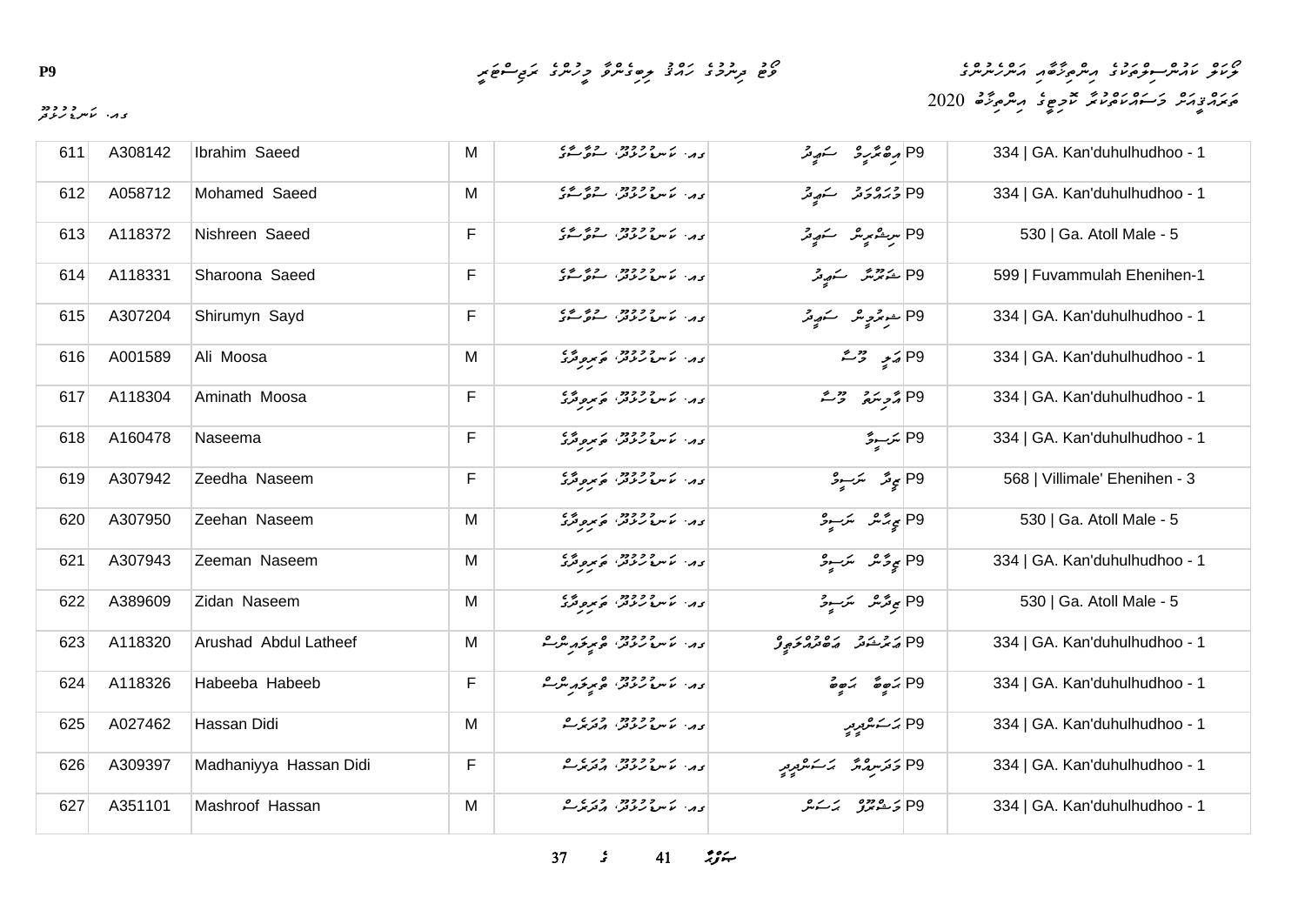*sCw7q7s5w7m< o<n9nOoAw7o< sCq;mAwBoEw7q<m; wBm;vB* م من المسجد المسجد المسجد المسجد المسجد العام 2020<br>مسجد المسجد المسجد المسجد المسجد المسجد المسجد المسجد المسجد ال

| 628 | A309399 | Masroora Hassan Didi   | F           | ی در که سره سره در در در ه              | P9  كەسەر كەرگە كەشكە <i>بەر بىر</i>   | 334   GA. Kan'duhulhudhoo - 1 |
|-----|---------|------------------------|-------------|-----------------------------------------|----------------------------------------|-------------------------------|
| 629 | A351017 | Musharaf Hassan        | M           | ى دا سىس دودو بەر ئەرگى                 | P9 ۇيئە <i>م بىرى بىر ئىگەنل</i>       | 334   GA. Kan'duhulhudhoo - 1 |
| 630 | A118313 | Aminath Dhiya          | $\mathsf F$ | ى دى. ئەس دوۋە دە دە ئ                  | P9 مُ <i>جِ سَمَعُ مِدِيرَ</i>         | 334   GA. Kan'duhulhudhoo - 1 |
| 631 | A128040 | Mohamed Hamdhoon       | M           | د در سامس دو دور و د ور ده د            | P9 در در در دورو<br>P9 در در در روبر   | 334   GA. Kan'duhulhudhoo - 1 |
| 632 | A132868 | Ahmed Muzhin           | M           | ובו מייעו ליבור הייתו                   | P9   <i>مەمۇمۇ</i> مۇرىيە              | 530   Ga. Atoll Male - 5      |
| 633 | A149781 | Aminath Zihana         | $\mathsf F$ | זו אי ישי הפריד כי הייתוא               | P9 مَّ حِ سَمَّةٌ مَ سِمَّةٌ مَ        | 530   Ga. Atoll Male - 5      |
| 634 | A076015 | Mohamed Nasir          | M           | ו מי מייעו ציבעי ו <i>תייטו</i>         | P9 دېم دې مگر بېرند                    | 334   GA. Kan'duhulhudhoo - 1 |
| 635 | A342706 | Mohamed Zayan Musthafa | M           | در ۱۰ سره روبر اور مرس                  | P9 دېرورو برورو د مبروتو               | 530   Ga. Atoll Male - 5      |
| 636 | A309595 | Muzammil Nasir         | M           | זו אייער לעל תייטו                      | P9 دُيَمَ دُودِ دَ سَرَجِيرَ           | 530   Ga. Atoll Male - 5      |
| 637 | A118375 | Wadeefa Adam           | F           | זו אי ישי הרבית ואיינטי                 | P9   قامرِوٌ = مُرَّمَرُو              | 334   GA. Kan'duhulhudhoo - 1 |
| 638 | A118377 | Zidna Nasir            | $\mathsf F$ | צון ואייעל הרבה - ראשונו                | P9  ي <sub>ج</sub> ترىنگر    مگرسونگر  | 346   GDh. Gahdhoo - 1        |
| 639 | A309594 | Zihuna Nasir           | F           | ו מי מייעו ליביעי ולייטו                | P9 ى <sub>ج</sub> رتىگە گەسبەتمە       | 530   Ga. Atoll Male - 5      |
| 640 | A037602 | Zimna Nasir            | $\mathsf F$ | זו אייער לעל תייטו                      | P9 ى <sub>ج</sub> ۇنىگە ئىگە بىرىگە    | 530   Ga. Atoll Male - 5      |
| 641 | A118376 | Zuriyana Nasir         | $\mathsf F$ | ו מי מייש לי בידי המיישי                | P9  ج مری <i>ر مگر مگر سوم</i> ر       | 530   Ga. Atoll Male - 5      |
| 642 | A118300 | Adam Mohamed           | M           |                                         | P9 كەتىر <i>ە بەرە ب</i> ەر            | 334   GA. Kan'duhulhudhoo - 1 |
| 643 | A118295 | Ahmed Irushad Ismail   | M           |                                         | P9 كەبرى قر مەرگە ئىگەن بول ئوگۇر ئىگە | 530   Ga. Atoll Male - 5      |
| 644 | A037329 | Asiyath Adam           | F           | د در سرگرده در در در<br>در سرگردار موند | P9 م <i>ەسىمدە مەمدە</i>               | 530   Ga. Atoll Male - 5      |

**38** *s* **41** *n***<sub>y</sub> <b>***s*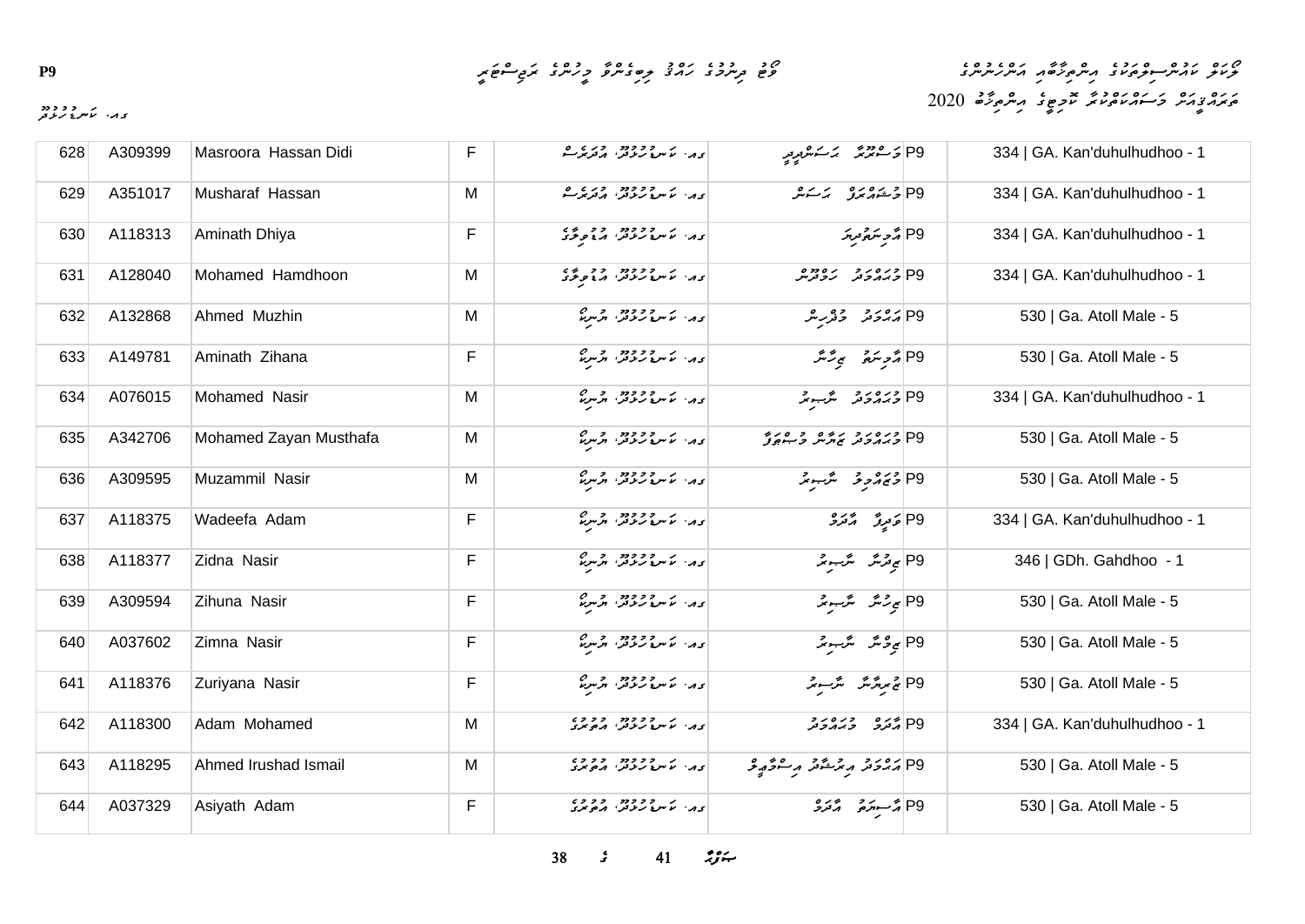*sCw7q7s5w7m< o<n9nOoAw7o< sCq;mAwBoEw7q<m; wBm;vB* م من المرة المرة المرة المرجع المرجع في المركبة 2020<br>مجم*د المريض المربوط المربع المرجع في المراجع المركبة* 

| 645 | A118294 | Azhar Ismail          | M            | د در سر دورو دوره<br>د در سر درون موس                                                                                                                                                                                           | P9 كەيجەنىق بەستەدىھىتى                     | 453   Maafushi Jail - 2        |
|-----|---------|-----------------------|--------------|---------------------------------------------------------------------------------------------------------------------------------------------------------------------------------------------------------------------------------|---------------------------------------------|--------------------------------|
| 646 | A118293 | Azlifa Ismail         | F            | د در سکس د د ده د د د د د<br>د در سکس د د در                                                                                                                                                                                    | P9  رَجْعِودٌ مِرْ مُحَمَّدٍ وَ             | 335   GDh. Thinadhoo - 1       |
| 647 | A306051 | Rasheedha Adam        | F            |                                                                                                                                                                                                                                 | P9 بَرَحْدٍ مَّرَ الْمُحَرَّدُ الْمُحَرَّدُ | 352   GDh. Faresmaathodaa - 1  |
| 648 | A349171 | Samahath Hassan       | $\mathsf{F}$ | גורי מייעד הכרידה ברבידיה<br>המרי מייעד ההבלידי והפייעב                                                                                                                                                                         | P9 جۇڭ ئەسكەش                               | 334   GA. Kan'duhulhudhoo - 1  |
| 649 | A118291 | Sanfa                 | $\mathsf{F}$ | د در ۱۶۶۶ و د د د د د د د<br>د د کامل رونل اړه د د                                                                                                                                                                              | P9 سەرىق                                    | 334   GA. Kan'duhulhudhoo - 1  |
| 650 | A306253 | Ali Nooraddeen        | M            | ى پەر شەھىرى بەر ئەير                                                                                                                                                                                                           | P9 <i>مَجِ شَهْرَهُ مِ</i> رِسُ             | 687   ROBINSON CLUB MALDIVES-1 |
| 651 | A306251 | Fathimath Sausan      | F            | ا د مرکب کا مرکب گرفته به این مرکب در این مرکب در این مرکب در این کاربر به این کاربر به این کاربر کاربر کاربر<br>مرکب این کاربر کاربر کاربر کاربر کاربر کاربر کاربر کاربر کاربر کاربر کاربر کاربر کاربر کاربر کاربر کاربر کاربر | P9 <i>وَّەوِجَاھْ سَوْسَ</i> مَى <i>رْ</i>  | 334   GA. Kan'duhulhudhoo - 1  |
| 652 | A309432 | Hassan Sham Nazim     | M            | ى مەسىم ئەرەپ ئەس                                                                                                                                                                                                               | P9 ئەسەمگە ئىگە ئىگەنچ                      | 334   GA. Kan'duhulhudhoo - 1  |
| 653 | A118393 | Madeeha Abdulla       | F            | ى مەسىم ئەرەپ ئەس                                                                                                                                                                                                               | P9 دَمَّرِيَّ   رَصُوَّرَاللَّه             | 334   GA. Kan'duhulhudhoo - 1  |
| 654 | A378475 | Mohamed Sudhais       | M            | ى مەسىم سىرىمەت ھەير                                                                                                                                                                                                            | P9 دېم ده ده مقرم شور شو                    | 530   Ga. Atoll Male - 5       |
| 655 | A307282 | Nazim Hussain         | M            | ى مەسىم سىرىمەتتە بەھەر                                                                                                                                                                                                         | P9 سَّمَعٍ حَسَبِ مِسَمَّرٍ سَمَّرٍ مِسَ    | 334   GA. Kan'duhulhudhoo - 1  |
| 656 | A306250 | Soodha Nazim          | F            | ى مەسىم سىم ئەرەپ ھەمبە                                                                                                                                                                                                         | P9 كەرمەتتىر س <i>گەنى</i> ئ                | 334   GA. Kan'duhulhudhoo - 1  |
| 657 | A082387 | Aishath Ali           | $\mathsf F$  | وړ که سرگرون د وه<br>وړ که سرگرونز و ور                                                                                                                                                                                         | P9 مُگهرڪو کو                               | 334   GA. Kan'duhulhudhoo - 1  |
| 658 | A075288 | Ibrahim Didi          | M            | ړ د کاس د ووه د ده.<br>د د کاس رلونل لومړی                                                                                                                                                                                      | P9 <sub>مر</sub> ھ تژر د ورمړ               | 334   GA. Kan'duhulhudhoo - 1  |
| 659 | A007317 | Nazim Nizar           | M            | د د. اما سور دور در داد داد.<br>د د. اما سور کردند الوحرد                                                                                                                                                                       | P9 سَّمَٰءٍ حَمَّ سِيَّ سَ                  | 334   GA. Kan'duhulhudhoo - 1  |
| 660 | A124729 | Shahid Ibrahim Didi   | M            | ړه ۱۰ کملندي دي.<br>ده امکس کرونس ولوی                                                                                                                                                                                          | P9 شرىر مەھەر ئويور                         | 334   GA. Kan'duhulhudhoo - 1  |
| 661 | A153057 | Shahidha Ibrahim Didi | F            | ړ د ۱۳۶۶ ورو د ده<br>د د کماس کرونس کالمون                                                                                                                                                                                      | P9 ڪريگر بر <i>ھنگر و</i> ٽيوبر             | 334   GA. Kan'duhulhudhoo - 1  |

*r@q:q5qF7m; .<C*

**39** *s* **41** *if***<sub>x</sub>**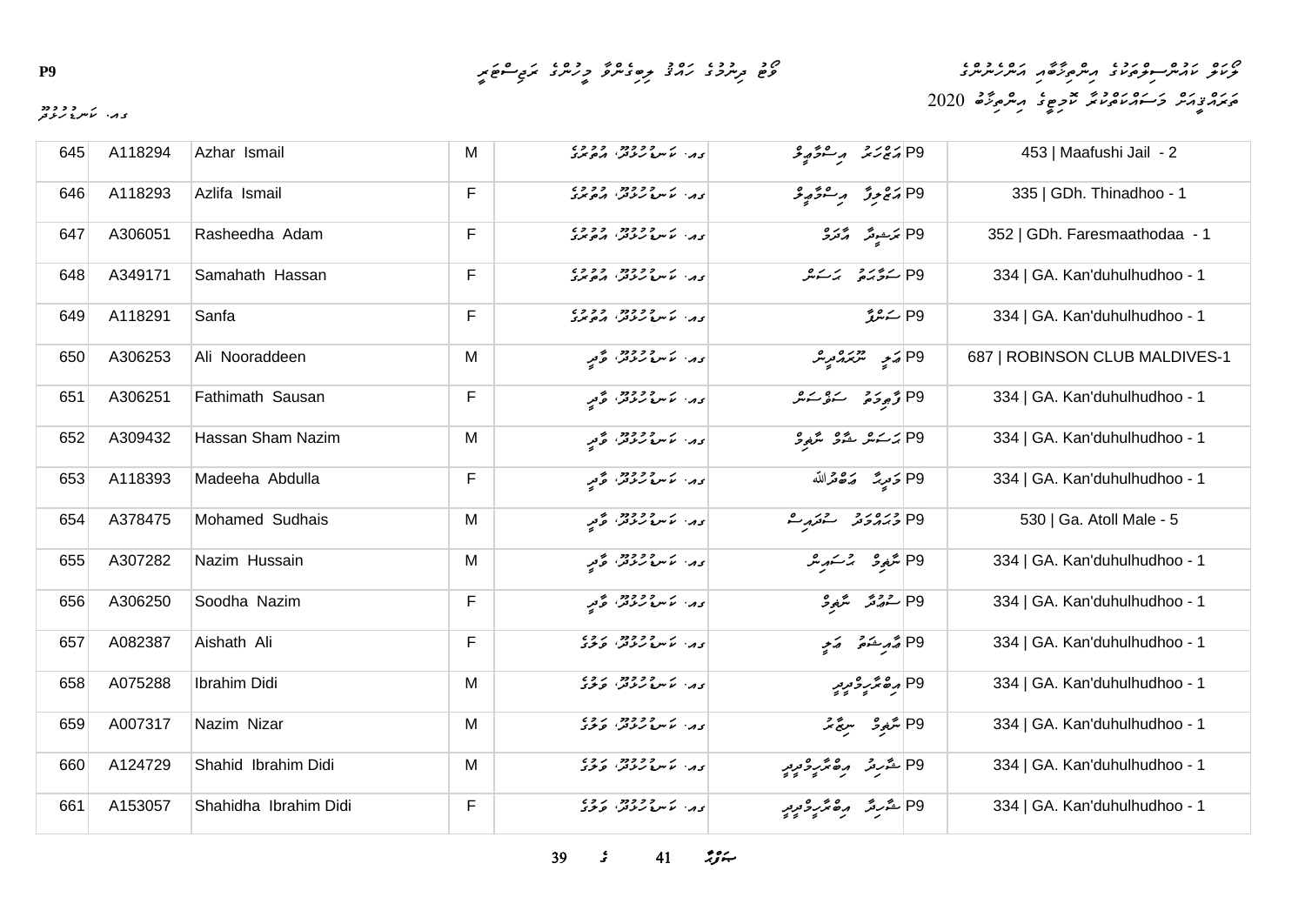*sCw7q7s5w7m< o<n9nOoAw7o< sCq;mAwBoEw7q<m; wBm;vB* م من المسجد المسجد المسجد المسجد المسجد العام 2020<br>مسجد المسجد المسجد المسجد المسجد المسجد المسجد المسجد المسجد ال

| A308616 | Shaina Ibrahim Didi          | F | د د. که سره دره دره در دره<br>د د. که سره سرفر و فرو      | P9 ڪمرنگر مر <i>ھنگرد</i> ونږيو      | 334   GA. Kan'duhulhudhoo - 1 |
|---------|------------------------------|---|-----------------------------------------------------------|--------------------------------------|-------------------------------|
| A118321 | Aneesa Habeeb                | F | ىمە ئەس ئەرەپ ئەتەب                                       | P9 كەسپەستە بەھ <i>ھ</i>             | 334   GA. Kan'duhulhudhoo - 1 |
| A114456 | Hussain Didi                 | M | ىمە ئەس 255% ئۇنىڭ                                        | P9 كەسكەر يۇيوپەر                    | 334   GA. Kan'duhulhudhoo - 1 |
| A255517 | Muallim Hassan               | M | ىمە ئەس 322 ئۇس بەرگ                                      | P9 ج <i>ج چ چې چې</i> محمد           | 334   GA. Kan'duhulhudhoo - 1 |
| A308125 | Muslima Hassan               | F | ىمە ئەس 222 ئۇس بەرگ                                      | P9 ۇرمى <sub>ج</sub> ۇ كەسكەر        | 334   GA. Kan'duhulhudhoo - 1 |
| A048303 | Ahmed Rasheed                | M | ى مەس ئەرج دورە بەلگەنگىزىدە                              | P9   پرچوبخر    پژخوبژ               | 530   Ga. Atoll Male - 5      |
| A048102 | Aishath Abdulla              | F | ى مەس ئەر ئۇقرا ئۆتۈمىيە                                  | P9 مَّ مِ شَمَّع مَرَّكَ مَدَّاللَّه | 530   Ga. Atoll Male - 5      |
| A147525 | Aishath Labwa Lujain         | F | ى مەسىم ئىرىمى ئەرەپىر                                    | P9 مەم شەم ئۇھۇ ئۇت <sub>ە</sub> م ش | 530   Ga. Atoll Male - 5      |
| A042350 | Ikleel Ibrahim               | M | ى مەس ئەر ئەرەپ ئەر ئەر ئىر                               | P9 مرعوٍ و مستقريرة الس              | 453   Maafushi Jail - 2       |
| A152125 | Loosha Ali                   | F | ى مەس ئەرج دورە بەلگەنگىزىدە                              | P9 فخرشہ کہ م                        | 530   Ga. Atoll Male - 5      |
| A122347 | Magrib Ibrahim               | M | ىە ، ئاس 22% ، ئەقەم                                      | P9 دَرْمِهُ مِهْمَرِدْ               | 530   Ga. Atoll Male - 5      |
| A309424 | Abdul Gayyoom Ismail         | м | ا د مار ما مساء <sup>399</sup> مرد میکرد. اما کلید از مسک | P9 رە دەرەمدە مەر مەر بولى           | 334   GA. Kan'duhulhudhoo - 1 |
| A329502 | Ahmed Auf Abdul Gayyoom      | M | ا د مار مسرح در در در مسر<br>استاد مسرح کرونس او مگر      | P9 גם גם גם גם כסגם כם               | 530   Ga. Atoll Male - 5      |
| A309427 | Aishath Ana Abdul Gayyoom    | F | د ۱۰ م سوځ رووړ کو سک                                     | P9 مجمد شروح مرتکز مرده وده دره دوه  | 334   GA. Kan'duhulhudhoo - 1 |
| A118402 | Aminath Ali                  | F | ى پەر سەسى ئەرقىر، بويتۇ                                  | P9 مَّحِسَمَۃُ صَعِ                  | 334   GA. Kan'duhulhudhoo - 1 |
| A377305 | Aminath Nuha Abdul Gayyoom   | F | دە بە ئەس <sup>ە</sup> <i>جەنگە</i> بەيتكە                | P9 گر برد وی بره وه بره دوه          | 530   Ga. Atoll Male - 5      |
| A309426 | Fathimath Huda Abdul Qayyoom | F | ى مەسىم ئىق ئەرەپ بىر                                     | P9 ژُهِ دَ و و و و و و و و و و و و   | 334   GA. Kan'duhulhudhoo - 1 |
|         |                              |   |                                                           |                                      |                               |

*r@q:q5qF7m; .<C*

*40 sC 41 nNw?mS*